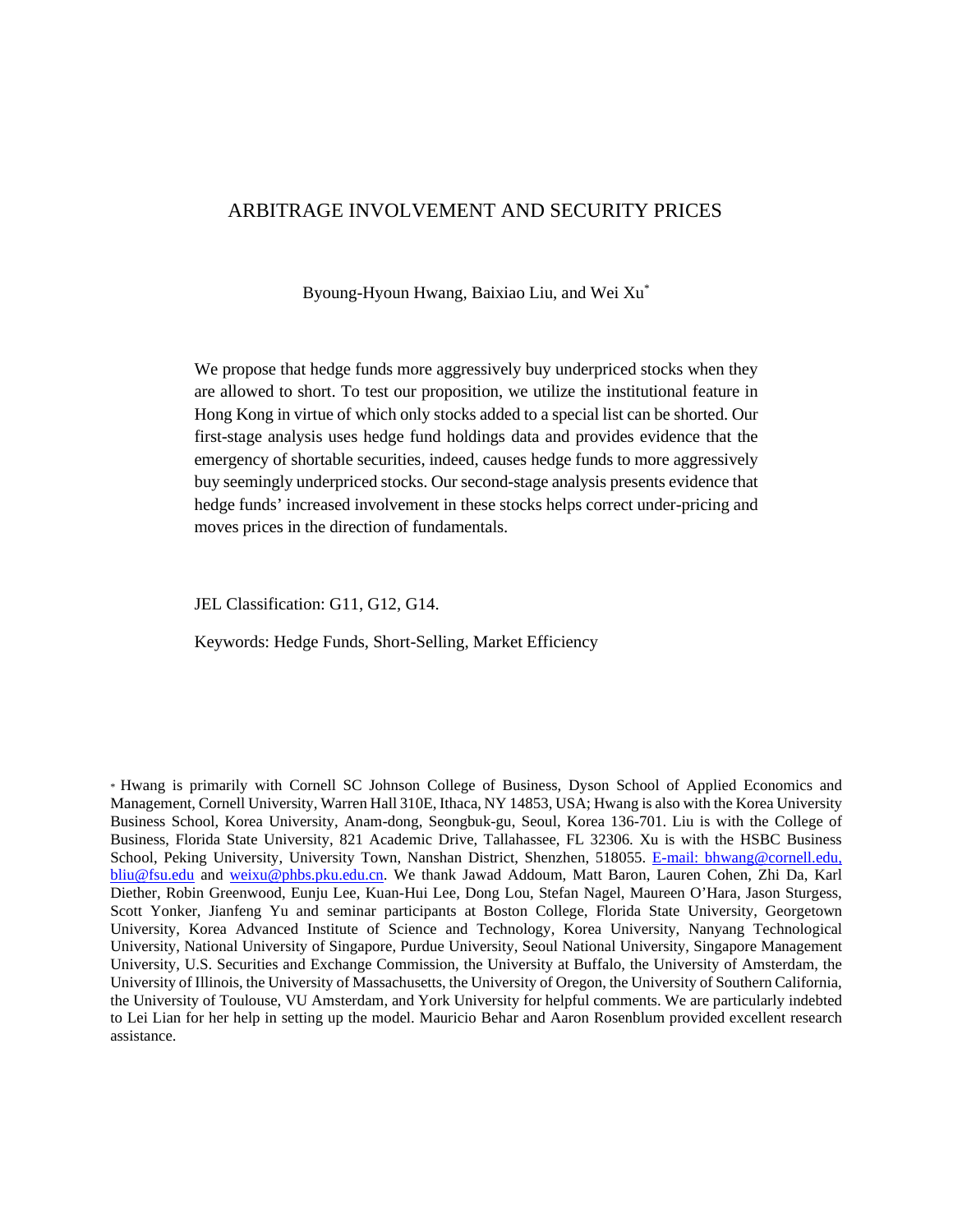## **1. Introduction**

Over the past few decades, the financial marketplace has seen a proliferation of hedge funds, which, now, are estimated to control more than \$3.2 trillion in assets (2016 Preqin Global Hedge Fund Report). Hedge funds are investment companies that are exempt from a wide range of rules to which other investment companies must adhere. As a result, hedge funds are relatively unconstrained in what they can do and generally feature a more aggressive investment style. Given the growing relevance of these companies and the tremendous price impact they can exert, questions naturally arise as to what determines their involvement and what effect they have on financial markets.

In this paper, we argue that a crucial but, up to this point, overlooked determinant of how aggressively hedge funds pursue underpriced stocks is the presence of a deep and liquid short-selling market. In the presence of a well-functioning short-selling market, hedge funds can buy seemingly underpriced stocks and simultaneously short industry peers to protect their stock purchases from industryand market fluctuations. This essentially lets hedge funds purchase a security without having to worry about the portion of the security's return volatility that is due to industry or market shocks, effectively increasing their "risk-bearing capacity" and allowing them to pursue "attractive buys" more aggressively (e.g., Shleifer and Summers 1990).

To test the relevance of this mechanism, we turn to Hong Kong. In the Hong Kong stock market, only stocks on a list of designated securities can be sold short. This short-sale list is revised on a (mostly) quarterly basis. The short-sale list was introduced in 1994 and, initially, contained seventeen securities. Since then, more securities have been added and, as of August 2012 (the end of our sample period), the list contained 562 securities. Short selling is now estimated to make up 10.3% of the daily trading volume in Hong Kong (Hong Kong Stock Exchange 2014).

To illustrate our empirical design by example, consider HSBC Holdings (HSBC) and Chong Hing Bank (CHB) both of which are publicly traded banks in Hong Kong. In May 1994, HSBC was added to the short-sale list and became the first publicly traded bank whose shares can be shorted, (HSBC  $\equiv$  "hedge

1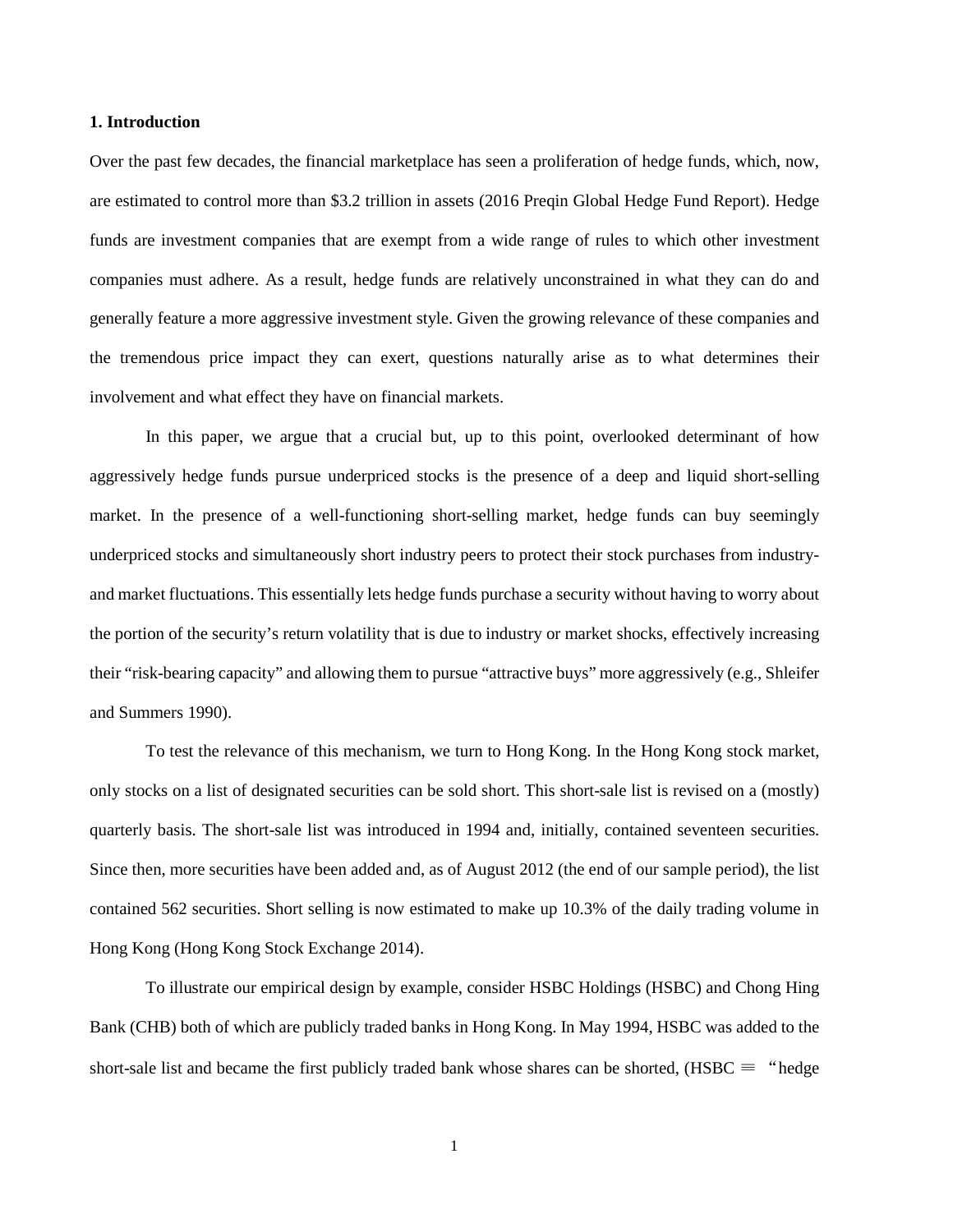stock"). CHB had a substantially lower MB than its industry peers and, at least by that metric, appeared undervalued (CHB  $\equiv$  "seemingly underpriced stock"). We argue that the addition of HSBC to the shortsale list produced substantial improvements in the ability to hedge *industry* risk and we test whether the addition of HSBC to the short-sale list encouraged hedge funds to (more) aggressively buy shares of CHB, leading to a permanent rise in CHB's stock price.

Consistent with our argument, we find that, around addition events, hedge funds substantially increase their long holdings in "seemingly underpriced stocks"; seemingly underpriced stocks are defined as stocks that are in the same industry as the stock being added to the short-sale list, and that have relatively low market-to-book ratios (MB). We observe no such pattern for high MB stocks and among investors that are long-only and to whom the ability to hedge industry risk via short positions has little consequence.

The impact of addition events on long-short investors' risk-bearing capacity should be particularly strong when the stock being added to the list resides in an industry that has very few shortable securities prior to the addition event. This is because, in industries that already have many shortable securities, the addition of one more shortable security only marginally improves long–short investors' ability to hedge industry risk. The impact should also be stronger when the seemingly underpriced stocks have high industry exposure and operate in a very volatile industry, as the benefit of industry hedging and the associated incremental rise in risk-bearing capacity is particularly high in that case. Finally, the impact should be stronger when the hedge stock itself has high industry exposure, as the hedge stock provides a better industry hedge when its industry beta is high rather than low.

Consistent with these conjectures, we find that the increase in holdings in seemingly underpriced stocks is noticeably stronger for "first-time additions", stronger when the seemingly underpriced stocks have high industry risk, and stronger when the stock being added to the short-sale list, itself, has high industry exposure. Again, these observations apply only to hedge funds and there is no reliable change in holdings among investors that are long-only.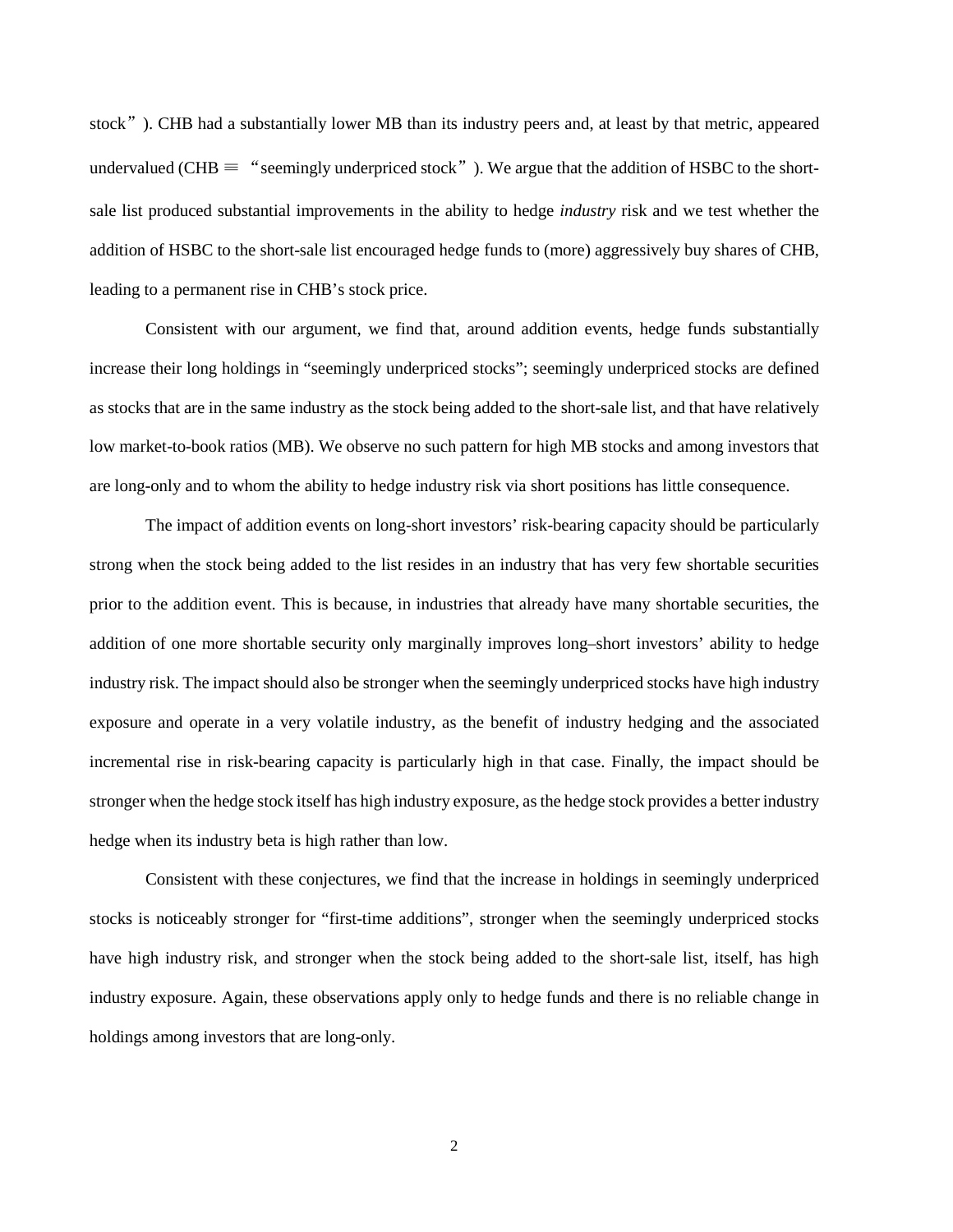Our second-stage analyses investigate how this more aggressive buying of seemingly underpriced stocks relates to prices and market efficiency. We find that seemingly underpriced stocks experience strong positive abnormal returns around addition events. No such pattern is observed among stocks with high MB ratios. The positive performance accrues only once the addition becomes effective and not when the addition is announced; announcements are usually made one week prior to the effective date.

In line with our hedge fund holdings results, we detect stronger positive abnormal returns for "firsttime additions". Our results also strengthen when the seemingly underpriced stocks have high industry risk and when the hedge stock itself has high industry exposure.

The positive abnormal performances we observe are economically meaningful. They also do not revert. For instance, for seemingly underpriced stocks whose MB ratios are in the bottom quintile, cumulative abnormal returns are  $+0.01\%$  in the week from the announcement day to the effective day. They are +0.64% in the first calendar week following the effective day, +0.81% after two calendar weeks, +0.79% after three calendar months and +1.29% after one calendar year. Overall, our findings suggest that greater hedge fund buying activity due to the presence of a well-function short-selling market helps correct underpricing and improves market efficiency.

As we discuss below, additions of stocks to the short-sale list are not random. Our analysis is thus subject to an omitted-variable concern. Our analysis also suffers from a potential reverse-causality concern: investors short overvalued stocks once they are added to the short-sale list and hedge their short positions by buying stocks of industry peers. This buying pressure causes prices of industry peers to temporarily shoot up.

We detail our analysis regarding these two concerns in Section 4.2. To preview some of our exposition, regarding the reverse-causality concern, we note that, in contrast to what the price-pressure theory predicts, prices of seemingly underpriced stocks do not revert. In addition, we observe very similar results when the stock added to the list is more likely to be shorted for hedging considerations and less likely to be targeted by short-sellers for being overvalued by reference to various firm characteristics. Regarding the omitted-variable concern, we conduct a discontinuity analysis: The primary reason stocks in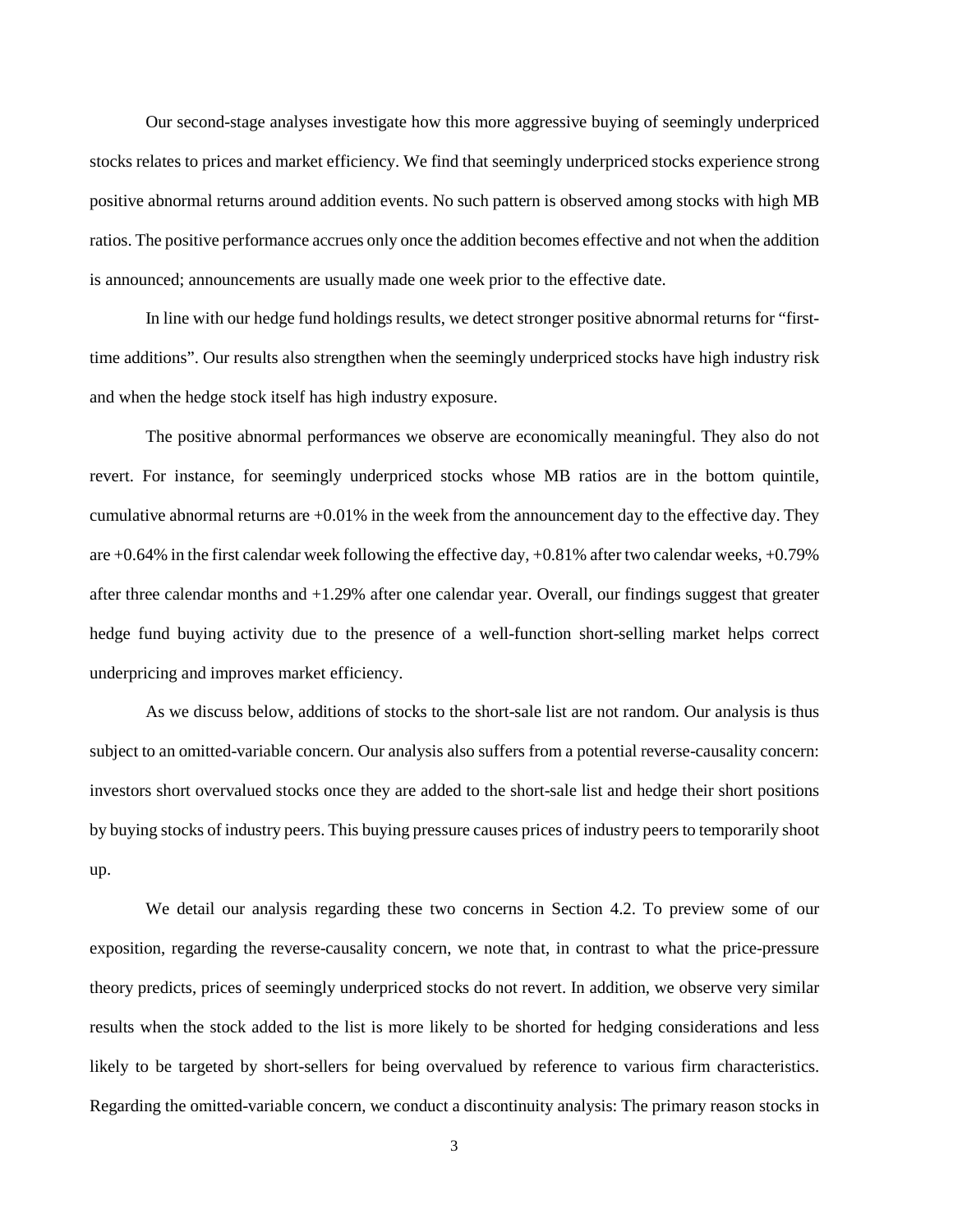our sample get added to the short-sale list is because their market capitalization and trading volume exceed a certain threshold set by Hong Kong regulators. Our results for seemingly underpriced stocks continue to hold when one of their industry peers passes the official market-capitalization and trading-volume threshold (and, consequently, is added to the short-sale list) even when the corresponding rise in market capitalization and trading volume is miniscule. In sharp contrast, our results for seemingly underpriced stocks do not hold when one of their industry peers experiences a rise in market capitalization and trading volume that is dramatic, yet, nevertheless, fails to pass the official threshold. Combined with the fact that our results are specific to the effective date (not the announcement date) and to hedge funds (not long-only investors), this discontinuity suggests that our results are generated by a rise in risk-bearing capacity due to addition events as opposed to some unobserved industry events.

Our study addresses a couple of lines of research. By providing evidence that hedge fund buying activity is tied to the presence of a well-functioning shorting market and that greater hedge fund involvement helps correct mispricing, our study adds to the literature on what determines hedge fund activity and how hedge fund involvement affects financial markets (e.g., Brunnermeier and Nagel 2004; Griffin and Xu 2009; Aragon and Martin 2012; Ben-David, Franzoni and Moussawi 2012; Cao, Chen, Goetzmann and Liang 2017).

Our work also contribute to the literature on short selling. The question as to how the practice of short selling affects capital markets has been of great interest to the financial community and, accordingly, has motivated a significant amount of research. The focus of the short-selling literature has generally been on how the ease with which certain stocks can be shorted affects the prices of the shorted stocks themselves (e.g., Miller 1977; Figlewski 1981; Cohen, Diether and Malloy 2007; Boehmer, Jones, and Zhang 2008; Diether, Lee, and Werner 2009a, 2009b). Chang, Cheng, and Yu (2007), in particular, examine how the addition of stocks to the Hong Kong short-sale list affects the returns of the added stocks themselves.

While investors clearly use shorting to trade on overpricing, in this paper, we find evidence that hedge funds also use shorting to hedge out risk in long positions. Put differently, while prior literature argues that in the absence of a deep and liquid short-selling market, arbitrageurs cannot trade against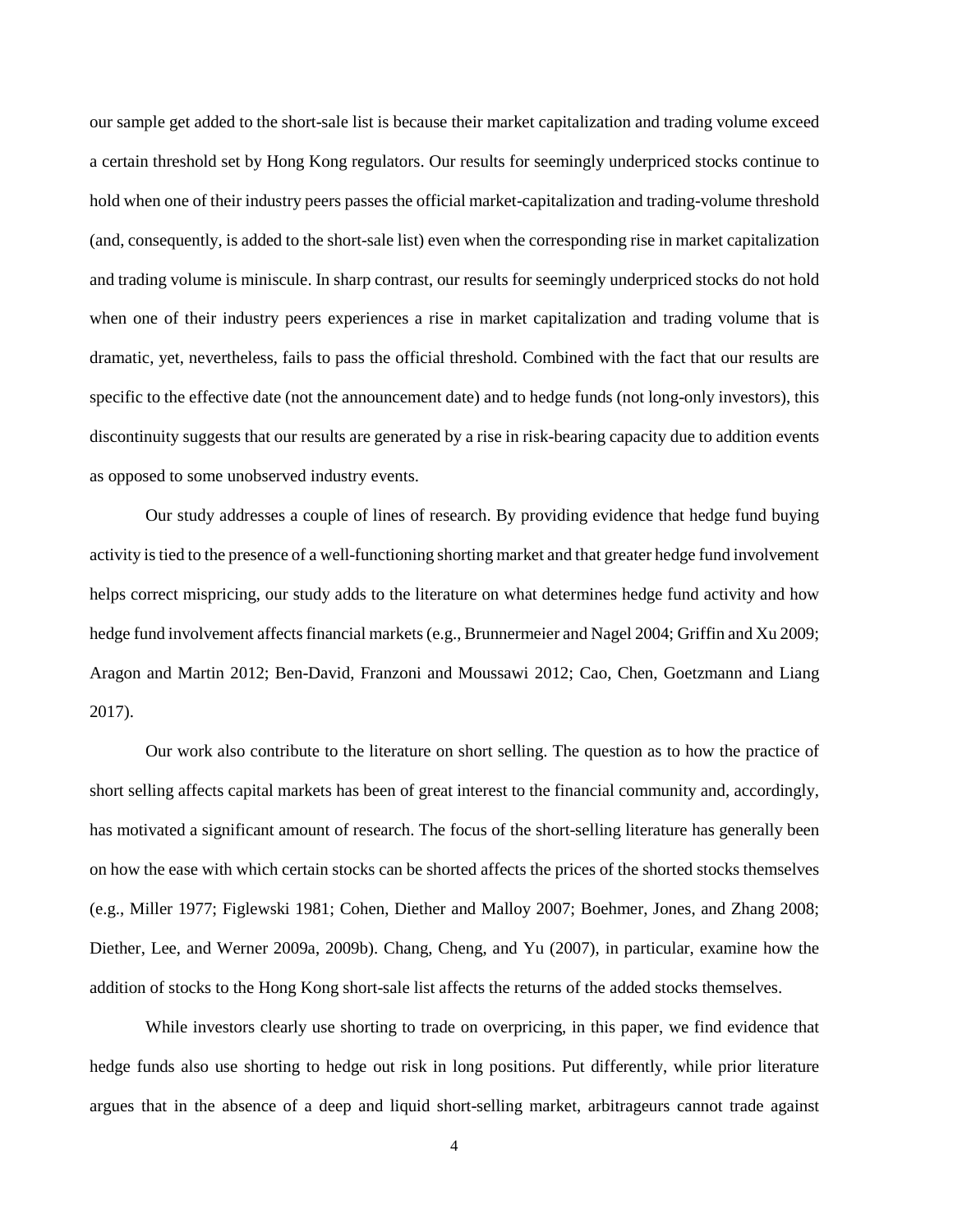overpricing, our paper suggests that in the absence of a deep and liquid short-selling market, arbitrageurs also cannot trade aggressively on underpricing as they cannot hedge their long positions. The commonly held view that imposing short-sale constraints helps elevate stock price levels is therefore incomplete: By making it difficult for investors to hedge and aggressively trade on underpricing, imposing short-sale constraints can actually cause stock prices to go down or remain at depressed levels. To the best of our knowledge, we are the first to formally make this point and we hope this point becomes part of the broader discussion on the implications of short-sale constraints.

## **2. Hypothesis Development**

To discipline our empirical analysis, we begin by formalizing how the relaxation of short-sale constraints affects arbitrageurs' risk-bearing capacity:

Consider the presence of two risky assets, *i* and *h*, and a risk-free asset. Risky assets *i* and *h* are in the same industry. Without loss of generality, we determine that these risky assets' return and variance are as follows:

$$
r_s - r_f = \alpha_s + \beta_s^m r_m + \beta_s^{in} r_{in} + \epsilon_s \qquad \sigma_s^2 = (\beta_s^m)^2 \sigma_m^2 + (\beta_s^{in})^2 \sigma_{in}^2 + \sigma_{\epsilon,s}^2,
$$

where *s* is either asset *i* or asset *h*. That is, risky assets are subject to market shocks, industry shocks and firm-specific shocks.

In our simple model, rational arbitrageurs perceive risky asset *i* as offering superior returns because asset *i* is underpriced and mispricing subsequently corrects itself. We model the superior returns by assigning risky asset *i* a positive alpha, i.e.,  $\alpha_i > 0$ . Risky asset *h* is correctly priced, i.e.,  $\alpha_h = 0$ . Risky asset *h* also is shortable and later serves as the "hedge stock".

## **2.1 Baseline Model**

Our baseline model, which does not consider the shorting channel, is straight from the textbook: The investor constructs a portfolio that takes advantage of the superior returns of risky asset *i*. At the same time,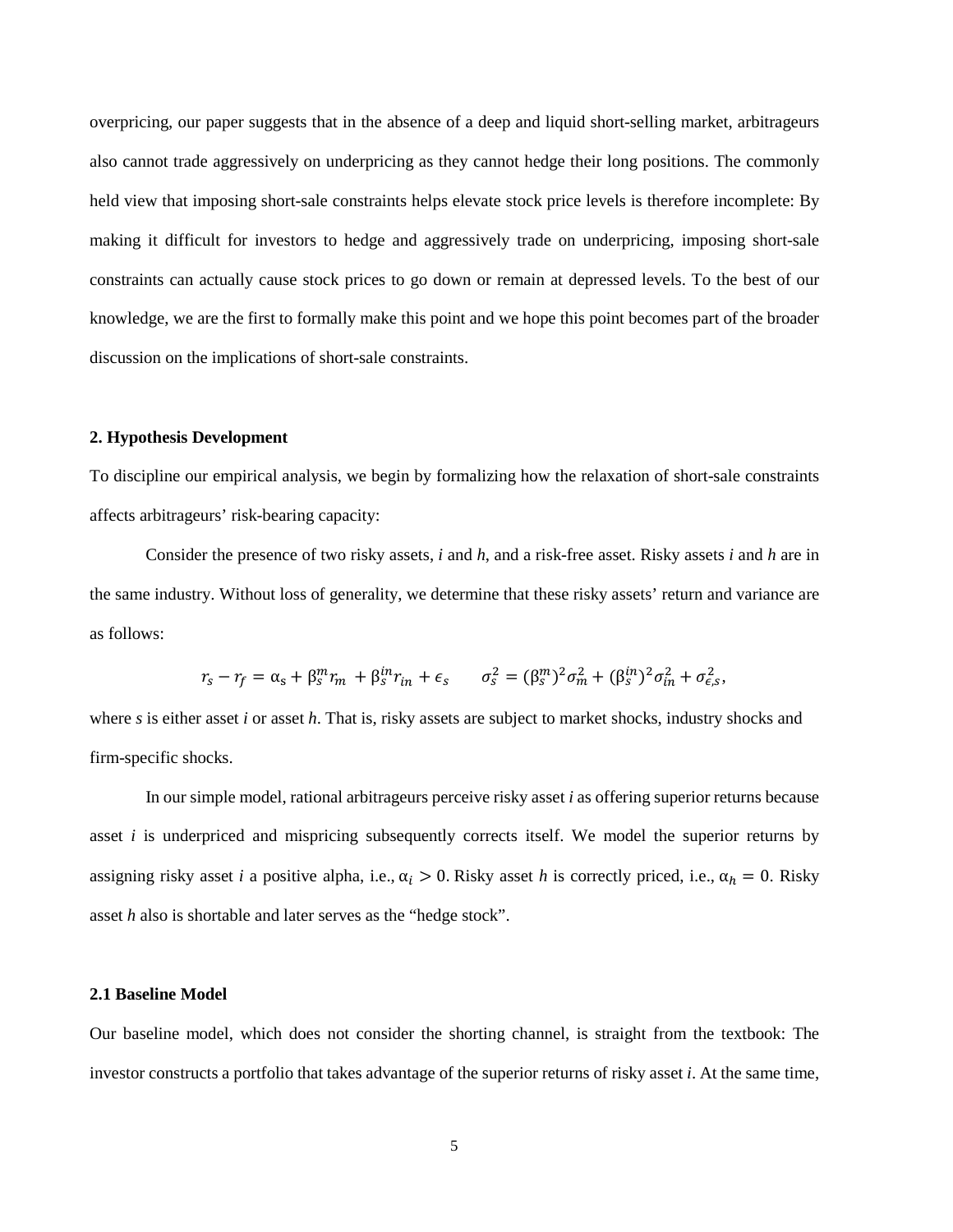the investor aims to maintain her portfolio risk,  $\sigma_p$ , below a certain threshold ("volatility limit"),  $\overline{\sigma_p}$ , which is determined by her risk aversion. The volatility limit puts a cap on how aggressively the investor pursues asset *i*. Specifically, the investor constructs a portfolio *p* based on asset *i* and risk-free asset *f*:

$$
r_P = w_i * r_i + (1 - w_i) * r_f.
$$
 (1a)

The maximum fraction of wealth the investor can put in asset  $i$ ,  $w_{i, Baseline}$ , is,

$$
W_{i, Baseline} = \frac{\overline{\sigma_p}}{\sigma_i}.
$$
 (1b)

Our equation reveals that the degree to which the investor pursues the underpriced asset  $i$ ,  $w_{i, Baseline}$ , increases with the volatility limit,  $\overline{\sigma_P}$ , and decreases with the risk of asset *i*,  $\sigma_i$ .

## **2.2 Extended Model**

In the extended model, a shortable security emerges and the investor can now short hedge stock *h* to immunize her portfolio against industry risk. That is, the investor can now pursue the underpriced asset *i*, while maintaining a portfolio that has an industry beta of zero.

Without loss of generality, we assume that  $\rho_{ih} > 0$ ,  $\beta_i^n > 0$  and  $\beta_i^n > 0$ . To make the portfolio industry-neutral, the investor sets  $w_i \beta_i^{in} + w_h \beta_h^{in} = 0$   $\left(\rightarrow w_h = \frac{-\beta_i^{in}}{\beta_h^{in}}\right)$  $\left( \frac{\rho_i}{\beta_h^{in}} w_i \right)$ . Intuitively, immunizing a portfolio against industry shocks (by shorting the hedge stock) lowers risk and, as such, increases the investor's ability to pursue the underpriced asset without hitting the volatility limit. However, this proposition holds only if the idiosyncratic risk introduced by the hedge stock is not overly high.

To formalize, let the fraction of the investor's overall wealth in the risky portfolio be  $w_{ih}$ . Since

$$
r_{ih} = w_i r_i + w_h r_h = w_i r_i - \frac{\beta_i^{in}}{\beta_h^{in}} w_i r_h
$$
, we have the following:  

$$
r_h = w_{ih} * r_{ih} + (1 - w_{ih}) * r_e
$$

$$
= w_{ih} * [w_i r_i - \frac{\beta_i^{in}}{\beta_h^{in}} w_i r_h] + (1 - w_{ih}) * r_f
$$
 (2a)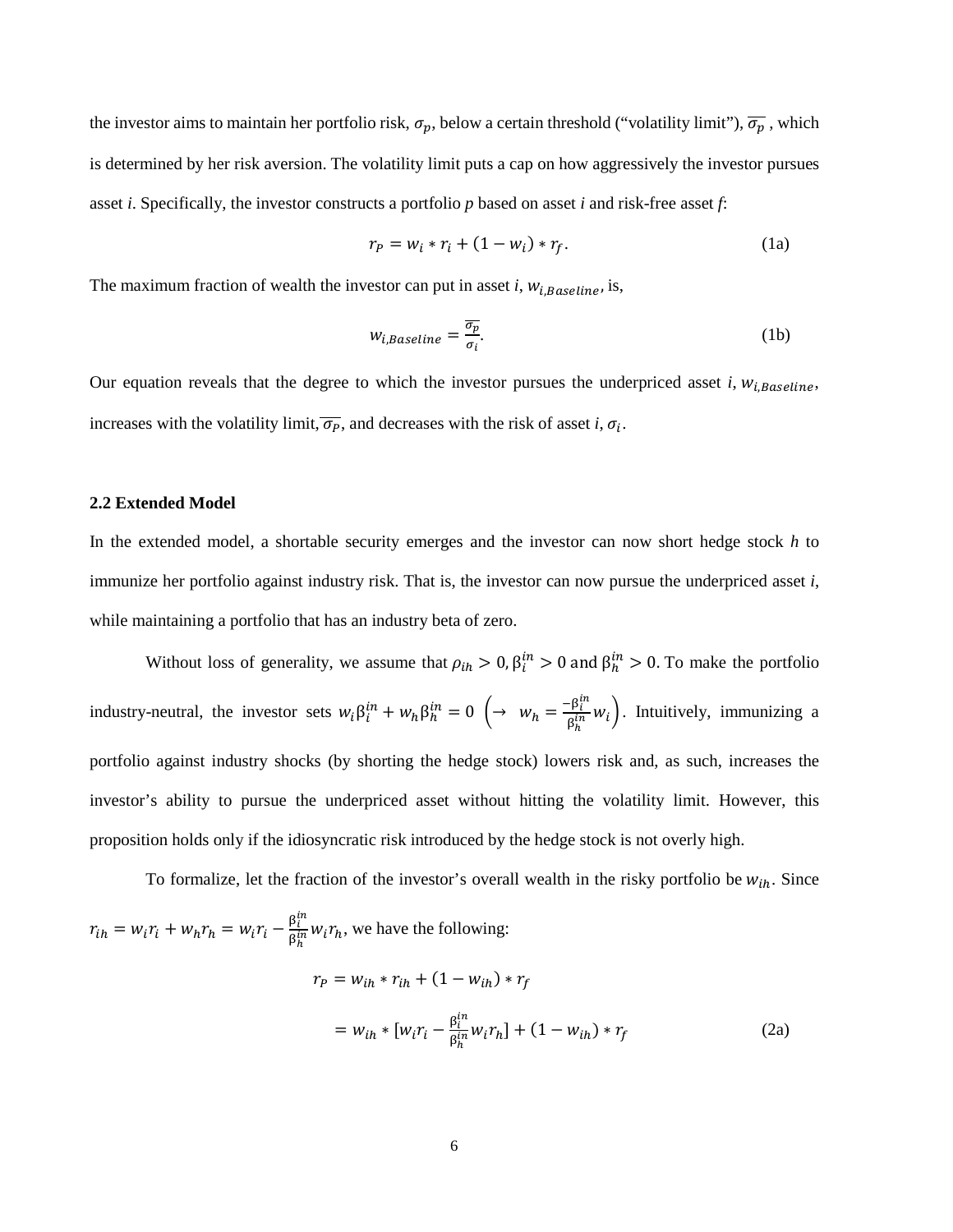Consequently,

$$
\sigma_p^2 = w_{ih}^2 [w_i^2 \sigma_i^2 + w_i^2 \left(\frac{\beta_i^{in}}{\beta_h^{in}}\right)^2 \sigma_h^2 - 2w_i^2 \left(\frac{\beta_i^{in}}{\beta_h^{in}}\right) cov(r_i, r_h)]
$$
  
\n
$$
= w_{ih}^2 w_i^2 [\sigma_i^2 + \left(\frac{\beta_i^{in}}{\beta_h^{in}}\right)^2 \sigma_h^2 - 2\left(\frac{\beta_i^{in}}{\beta_h^{in}}\right) (\beta_i^m \beta_h^m \sigma_m^2 + \beta_i^{in} \beta_h^{in} \sigma_{in}^2)]
$$
  
\n
$$
= w_{ih}^2 w_i^2 [\sigma_i^2 + \left(\frac{\beta_i^{in}}{\beta_h^{in}}\right)^2 (\beta_i^m)^2 \sigma_m^2 + \left(\frac{\beta_i^{in}}{\beta_h^{in}}\right)^2 \sigma_{\epsilon,h}^2 - 2\left(\frac{\beta_i^{in}}{\beta_h^{in}}\right) \beta_i^m \beta_h^m \sigma_m^2 - (\beta_i^{in})^2 \sigma_{in}^2].
$$
 (2b)

Ultimately, the maximum fraction of wealth the investor can devote to the underpriced asset  $i$ ,  $w_{i,Extended}$ , without hitting the volatility limit is

$$
W_{i,Extended} = W_{ih}W_i
$$

$$
= \frac{\overline{\sigma_p}}{\sqrt{[\sigma_i^2 + (\frac{\beta_i^{in}}{\beta_h^{in}})^2 (\beta_h^m)^2 \sigma_m^2 + (\frac{\beta_i^{in}}{\beta_h^{in}})^2 \sigma_{\epsilon,h}^2 - 2(\frac{\beta_i^{in}}{\beta_h^{in}})^2 \beta_h^m \sigma_m^2 - (\beta_i^{in})^2 \sigma_{in}^2]}}
$$
(2c)

## **2.3 The Effect of the Relaxation of Short-Sale Constraints on Investors' Risk-Bearing Capacity**

When comparing how aggressively the investor pursues the underpriced stock in the absence of a shorting market,  $w_{i, Baseline}$ , with how aggressively she pursues the stock once short-sale constraints are relaxed,  $W_{i, Extended}$ , we can see that the difference comes from the following terms in the denominator:  $\left(\frac{\beta_i^{in}}{\beta_i^{in}}\right)$  $\frac{\mu}{\beta_h^{in}}$ 2  $(\beta_n^m)^2 \sigma_m^2 + \left(\frac{\beta_i^{in}}{\beta_i^{in}}\right)$  $\frac{\mu}{\beta_h^{in}}$ 2  $\sigma_{\epsilon,h}^2 - 2\left(\frac{\beta_i^{in}}{\beta_i^{in}}\right)$  $\frac{\rho_i}{\beta_h^{in}} \beta_h^m \sigma_m^2 - (\beta_i^m)^2 \sigma_{in}^2$ . The lower the denominator, the more aggressively the investor pursues the underpriced asset. The reduction in the denominator due to the final term,  $-(\beta_i^{in})^2 \sigma_{in}^2$ , comes from the investor immunizing her portfolio against industry risk. The first three

In the end,  $w_{i, Extended} > w_{i, Baseline}$  if and only if the following applies:

terms reflect risk introduced by shorting the hedge stock.

$$
(\beta_s^{in})^2 \sigma_{in}^2 > \left(\frac{\beta_i^{in}}{\beta_s^{in}}\right)^2 (\beta_s^m)^2 \sigma_m^2 + \left(\frac{\beta_i^{in}}{\beta_s^{in}}\right)^2 \sigma_{\epsilon,s}^2 - 2\left(\frac{\beta_i^{in}}{\beta_s^{in}}\right) \beta_i^m \beta_s^m \sigma_m^2. \tag{3}
$$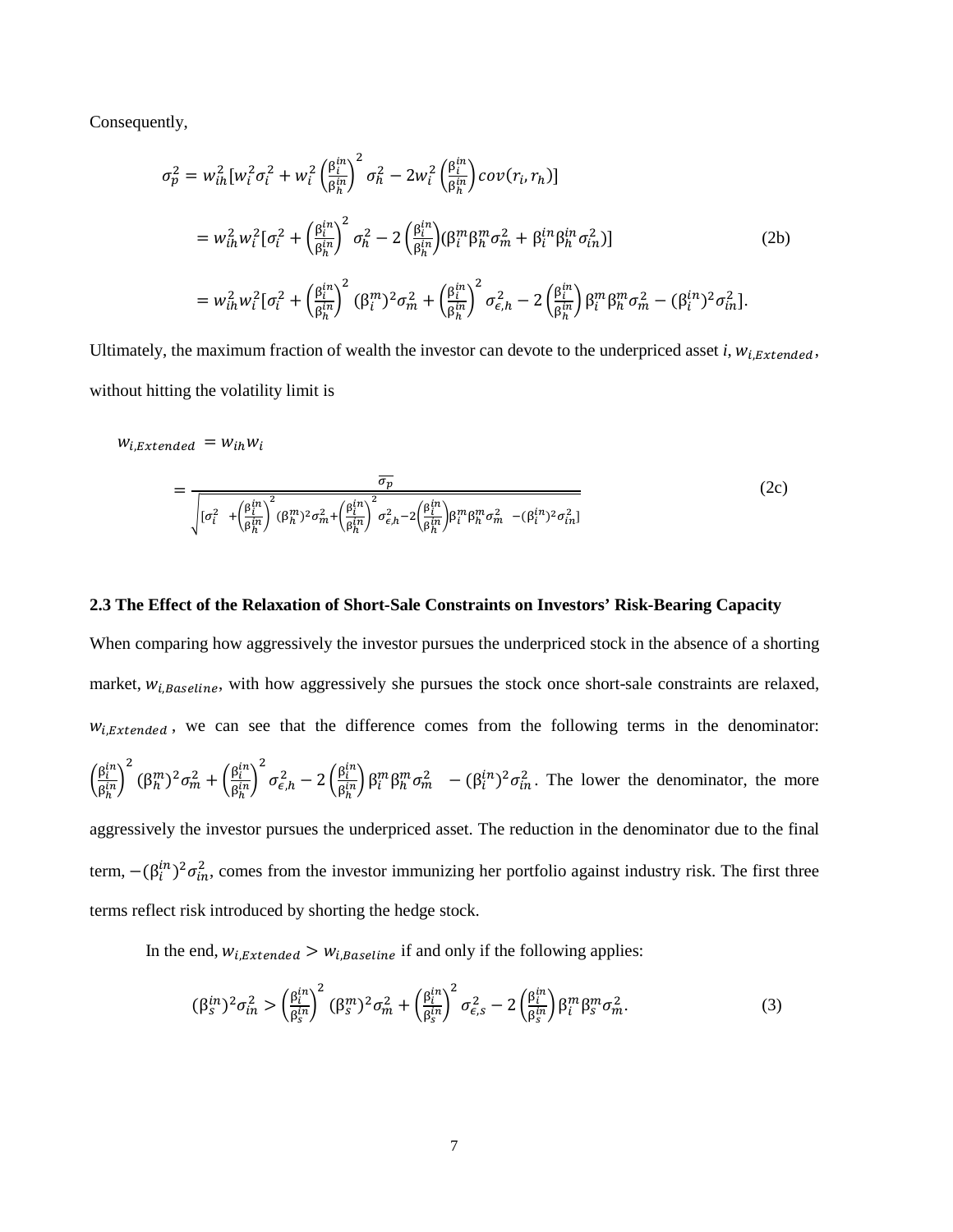Our inequality reveals the following :

 $\overline{a}$ 

- 1. Shorting allows investors to more aggressively pursue the underpriced asset *i*, if asset *i* has high industry exposure, i.e., if  $\beta_i^n$  is high, and if the industry in which asset *i* operates is highly volatile, i.e., if  $\sigma_{in}^2$  is high. This is because, if  $\beta_i^{\{in\}}$  and  $\sigma_{in}^2$  are high, the benefits from industry hedging are high.
- 2. Shorting allows investors to more aggressively pursue the underpriced asset *i*, if the hedge stock has high industry exposure, i.e., if  $\beta_s^m$  is high, and if the hedge stock used to eliminate industry exposure has low idiosyncratic risk, i.e., if  $\sigma_{\epsilon,s}$  is low. The reason for the former is that if  $\beta_s^{in}$  is high, one need short only a small quantity to make the overall portfolio industry-neutral. This limits the amount of idiosyncratic risk introduced by shorting the hedge stock. Regarding the latter, the hedge stock can be construed to be a single shortable security; single securities, on average, have relatively high  $\sigma_{\epsilon,s}$ . Alternatively, the hedge stock can be construed to be a portfolio of shortable securities; portfolios, naturally, have relatively low  $\sigma_{\epsilon,s}$ . Consequently, the more shortable stocks there are in the industry in which asset *i* operates, the higher is  $w_{i,Extended}$  relative to  $w_{i,Basedine}$ .
- 3. When solving for the inequality numerically, we find that, under most reasonable parameters,  $w_{i,Extended}$  exceeds  $w_{i,Basedine}$ . The simulation results are available upon request.<sup>1</sup>

In our model, assets are sensitive to news about both the industry and the market. Yet, the investor in our model is set up to be only concerned with exposure to industry fluctuations. One may argue that investors also care about market exposure. In addition, assets are sensitive to factors other than industry and market, such as momentum or liquidity.

 $<sup>1</sup>$  Specifically, we set the market betas equal to one and the market variance equal to the sample variance of the monthly</sup> Hang Seng Index returns from 2001 through 2012. We allow industry betas to fluctuate between zero and two (in 0.1 increments). We allow the industry variance to fluctuate between the lowest and the highest sample variance of monthly HK industry returns from 2001 through 2012 (in 0.01 increments). Stocks are assigned to industries based on their four-digit-GICS industry code. The idiosyncratic variance of a hedge stock is the variance of the residuals from regressions of monthly hedge stock returns on monthly market returns and monthly industry returns; we allow the idiosyncratic variance of a hedge stock to fluctuate between zero and the highest sample variance (in 0.01 increments). We compare  $w_{i,Extended}$  with  $w_{i,Basedline}$  for all permutations and we find that the former exceeds the latter in 85.34% of cases.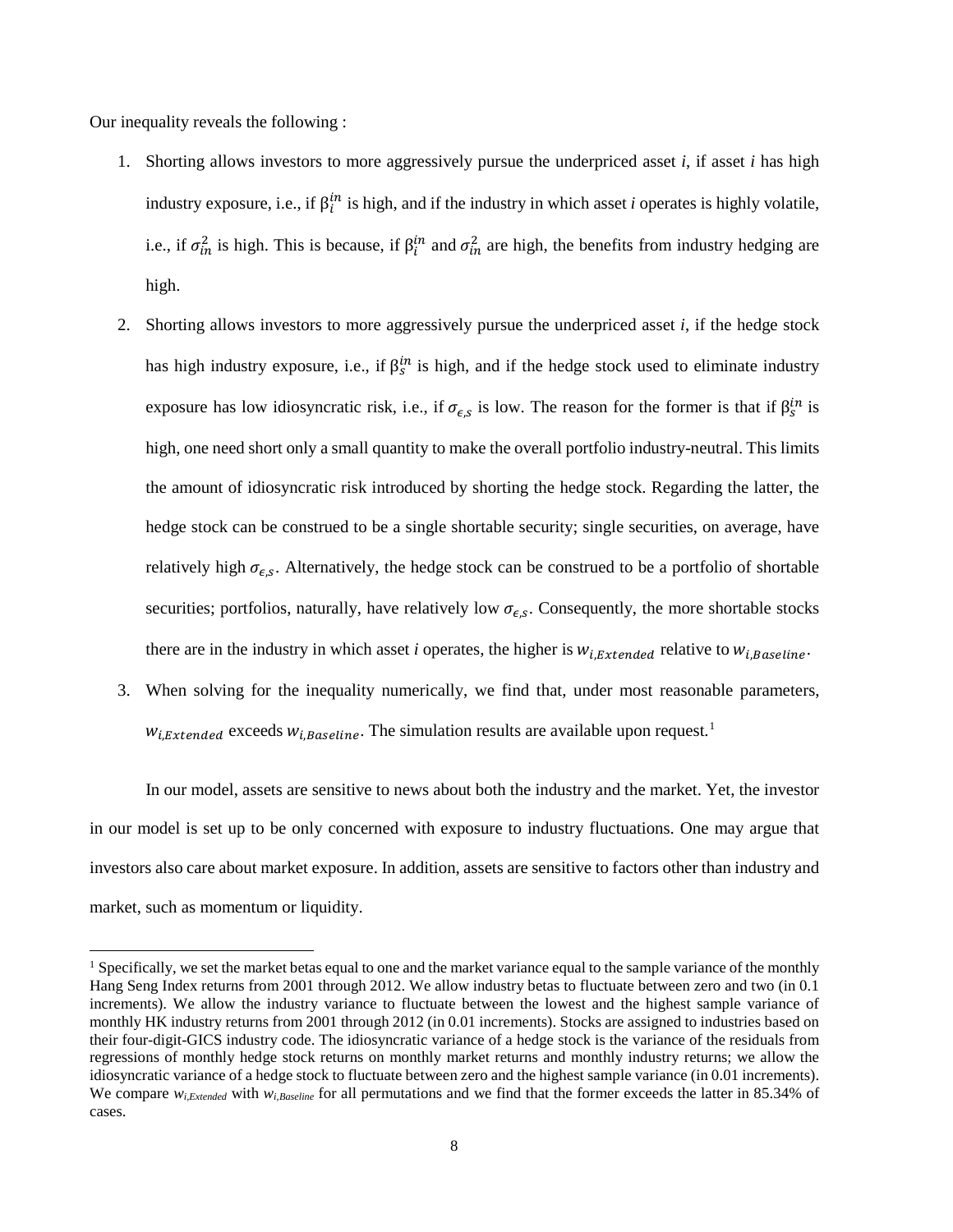Our focus on the industry aspect is motivated by empirical-design considerations. Compared with style factors, such as momentum or liquidity, industries are relatively easy to quantify objectively. Moreover, our laboratory, which we describe in the next section, produces significant improvements in the ability to hedge industry risk but not market risk.

In a separate version of our model, we also have investors immunize their portfolios against marketwide news. The predictions that the separate version generates are the same as the predictions generated by the simpler model presented in this paper but the predictions are less tractable (the derivation is available upon request). To the extent that investors care about minimizing their exposure to a variety of factors, whatever effect we may find that can be tied to industry hedging (alone) can be construed as a mere prelude to the overall effect of hedging considerations in determining security prices.

# **3. Laboratory: The Hong Kong Short-Sale List**

Our analysis uses data from Hong Kong: We discuss the data in Section 3.1 and we discuss our empirical design in Section 3.2.

# **3.1. Data**

 $\overline{a}$ 

Prior to 1994, short-selling in the Hong Kong stock market was extremely restrictive. While it was not illegal, short-selling was a blunt instrument because the Stamp Duty Ordinance allowed the lending of shares for only 14 days for the sole purpose of settling trades (Evans 1993). In 1993, the Hong Kong stock exchange announced a pilot scheme for regulated short selling. Based on the pilot scheme, which was implemented in 1994, the Hong Kong market allows short sales of securities that are included in an official short-sale list that is revised on a mostly quarterly basis.2 As alluded to in the introduction, the initial shortsale list contained seventeen securities. As of August 2012 (the end of our sample period), the list had expanded to 562 securities.

 $<sup>2</sup>$  Although the Hong Kong Stock Exchange states on its website that the list is revised on a quarterly basis, we observe,</sup> in a limited number of cases, addition events between quarterly revisions.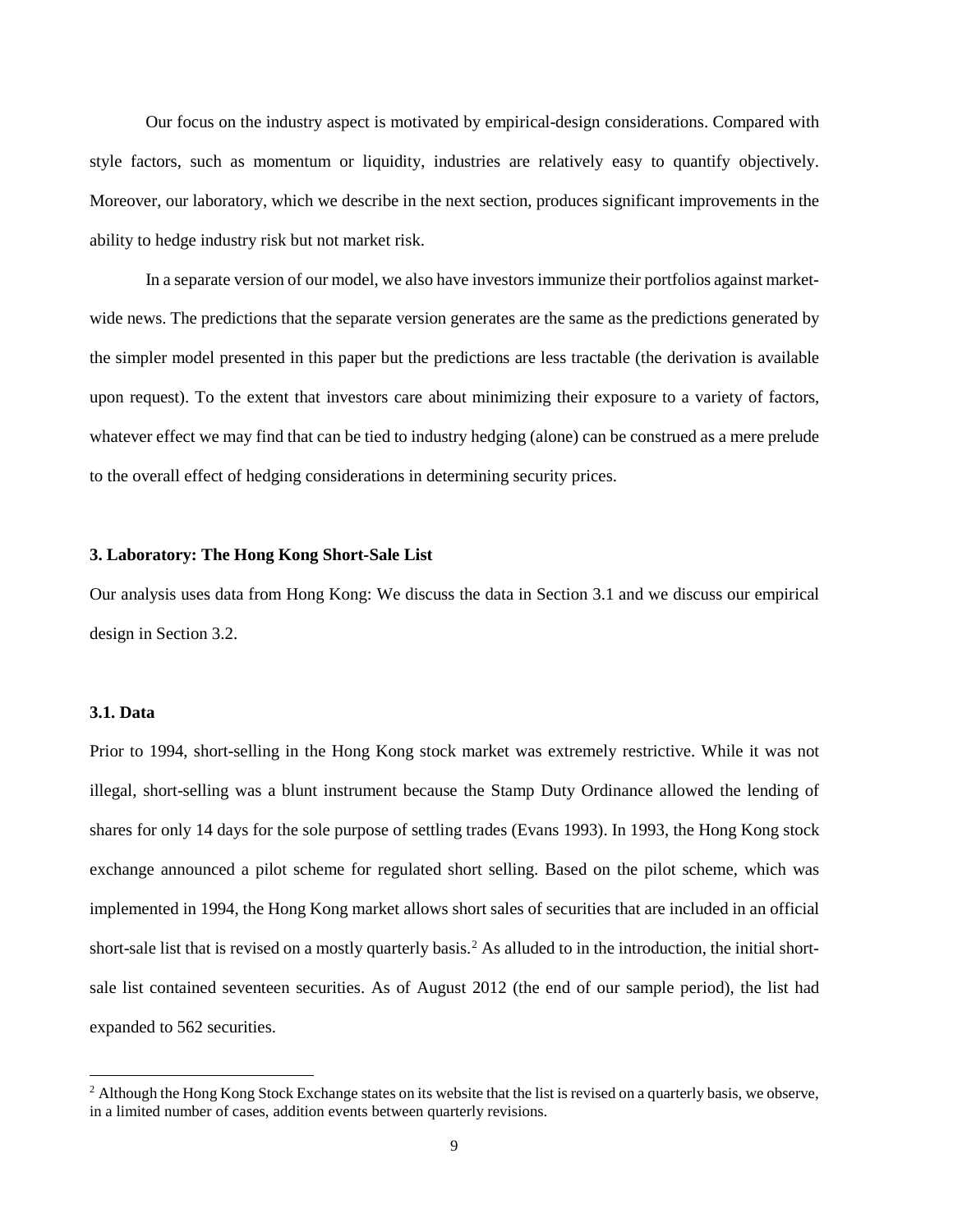The selection of stocks for the list is based on criteria set out by the Hong Kong Stock Exchange and the Securities and Futures Commission, which is the Hong Kong equivalent of the Securities and Exchange Commission in the United States. Securities declared eligible for short selling are essentially any of those that exceed a certain market capitalization level and a trading volume threshold (We list the various addition criteria in Appendix A1).

We detail our data collection efforts in Appendix A2. In short, we collect addition announcements directly from the website of the Hong Kong Stock Exchange. The website contains Hong Kong Stock Exchange news releases starting from 2001. Our sample period therefore spans January 2001 through August 2012. Each news release pertinent to the announcement of a security's addition to the list contains the company name, the stock code ("Ticker"), the announcement date, and the effective date. Addition announcements are generally made one week prior to effective dates. We augment each observation with the corresponding International Securities Identification Number (ISIN) via historical Bloomberg data, which enables a merge with data from COMPUSTAT GLOBAL.

We also obtain annual stock-level data on the number of shares shorted and the value of short-sale transactions from the Hong Kong Stock Exchange's annual "Fact Book". The annual stock-level data are available for all stocks being shorted in a given year, including those that were added to the short-sale list prior to 2001. We are thus able to gauge whether a security added to the list, and subsequently shorted, is one of the first securities from its industry that is being shorted. Other data, including daily stock prices, dividends, number of shares outstanding, four-digit-GICS industry codes, and accounting data come from COMPUSTAT GLOBAL.

After merging Hong Kong Stock Exchange data with COMPUSTAT GLOBAL data and imposing various financial market and financial statement data requirements (described in Appendix A2), we arrive at our final sample of 707 common-stock additions from January 2001 through August 2012. These 707 addition events cover 444 distinct stocks (some stocks are added to the list only to be removed later and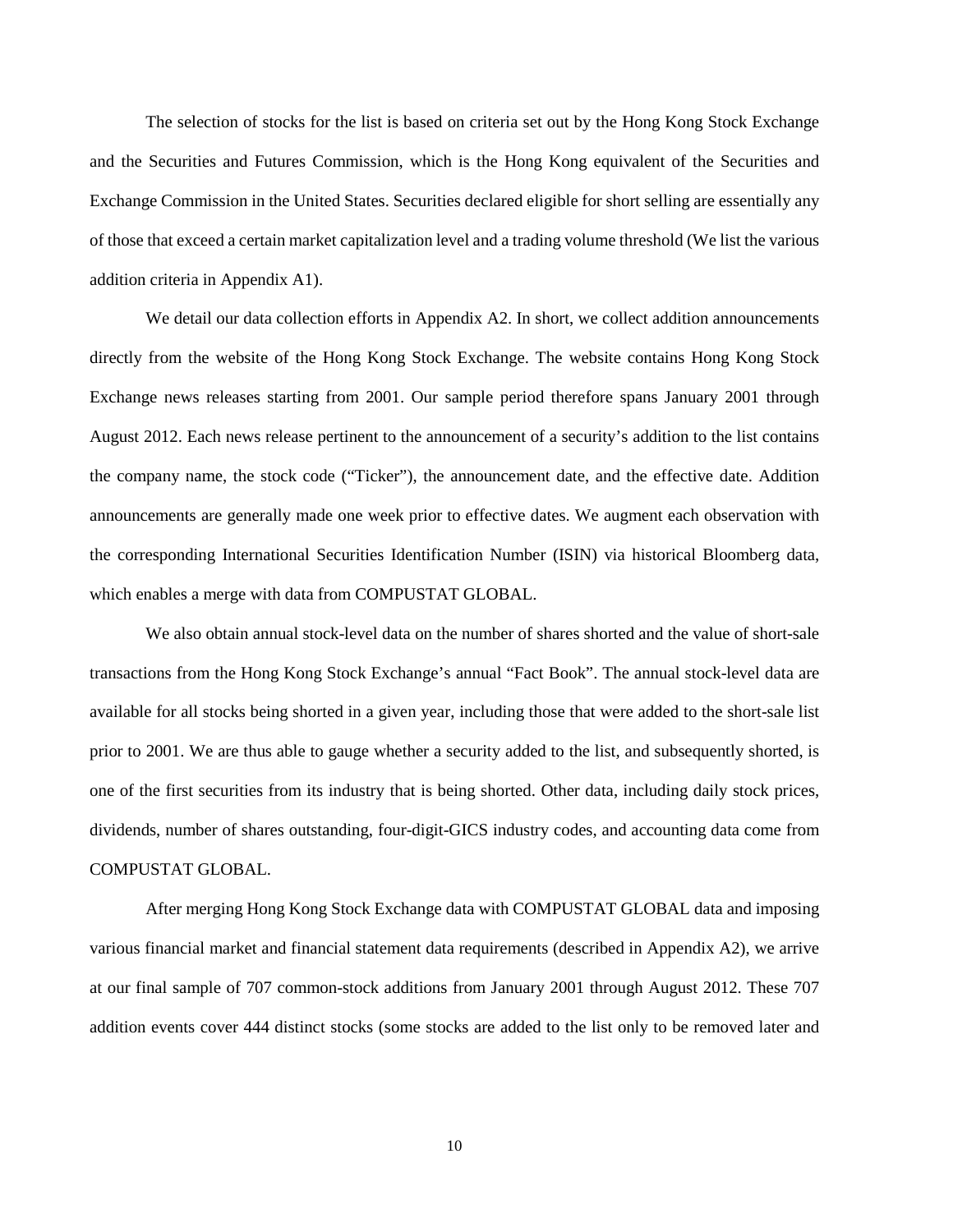then added again).<sup>3</sup> A stock added to the list has, on average, 60 industry peers; industry peers are firms that are in the same four-digit-GICS industry code. The 707 addition events are thus associated with a total of 42,640 addition-event/industry-peer observations. Table 1 reports descriptive statistics for the stocks added to the short-sale list as well as for their industry peers. Table 1 shows that stocks added to the shortsale list have, in general, higher market capitalization and higher liquidity than their corresponding industry peers.

We augment our base dataset with holdings data from the historical FactSet/LionShares database. FactSet/LionShares uses data from public filings supplemented by companies' annual reports to compute the fraction of shares held by institutions. The dataset is free from survivorship bias. For Hong Kong (as with all countries other than the US), FactSet/LionShares provides data only on the *long* positions of *foreign* institutions. 48.93% of data is reported biannually and 51.07% is reported annually. The average foreign institutional holdings across our addition-event/industry-peer observations are 4.15%. This number is similar to the number Bartram, Griffin, Lim, and Ng (2015) report in their online appendix.<sup>4</sup>

In our analysis, we contrast the holdings of institutions characterized as hedge funds, many of which we presume to be long-short investors, to the holdings of other institutions (mutual funds, pension funds, closed-end funds) most of which we presume to be long-only investors. FactSet/LionShares characterizes institutions by their "fund type." However, upon close examination, we find the FactSet/LionShares characterization to be incomplete. We therefore identify hedge funds by manually checking the website of each institution in our sample to examine whether its primary business is hedge fund-related. For institutions that do not maintain a website, we identify whether they are a hedge fund through Factiva and Google news searches. We deem 10.24 % (170 out of 1,660) of institutions to be hedge funds.

 $\overline{a}$ 

<sup>3</sup> Appendix B1 lists the number of addition events by calendar year, and Appendix B2 presents a frequency distribution by four-digit-GICS industry code.

<sup>&</sup>lt;sup>4</sup> Bartram, Griffin, and Ng's (2015) sample does not fully overlap with ours. However, Bartram, Griffin, and Ng report the average holdings for multiple sample periods and various subsets of Hong Kong stocks. We refer here to the portion of Bartram, Griffin, and Ng's subsample that overlaps to the greatest extent with our sample.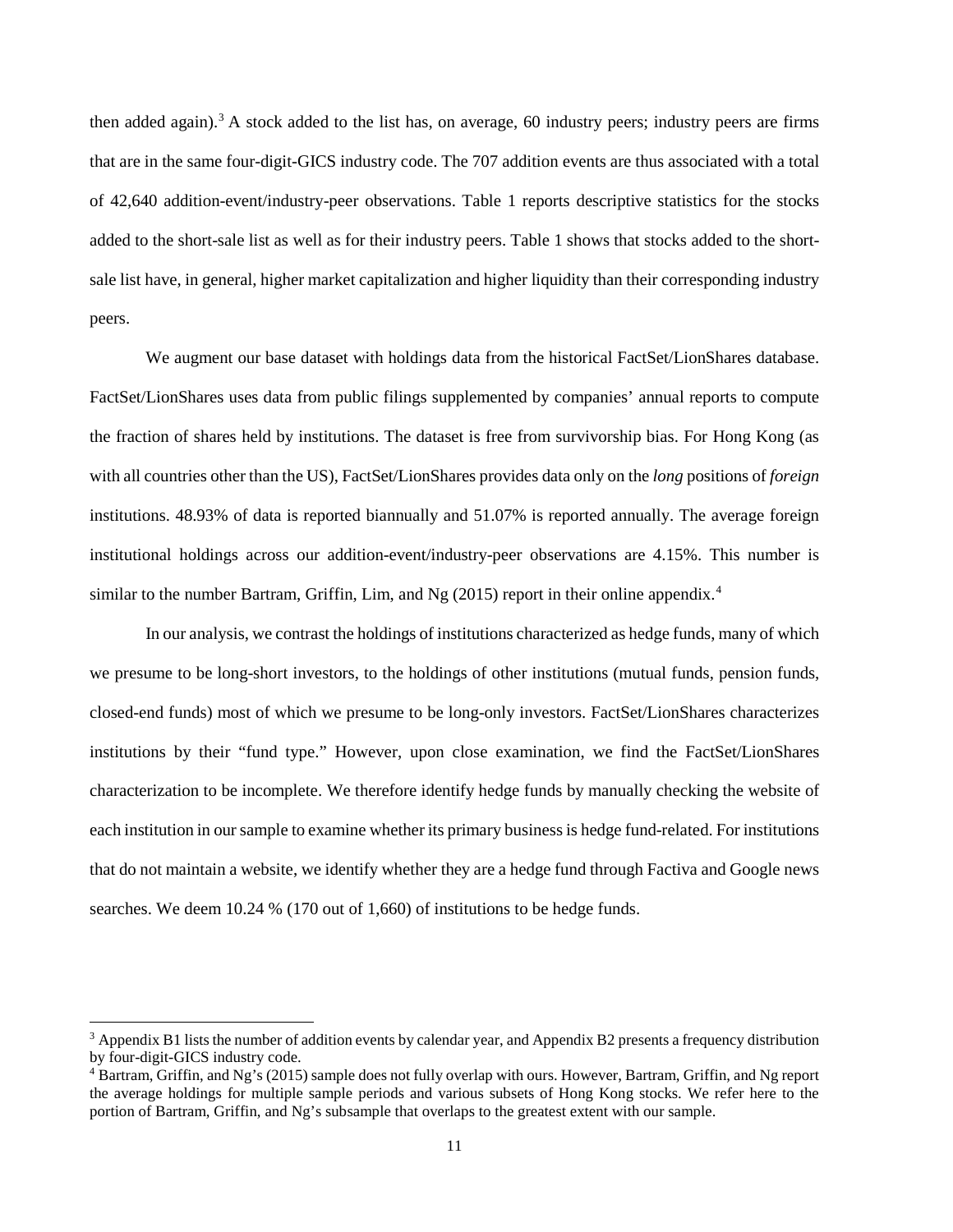#### **3.2. Methodology**

Our main inferences are drawn from (a) hedge funds' changes in long positions in seemingly underpriced stocks relative to those of investors who are long-only as well as from (b) cumulative abnormal returns of seemingly underpriced stocks.

Seemingly underpriced stocks are defined as stocks that are (1) in the same four-digit-GICS industry as the hedge stock, (2) themselves not being added to the short-sale list at time *t*, and (3) in the bottom quintiles of their corresponding four-digit-GICS industries based on their MB ratios. For comparison, we also report results for stocks that are in the bottom and top MB halves. In using low MB ratio as an indicator of underpricing, we are following prior literature (e.g., Lakonishok, Shleifer and Vishny 1994; Dechow, Hutton, Meulbroek and Sloan 2001; Baker and Wurgler 2002).

## **3.2.1 Holdings**

We conjecture that the emergence of a hedge stock encourages hedge funds to (more) aggressively buy shares of seemingly underpriced stocks. To test this hypothesis, we report the average fraction of shares held in seemingly underpriced stocks by hedge funds before the addition event (*HFH Prior to Addition*), the average fraction of shares held by hedge funds after the addition event (*HFH After Addition*), and the before-and-after difference in hedge fund holdings (*∆HFH*). We also report the before-and-after difference in holdings for long-only investors (*∆LIH*) and the difference-in-difference (*∆∆= ∆HFH - ∆LIH*).

## **3.2.2 Returns**

If hedge funds' more aggressive pursuit of seemingly underpriced stocks helps correct mispricing, then these stocks should experience strong positive abnormal returns once the addition becomes effective; this positive performance should not revert. To test this prediction, we follow the IPO literature (Ritter 2003) and match each seemingly underpriced stock with stocks that are in the same size decile and that are "themselves not being affected by the addition event at time *t*." Of the stocks that meet these two criteria,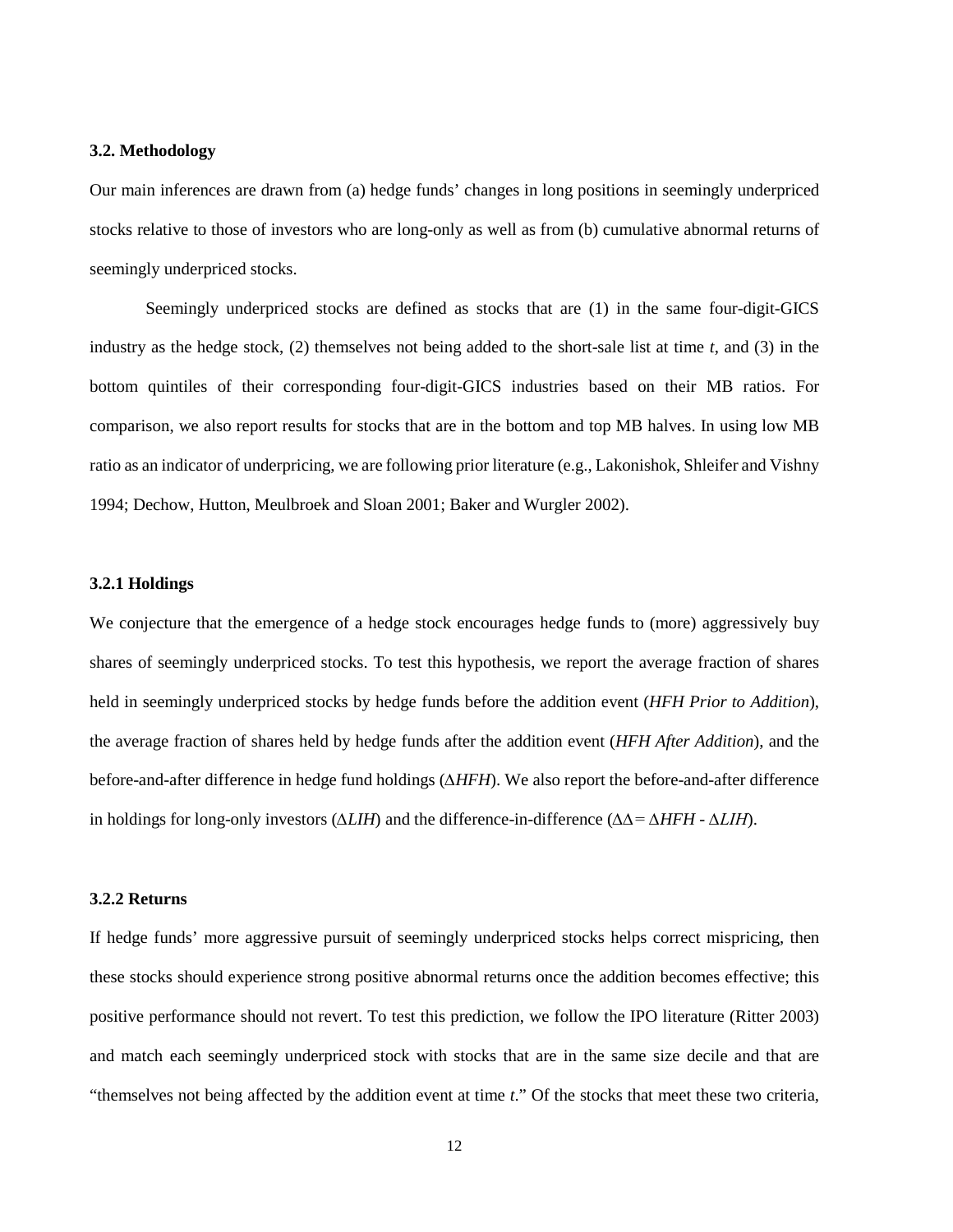we pick the stock that has the closest MB to the seemingly underpriced stock. Our measure of abnormal returns is the difference in returns between the seemingly underpriced stock and its matching stock. 5

That the matching stock is "itself not being affected by the addition event at time *t*" is defined as follows: When, for a given event date *t*, securities from various industries *x* are being added to the list, we consider only firms outside of industries *x* as matching candidates for the seemingly underpriced stock. We do so as we do not want to benchmark the performance of our low-MB firms with that of other low-MB firms that are equally affected by the same addition event.

We examine cumulative abnormal returns over  $t=[-5,-1]$  and  $t=[0,+5]$ , where  $t=0$  represents the effective date from which the hedge stock can be shorted, and where *t*=-5 and *t*=+5 represent five trading days before and after the effective date, respectively. In additional tests, we also report cumulative abnormal returns for the following holding periods:  $[0, +1]$ ,  $[0, +10]$ ,  $[0, +60]$  and  $[0, +240]$ .

## **4. Main Results**

 $\overline{a}$ 

Table 2 shows that *long* holdings of hedge funds in seemingly underpriced stocks strongly and disproportionately increase when one of their industry peers is added to the short-sale list. Specifically, we find that, prior to the addition event, hedge funds hold 1.71% of the shares in seemingly underpriced stocks. After the addition event, their holdings increase to 2.22%. The +0.51% increase from before the addition event to after the addition event has a *t*-statistic of 15.18. In comparison, holdings of long-only investors in the same set of securities and over the same time period increase by +0.18%. The difference-in-difference is 0.33% and has a *t*-statistic of 9.95.

<sup>5</sup> Chang, Cheng, and Yu (2007), who examine Hong Kong short-sale-list additions, consider two measures of abnormal returns: cumulative abnormal returns based on market-adjusted returns (MA-Ret) and cumulative abnormal returns based on market-model-adjusted returns (MMA-Ret). The former represents the difference between raw returns and value-weighted market returns on stocks listed in Hong Kong. The latter is based on a market-model regression. In untabulated analyses, we obtain marginally stronger results than those presented in this study for MA-Ret and MMA-Ret. However, given that in our analysis we separate stocks by their MB ratios to test whether low-MB stocks react differentially to the emergence of a hedge stock than their high-MB counterparts, and given that value firms tend to outperform growth firms in a manner that is not captured by the market beta, we adopt an alternative methodology to compute abnormal returns (Chui and Wei (1998) provide evidence that MB ratio and size are related to average returns in Hong Kong.)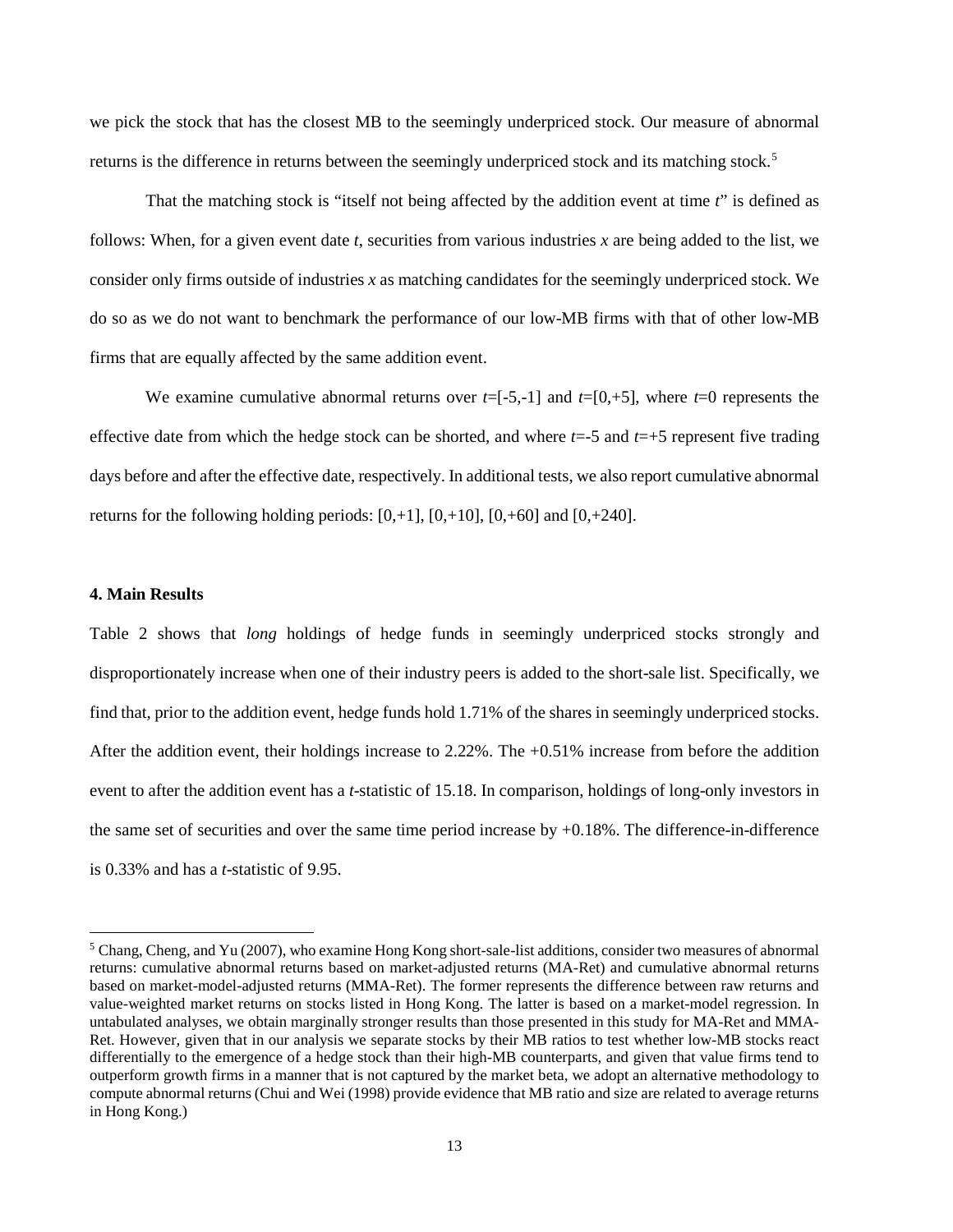In line with the holdings results, the emergence of a hedge stock is accompanied by strong *positive* abnormal returns among seemingly underpriced stocks. The positive abnormal performance accrues only in the days after the hedge stock can be shorted and not on the announcement date. In particular, we observe that over [-5,-1] seemingly underpriced stocks experience cumulative abnormal returns of +0.01% (*t*statistic  $= 0.07$ ). Over [0,+5], the cumulative abnormal performance changes to +0.64% (*t*-statistic  $= 4.17$ ). To put this number in perspective, over  $[0, +5]$ , the cumulative abnormal performance of stocks whose MB is in the top halve is  $0.18\%$  (*t*-statistic = 0.66).

The spike in abnormal performance following the addition event is accompanied by significant abnormal trading activity. For seemingly underpriced stocks, the average daily turnover over [0,+5] in excess of the average daily turnover in the month prior to the effective date is 0.19% (*t*-statistic = 3.90). In comparison, the average excess daily turnover over  $[0, +5]$  for stocks whose MB are in the top half is -0.39%  $(t\text{-statistic} = -1.59)$ .

Figure 1 shows that the abnormal returns we observe do not revert. We plot average cumulative abnormal returns for stocks whose MB are in the bottom quintile and for stocks whose MB are in the bottom half, along with the corresponding 95% confidence intervals. We do so for the following holding periods:  $[0, +1]$ ,  $[0, +5]$ ,  $[0, +10]$ ,  $[0, +60]$  and  $[0, +240]$ . We find that for stocks whose MB are in the bottom-quintile, cumulative abnormal returns grow from +0.23% after one trading day to +0.64% (one calendar week) to  $+0.81\%$  (two calendar weeks) to  $+0.79\%$  (three calendar months) to  $+1.29\%$  (one calendar year).

Similarly, we observe that for stocks whose MB are in the bottom half, cumulative abnormal returns grow from +0.23% after one trading day to +0.48% (one calendar week) to +0.66% (two calendar weeks) to +0.75% (three calendar months) to +1.28% (one calendar year). The cumulative abnormal returns after three months and after one year are no longer statistically significantly different from zero, which is typical in long-run event studies (Ritter 2003).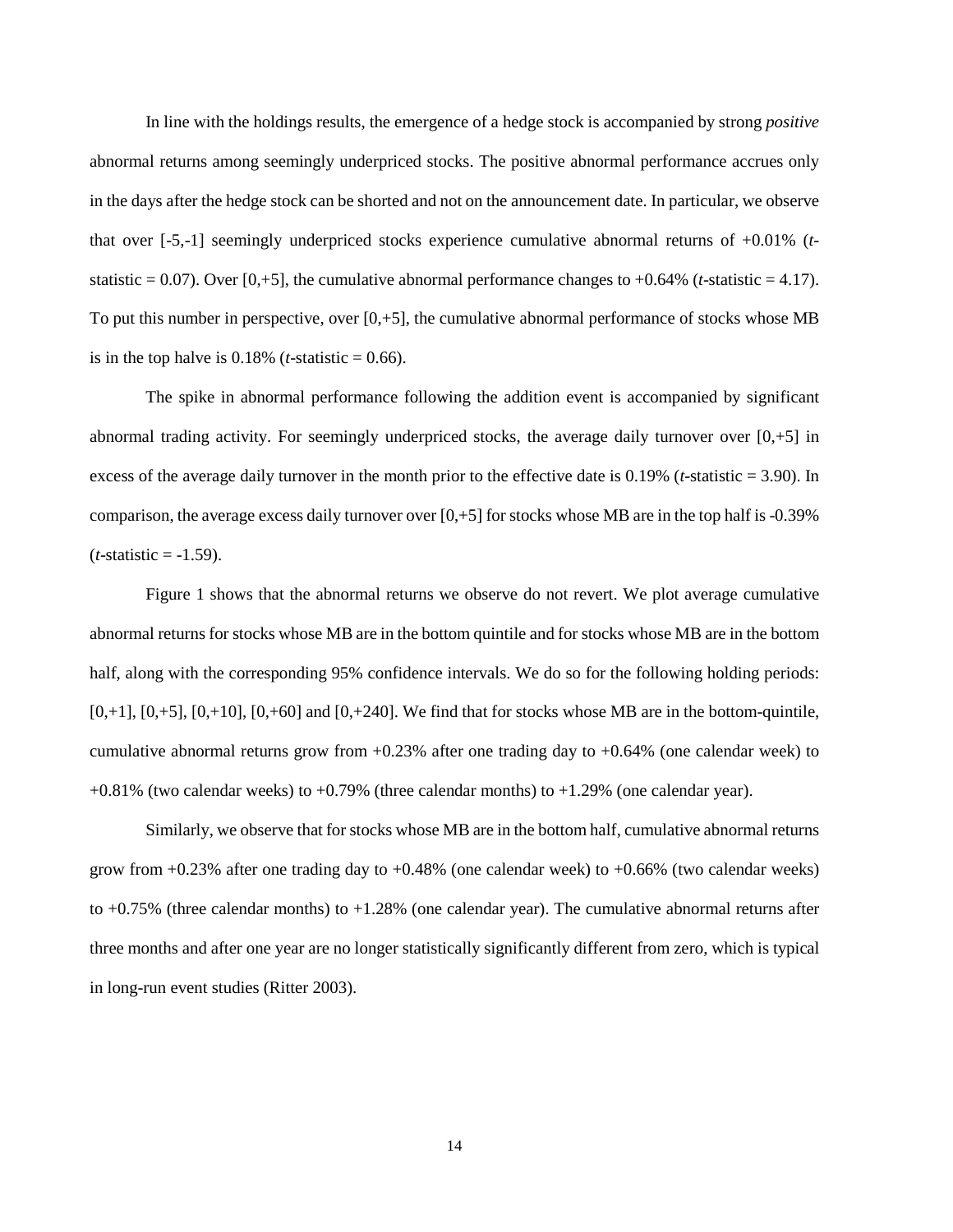## **4.1 Moderating Factors: Hedging Demand and Hedging Candidate Quality**

To better understand the mechanisms at hand, we consider three moderating factors. First, we attempt to capture two factors related to differences in hedging demand prior to the addition event. Second, we attempt to capture differences in the quality of the hedge stock.

## **4.1.1 Hedging Demand**

We divide our sample by whether, prior to the addition event, hedging of industry risk was "more-difficultto-do" versus "less-difficult-to-do." As discussed in Section 2, if our elimination-of-underpricing hypothesis represents an accurate description of the true data-generating process, then the emergence of a shortable security should have a greater impact if, prior to the addition event, hedging of industry risk was more-difficult-to-do.

We capture difficulty of shorting stocks in an industry in four ways: each year, the Hong Kong Stock Exchange publishes an annual Fact Book, detailing which stocks, to what degree, are shorted in that year. To construct our first two measures, we use information from the Fact Book and compute, for every year and each four-digit-GICS industry, the fraction and number of stocks with nonzero short-selling volumes. Consider an addition event occurring in industry *g* during year *t*. Under our first measure, hedging of industry risk prior to the addition event is defined as having been more-difficult-to-do if industry *g*'s fraction of shorted stocks in year *t*-1 is in the bottom decile of its distribution; otherwise, hedging industry risk is defined as having been less-difficult-to-do. Our second measure is analogous to the first measure but it is based on the number of shorted stocks, not the fraction of shorted stocks.

While our first two measures assess an industry's short-selling capacity by the fraction and the number of stocks that were *actually shorted* in the *previous year*, measures (3) and (4) assess an industry's short-selling capacity by the fraction and the number of stocks that *could be shorted this year*. Unfortunately, the Hong Kong Stock Exchange does not publish historical short-sale lists. We can therefore only partially re-construct the historical lists and estimate the fraction and number of stocks that could be shorted. In particular, we begin with the list of stocks that were shorted in 2000 (based on the 2000 annual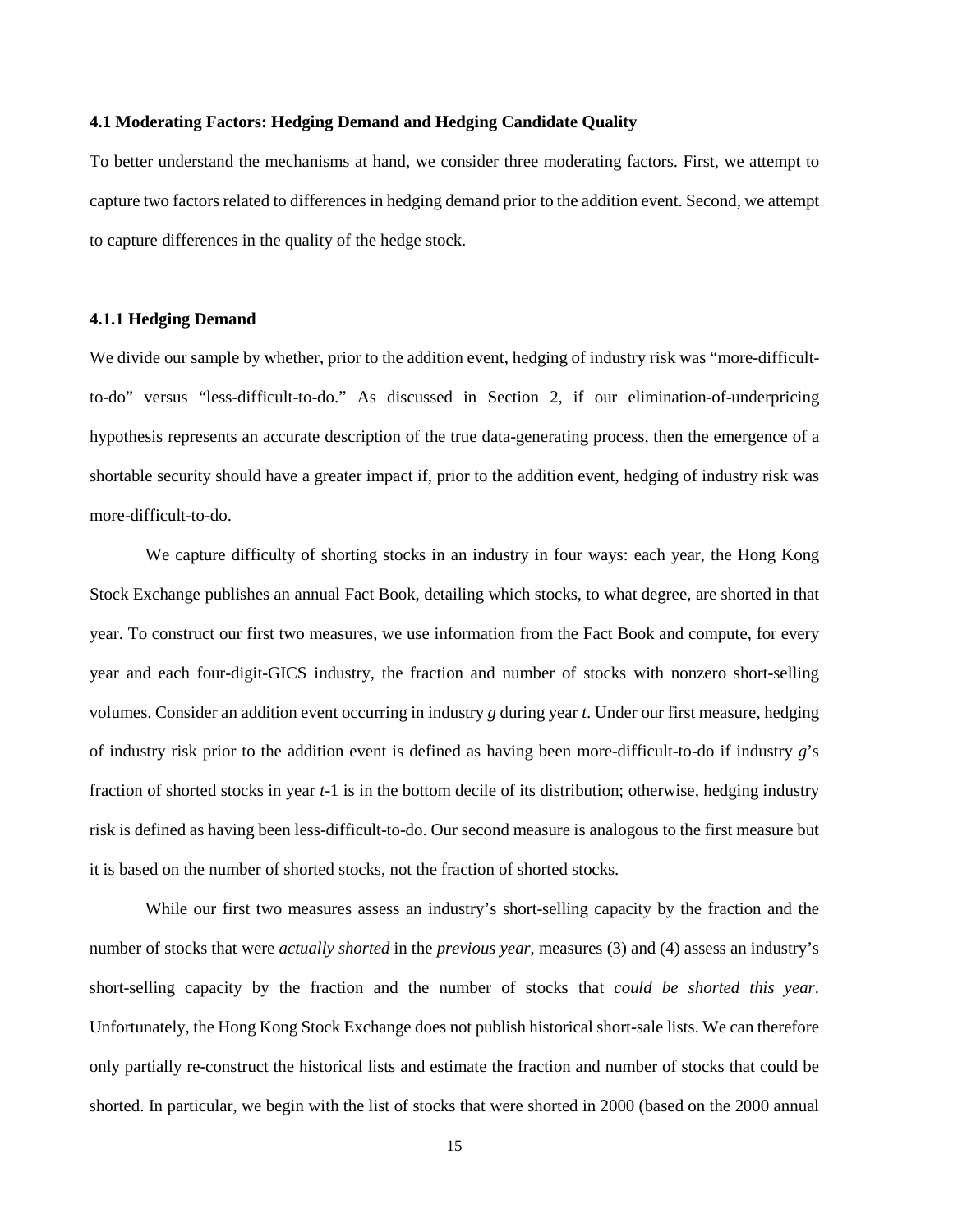Fact Book). We then use the addition and removal announcements from 2001 through 2012 to partially reconstruct the lists of stocks that are shortable. Our list is partial because we miss out on stocks that were added to the short-sale list prior to 2001, but not shorted in 2000 and, thus, not included in the 2000 version of the Fact Book.

Under our third and fourth measure, an observation is categorized as coming from a more-difficultto-short industry if the relevant industry is in the bottom decile based on its estimated fraction and number of stocks that are on the short-sale list, and as coming from a less-difficult-to-short industry otherwise.

We make similar observations under all four measures. To conserve space, we focus our discussion on the results generated by the first measure. The results generated by measures (2) through (4) are tabulated in Appendix B3.

Table 3 shows that the effect is substantially more positive for addition events in more-difficult-toshort industries. In more-difficult-to-short industries, hedge funds increase their holdings in seemingly underpriced stocks by +0.70% compared to long-only investors. In less-difficult-to-short industries, hedge funds disproportionately increase their holdings by only +0.31%.

Consistent with our theory, we observe that more aggressive involvement on the long side comes with more heavy shorting of the hedge stock on the short side: in more difficult-to-short industries, hedge stocks' short interest is 0.48%, whereas in less difficult-to-short industries, hedge stocks' short interest is only 0.31%.

When looking at the corresponding stock market performances, we find that when the hedge stock emerges in a more-difficult-to-short industry, seemingly underpriced stocks experience cumulative abnormal returns of +1.65% (*t*-statistic = 2.48). When the hedge stock emerges in a less-difficult-to-short industry, the average cumulative abnormal return is only  $+0.56\%$  (*t*-statistic = 3.56).

The fact that our effect remains noticeable even in less-difficult-to-short industries is consistent with our model. This is because the emergence of additional shortable securities allows investors to short a bigger collection of securities. Shorting a bigger (more diversified) collection of securities lowers the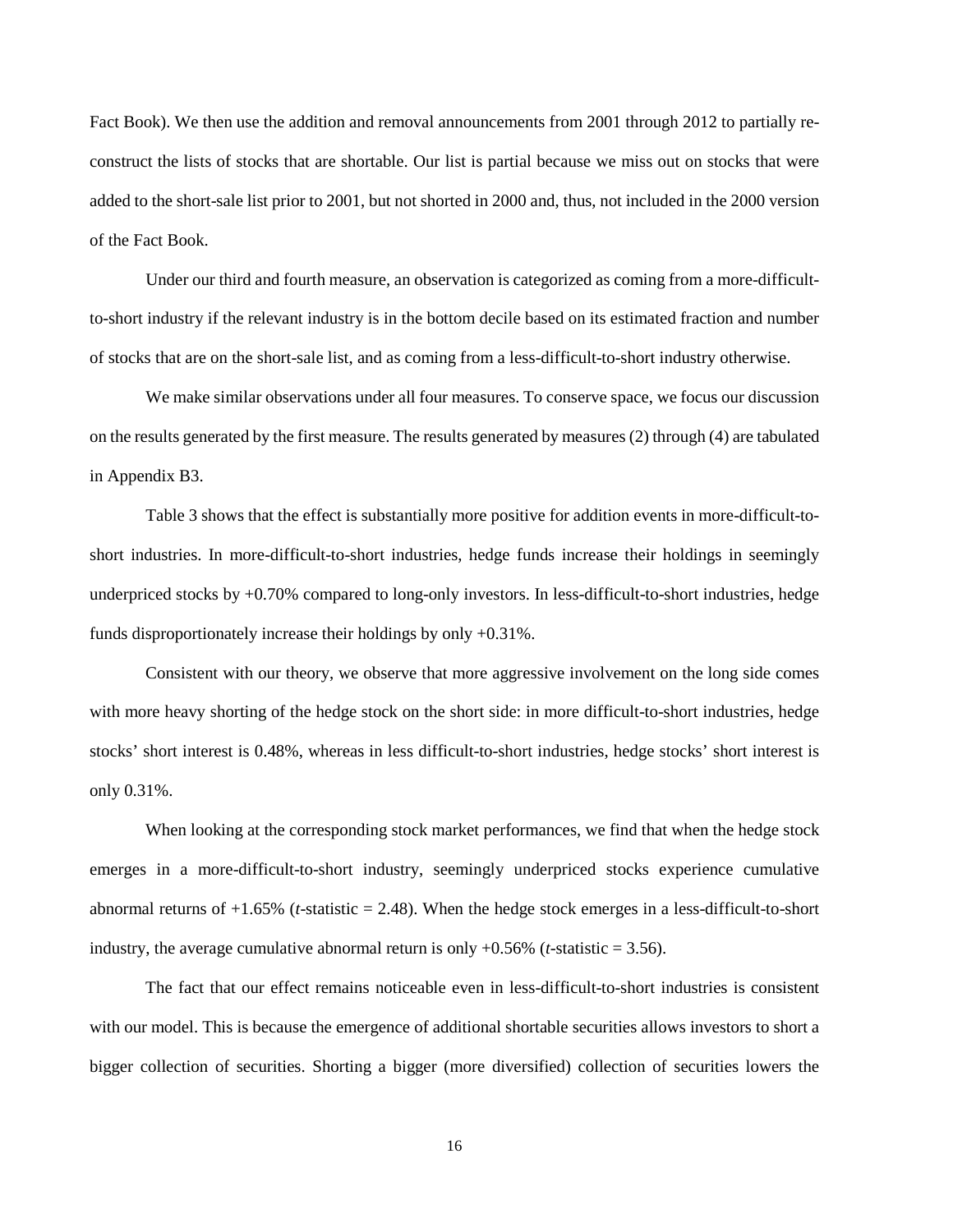amount of firm-specific risk introduced via shorting and therefore incrementally increases investors' riskbearing capacity. 6

Our hypothesis development section discusses a second moderator of changes in hedge fund involvement, namely that of industry risk of the seemingly underpriced stock. Industry risk in our model is the product of the security's industry exposure,  $\beta_i^{in}$ , and the volatility of the industry the security operates in,  $\sigma_{in,i}^2$ . The benefits from being able to hedge industry risk and the associated incremental rise in riskbearing capacity are particularly high when industry risk is high. Hedge funds should therefore become particularly more involved after addition events when the "attractive buys" have high industry exposure and operate in highly volatile industries.

To test this hypothesis, we compute both  $\beta_i^{in}$  and  $\sigma_{in,i}^2$  using daily stock-return data over a one-year period prior to the addition event; we exclude data from two calendar weeks prior to the addition event to avoid distortions associated with the addition event. In line with our model, the industry beta is estimated from a regression of excess stock returns on market returns and industry returns. An observation is categorized as having high industry risk if its  $(\beta_i^{in} * \sigma_{in}^2)$  is in the top decile of its distribution, and as having low industry risk otherwise.

The results are summarized in Table 4. When seemingly underpriced stocks have high industry risk and the benefits from industry hedging are high, hedge fund holdings in seemingly underpriced stocks disproportionately rise by +0.76% (*t*-statistic = 8.44). In comparison, when seemingly underpriced stocks have low industry risk, hedge fund holdings rise by only +0.46% (*t*-statistic = 12.76). Relatedly, when the seemingly underpriced stocks have high industry risk, the corresponding hedge stock has a short interest of 0.50%, on average. When the seemingly underpriced stocks have low industry risk, the corresponding hedge stock has a short interest of only 0.30%. Finally, when the seemingly underpriced stocks have high industry risk and a shortable security emerges, seemingly underpriced stocks experience cumulative abnormal

 $\overline{a}$ 

<sup>6</sup> Our argument that the relaxation of short-sale constraints helps correct not only overpricing but also underpricing naturally extends to the prediction that the MB distribution be tighter in less-difficult-to-short industries than in moredifficult-to-short industries. Appendix B4 provides evidence to this regard.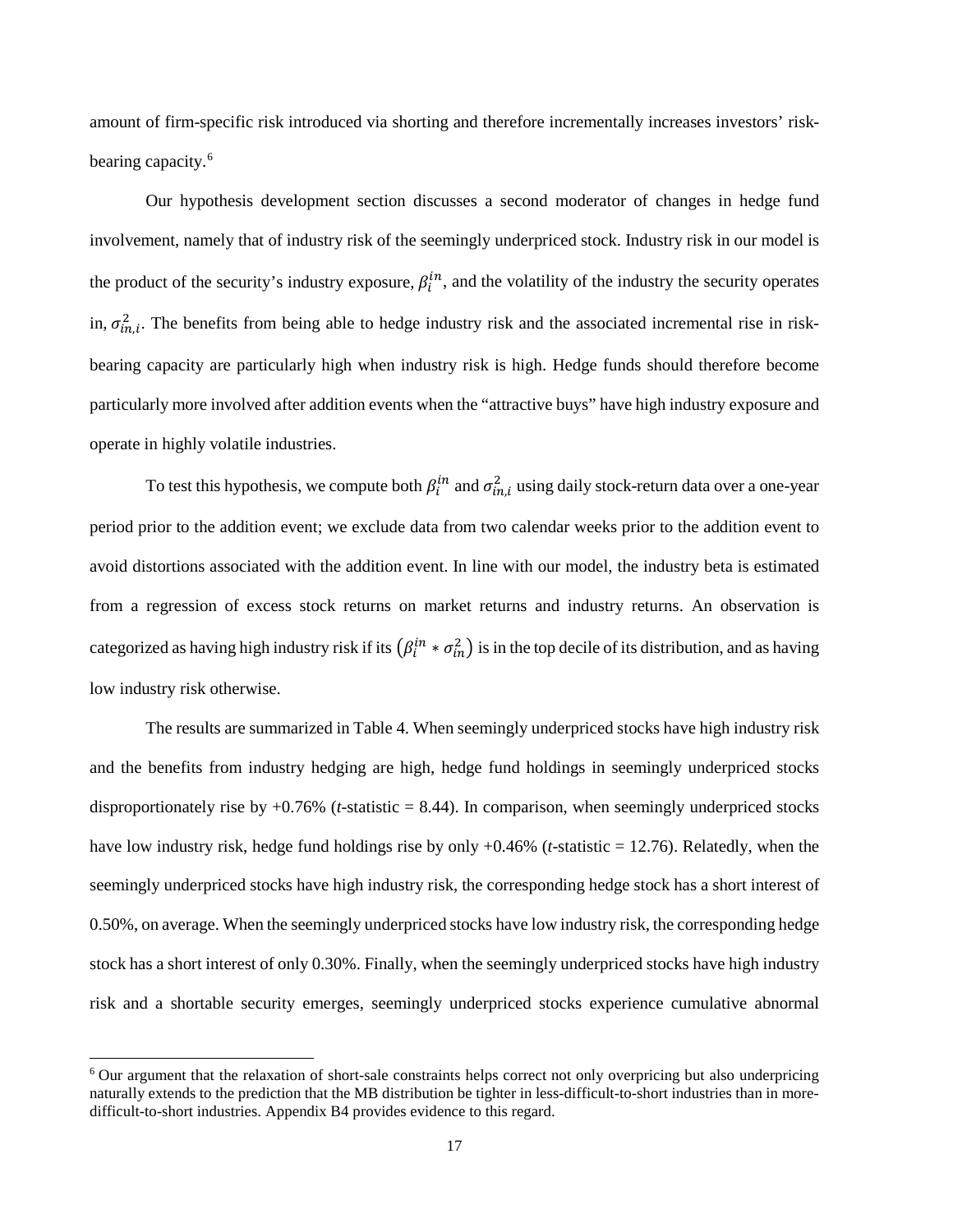returns of  $+1.85\%$  (*t*-statistic = 3.24). When the seemingly underpriced stocks have low industry risk, cumulative abnormal returns are only +0.49% (*t*-statistic = 3.04).

## **4.1.2 Quality of the Hedge Stock**

Our third and final moderating factor captures differences in the quality of the hedge stock. Our model argues that investors more aggressively pursue the underpriced asset after the addition event if the hedge stock, itself, has high industry exposure, i.e., if  $\beta_h^m$  is high. This is because, when the hedge stock has high industry exposure, one need short only a small portion of it to make the overall portfolio industry neutral. This limits the (extra) idiosyncratic risk introduced via shorting.

Analogously to the previous tests, a hedge stock is categorized as having high industry exposure if its industry beta is in the top decile of its distribution, and as having low industry exposure otherwise.

Table 5 shows that the results are stronger when the hedge stock provides a better industry hedge, albeit the effect is weaker than for the previous two moderators. When the hedge stock has high industry exposure and, as such, serves as a good hedge, hedge fund holdings in seemingly underpriced stocks disproportionately rise by +0.58% (*t*-statistic = 5.32). When the hedge stock has low industry exposure and, as such, serves as less good of a hedge, the corresponding number is +0.50% (*t*-statistic = 14.12). We again observe that more aggressive involvement on the long side comes with more heavy shorting of the hedge stock on the short side: when the hedge stock serves as a good hedge, the short interest of the hedge stock is 0.35%; when the hedge stock serves as less good of a hedge, the short interest is 0.31%. When looking at the performances of the seemingly underpriced stocks, we find that the emergence of a hedge stock of better hedging quality is accompanied by cumulative abnormal returns of +1.24% (*t*-statistic = 1.99). When the hedge stock is of worse hedging quality, that number shrinks to +0.58% (*t*-statistic = 3.70).

## **4.2 Discussion and Additional Analyses**

Our test is essentially a difference-in-difference analysis around additions of stocks to the short-sale list. Appendix A1 provides a complete list of the criteria developed by Hong Kong regulators that qualify a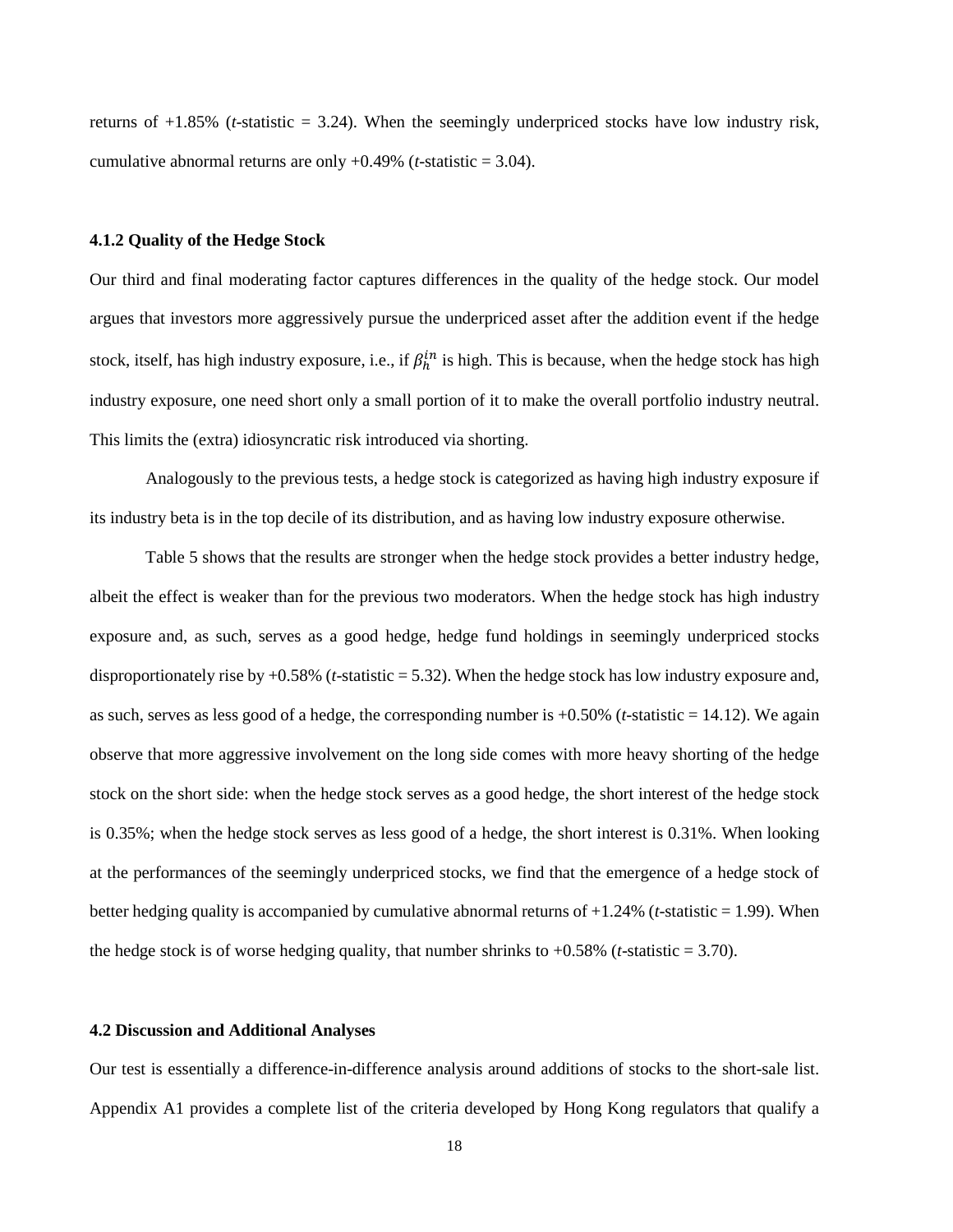stock to be added to the short-sale list. The primary mechanism through which stocks are added to the shortsale list is stocks' market capitalization and "liquidity ratio" rising above HK\$1 billion and 0.40, respectively; the liquidity ratio is defined as the aggregate HK\$ trading volume over the preceding 12 months, divided by the stock's market capitalization. Both the market-capitalization- and the liquidity-ratio thresholds have to be crossed for a stock to qualify for an addition to the short-sale list.<sup>7</sup>

Since the addition events are not random and, instead, a function of rises in firm size and liquidity, our empirical design is subject to an omitted variable bias. In the final subsection of this paper, we discuss this possibility and other potential concerns (Sections  $4.2.1 - 4.2.6$ ). We also discuss what happens to the hedge stocks themselves once they are added to the short-sale list (Section 4.2.7). Finally, we provide evidence from an experiment that uses an alternate proxy for underpricing (Section 4.2.8).

## **4.2.1 Omitted Variable Bias**

l

Since addition events are the result of hedge stocks experiencing a rise in market capitalization and liquidity, an alternative interpretation of our results is that the behavior of hedge stocks and our outcome variables are all jointly determined by positive industry news.

To explore the industry-news interpretation, we conduct a discontinuity analysis around the thresholds set by Hong Kong regulators. Specifically, we look at stock/year-quarter ends, where the stock has a liquidity ratio above the 0.40 threshold, but the market capitalization falls just short of the HK\$ 1 billion cutoff (HK\$ 0.9 billion  $\leq x <$  HK\$ 1.0 billion). In our sample, there are 77 such events. In all 77 cases, the stock is eventually added to the short-sale list and the average rise in the market capitalization that leads to the eventual addition, compared to the market capitalization one quarter ago, is HK\$ 0.16

 $7$  Across the 707 addition events in our sample, we find that in 87% of cases, the hedge stock just passed the HK\$ 1 billion market capitalization and the 0.40 liquidity threshold, OR if the stock's market capitalization was already above HK\$ 1 billion, just passed the 0.40 liquidity threshold, OR if the stock's liquidity ratio was already above 0.40, just passed the HK\$ 1 billion market capitalization threshold. We speculate the remaining 13% of observed addition events occur because the added stock satisfied other criteria that cause stocks to be added to the list (We list all addition criteria in Appendix A1).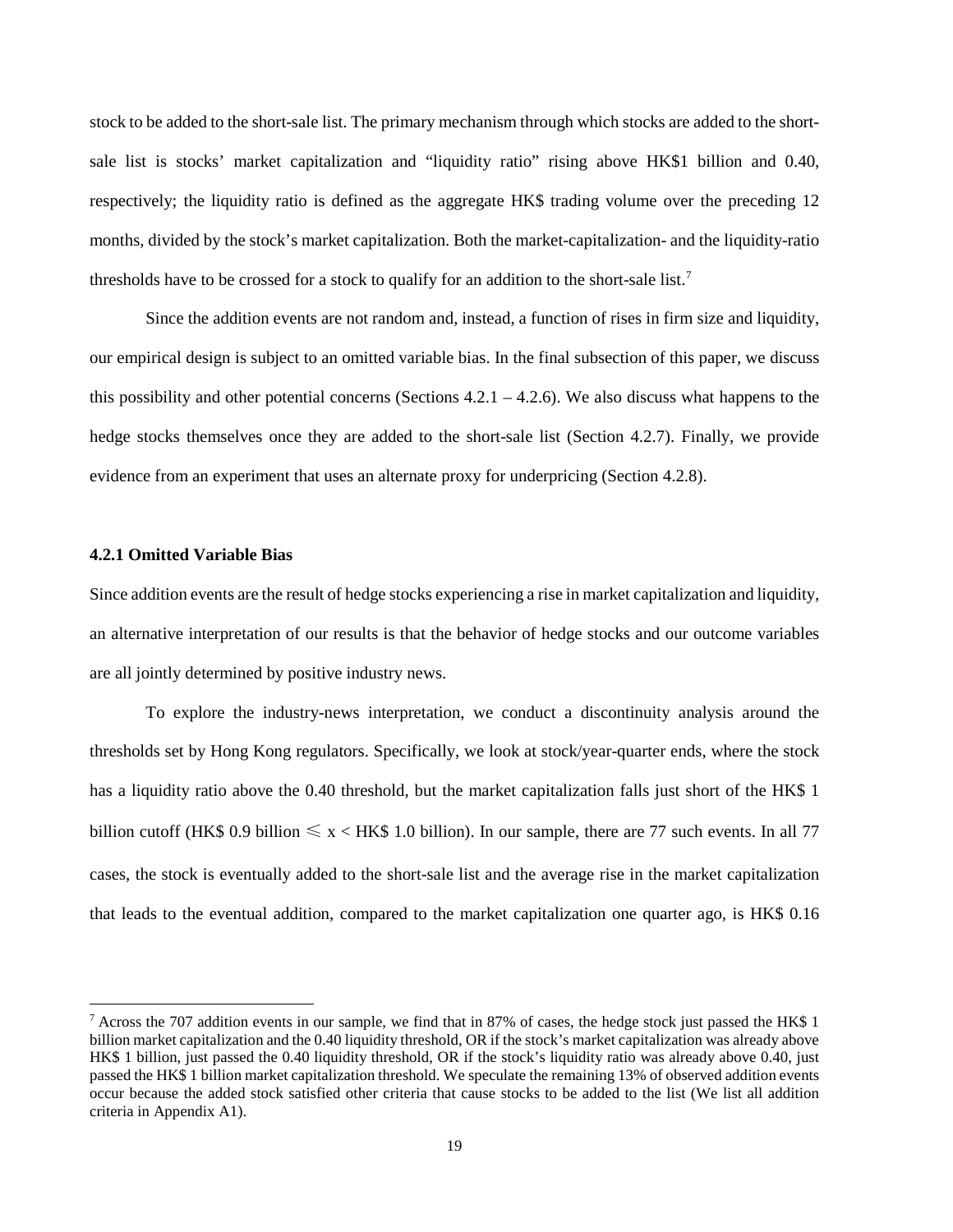billion. Such a rise is not economically meaningful given that market capitalization has an upward time trend (the average quarterly change in market capitalization in our sample is HK\$ 0.2 billion).

As reported in Panel A of Table 6, we observe results that are very similar to our main results when restricting ourselves to this special subset of eventual addition events. In sharp contrast, we observe that our results disappear when looking at the 89 stock/year-quarter ends, in which the stock has a liquidity ratio above the 0.40 threshold and the stock's quarterly market capitalization rises by more than HK\$ 0.5 billion<sup>8</sup> yet, nevertheless, fails to cross the official HK\$ 1 billion threshold (Panel B of Table 6).

We conduct analogue tests for the liquidity ratio: We look at stock/year-quarter ends, where the stock has a market capitalization above the HK\$1 billion threshold, but now the liquidity ratio falls just short of the 0.40 cutoff (0.39  $\leq x < 0.40$ ). In our sample, there are 152 such events. In all 152 cases, the stock is eventually added to the short-sale list and the average rise in the liquidity ratio that leads to the eventual addition, compared to the liquidity ratio one quarter ago, is 0.02. Such a rise is not economically meaningful given that the liquidity ratio has an upward time trend (the average quarterly change in the liquidity ratio in our sample is 0.03).

Again, we continue to observe results that are similar to our main results when restricting ourselves to this special subset of eventual addition events (Panel C of Table 6). In sharp contrast, our return results disappear and our holdings-based results go in the opposite direction when looking at the 292 events in which the stock has a market capitalization above the HK\$1 billion threshold and the quarterly liquidity ratio rises by more than 0.20, but the liquidity ratio falls short of the 0.40 cutoff<sup>9</sup> (Panel D of Table 6).

Overall, the observed discontinuity around the threshold set by Hong Kong regulators suggests that our main results are generated by the addition of stocks to the short-sale list rather than by some unobserved industry event.

 $\overline{a}$ 

<sup>&</sup>lt;sup>8</sup> We have experimented with other "minimum rises" in market capitalization. None of them are able to replicate the patterns we observe around actual addition events (results available upon request).

<sup>9</sup> We have experimented with other "minimum rises" in liquidity ratio. None of them are able to replicate the patterns we observe around actual addition events (results available upon request).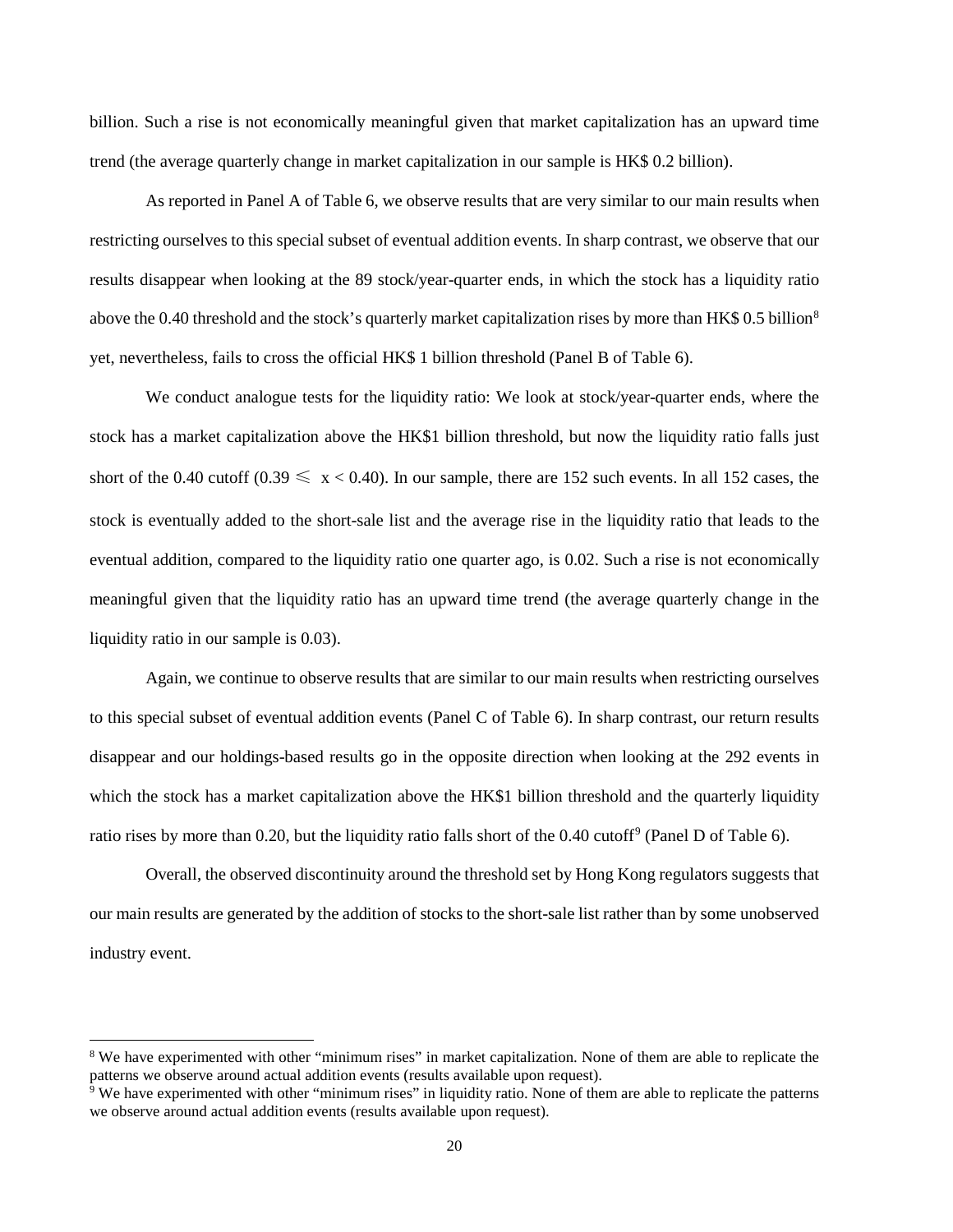## **4.2.2 Reverse Causality**

Another possible concern with our interpretation of the results is that of reverse causality: Investors short overvalued stocks made possible after inclusion on the short-sale list and hedge their short positions by buying stocks of industry peers. Buying pressure causes prices of these industry peers to temporarily rise.

It appears to us that the price-pressure interpretation cannot capture the full set of results. For one, if price pressure were generating all of our findings, we should expect prices of seemingly underpriced stocks to revert quickly. However, as shown in Figure 1, the positive cumulative abnormal returns do not revert. For instance, we observe that for stocks whose MB are in the bottom quintile, cumulative abnormal returns grow from  $+0.23\%$  after one trading day to  $+0.79\%$  after roughly three calendar months to  $+1.29\%$ after one calendar year.

Second, as reported in Panel E of Table 6, we find that our results are still present when focusing on the subset of 88 hedge stocks that, as of the addition event, have below-median MBs and below-median past-one-year stock market performances. Instead, these 88 hedge stocks have an average share turnover and an average industry beta above the  $70<sup>th</sup>$  percentile and the  $80<sup>th</sup>$  percentile of that of our sample stocks, suggesting the primary reason these stocks are shorted is because they are good hedging candidates and not because they are overvalued.

## **4.2.3 Does Industry Hedging Truly Matter to Hedge Funds?**

Our analysis assumes that the ability to hedge industry risk meaningfully improves long-short investors' risk-bearing capacity and causes them to trade more aggressively in seemingly underpriced stocks. To further gauge the plausibility of our argument, we run a simulation in which we compare how investors trading around the addition event would have performed with industry hedging,  $P_{LS}$ , versus without,  $P_{L}$ . The simulation results described in this subsection are tabulated in Appendix B5.

 $P<sub>L</sub>$  is invested in bottom-quintile industry peers from the day of the addition event until five trading days thereafter, and in the risk-free asset when there is no addition event.  $P_{LS}$  is similar to  $P_L$ , but long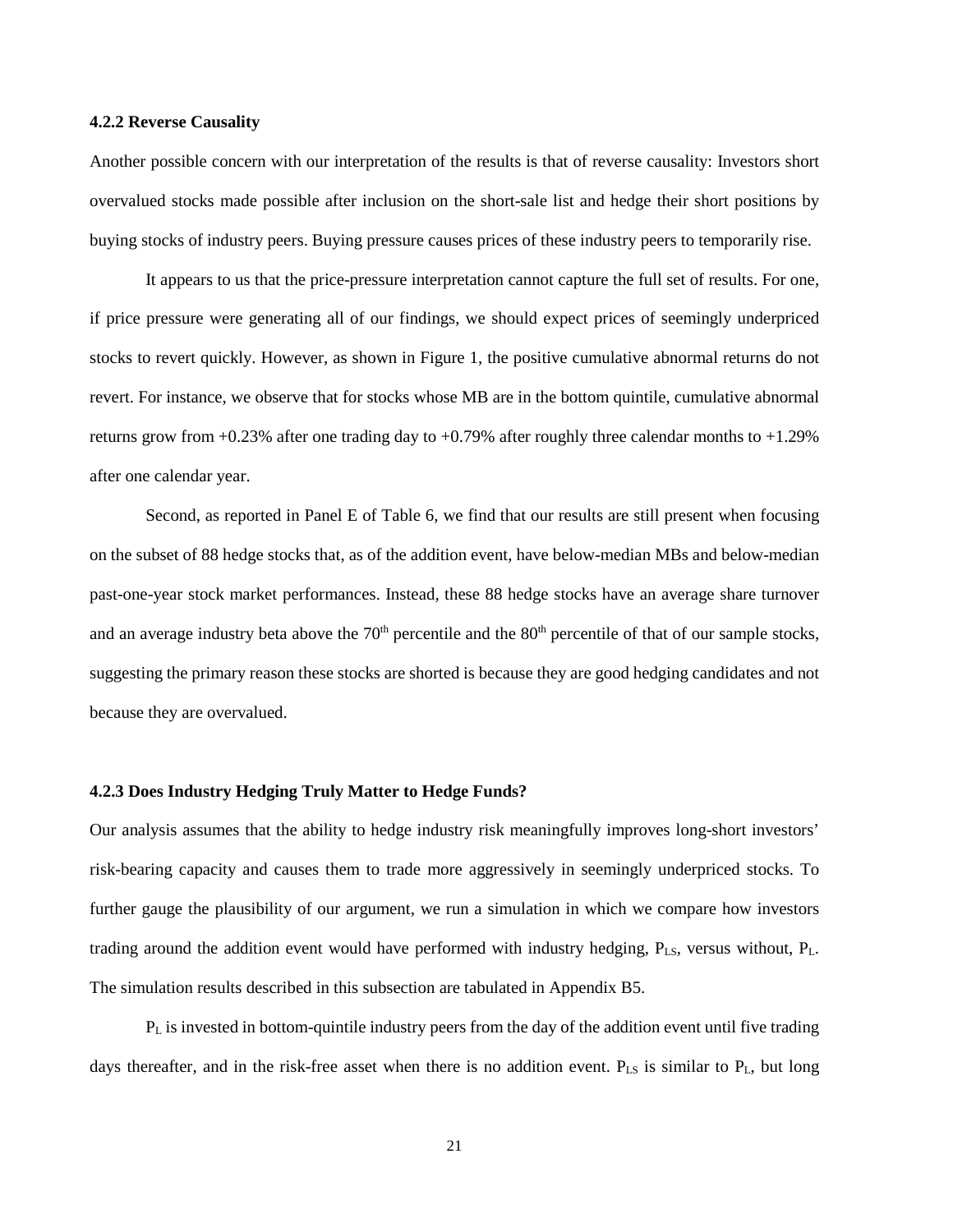positions in bottom-quintile industry peers are now hedged by short positions in industry peers on the shortsale list.

Consider an investor allocating her wealth across portfolio  $P<sub>L</sub>$  and the risk-free asset. The investor attempts to maximize expected returns while keeping the monthly standard deviation of her combined portfolio below some "risk-tolerance threshold". For the sake of illustration, assume the risk-tolerance threshold is 4% (Appendix B5 reports simulation results under alternate risk-tolerance thresholds). To keep her combined portfolio standard deviation below 4% and given the actual historical return distribution of  $P<sub>L</sub>$  and the risk-free asset in our sample, our investor would have allocated 137% of her wealth to  $P<sub>L</sub>$  and borrowed -37% of her wealth at the risk-free rate. Such a combined portfolio would have produced monthly returns of 0.59%. An investment of \$1 million in this combined portfolio at the beginning of our sample period would have grown to \$2.4 million by the end of our sample period.

Now consider the presence of portfolio, P<sub>LS</sub>, in which long positions in bottom-quintile industry peers are hedged by short positions in industry peers on the short-sale list. Shorting industry peers immunizes the portfolio against industry shocks. Not surprisingly, in our sample, P<sub>LS</sub> has similar average monthly returns as  $P_L$ , but a much lower monthly standard deviation. The lower standard deviation allows investors to more heavily invest in PLS (than in PL) and, effectively, to more aggressively pursue underpriced securities without exceeding their risk-tolerance thresholds. In particular, to keep her combined portfolio standard deviation below 4% and given the actual historical return distribution of  $P_{LS}$  and the risk-free asset in our sample, our investor could now have allocated up to 196% of her wealth to  $P_{LS}$  and borrowed -96% of her wealth at the risk-free rate. Such a combined portfolio would have produced monthly returns of 0.85%. An investment of \$1 million in this combined portfolio at the beginning of our sample period would have grown to \$3.37 million. The magnitude of the difference in performance when investing in P<sub>LS</sub> rather than in  $P_L$  (\$3.37 million versus \$2.4 million) suggests that the ability to hedge industry risk, indeed, is highly valuable to long-short investors and represents a meaningful shock to how aggressively long-short investors pursue seemingly underpriced stocks.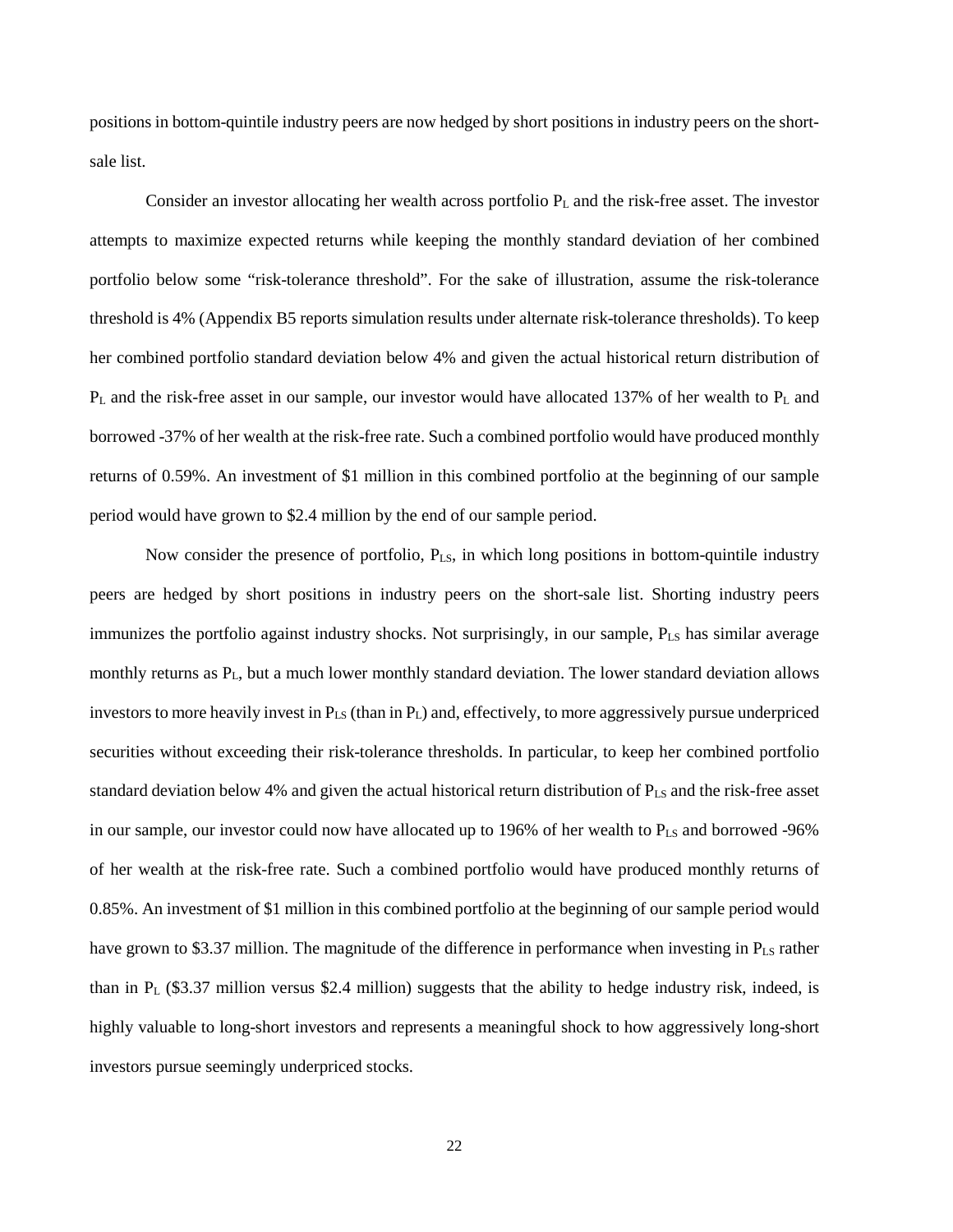## **4.2.4 Alternative Hedging Vehicles**

There are other vehicles through which investors can protect themselves from industry shocks. On the one hand, the presence of substitutes to the shorting channel reduces the power of our analysis, limiting any interesting observations that may arise from it. On the other hand, if taken to the extreme, the existence of alternative hedging vehicles raises questions about whether the relaxation of short-sale constraints could plausibly be thought of as a positive shock to risk-bearing capacity.

Alternatives to the shorting channel include trading in derivative securities (options and futures), American depositary receipts (ADRs), and shorting of industry peers traded in countries other than Hong Kong.

To examine the interaction of the shorting channel with the use of derivative securities, we obtain option trading information from the *Bloomberg* database. We find no options in which the underlying asset represents an entire industry. Moreover, option holders frequently require the presence of an active shorting market to hedge their positions. So perhaps not surprisingly, we find that none of the hedge stocks are associated with open interest in call and put options in the month prior to the addition event. In general, as of May 2, 2013, of the 1,563 stocks listed on the Hong Kong Stock Exchange, only 61 had options listed on them, and many of these 61 options were characterized by zero or negligible trading volume. This suggests that in Hong Kong, for reasons that are beyond the scope of this study, options are less popular for hedging purposes. Similar observations apply to futures. Fung and Tse (2008) find that in Hong Kong, trading volume in single-stock futures is less than 0.1% of the trading volume of the underlying stock. There are no industry-specific futures.

Some Hong Kong securities have ADRs listed in the US, which, in turn, can be shorted. However, the depth of this alternative channel is limited. We find that there are only 23 ADRs from Hong Kong over our sample period. The liquidity of these ADRs is low (liquidity statistics are available upon request).

Finally, investors could short industry peers in the broader Asia-Pacific region. Of the countries in this region, only Japan appears to have a deep and liquid shorting market during our sample period (Bris, Goetzmann and Zhu, 2007). The effectiveness of this channel is hampered by the fact that stocks from the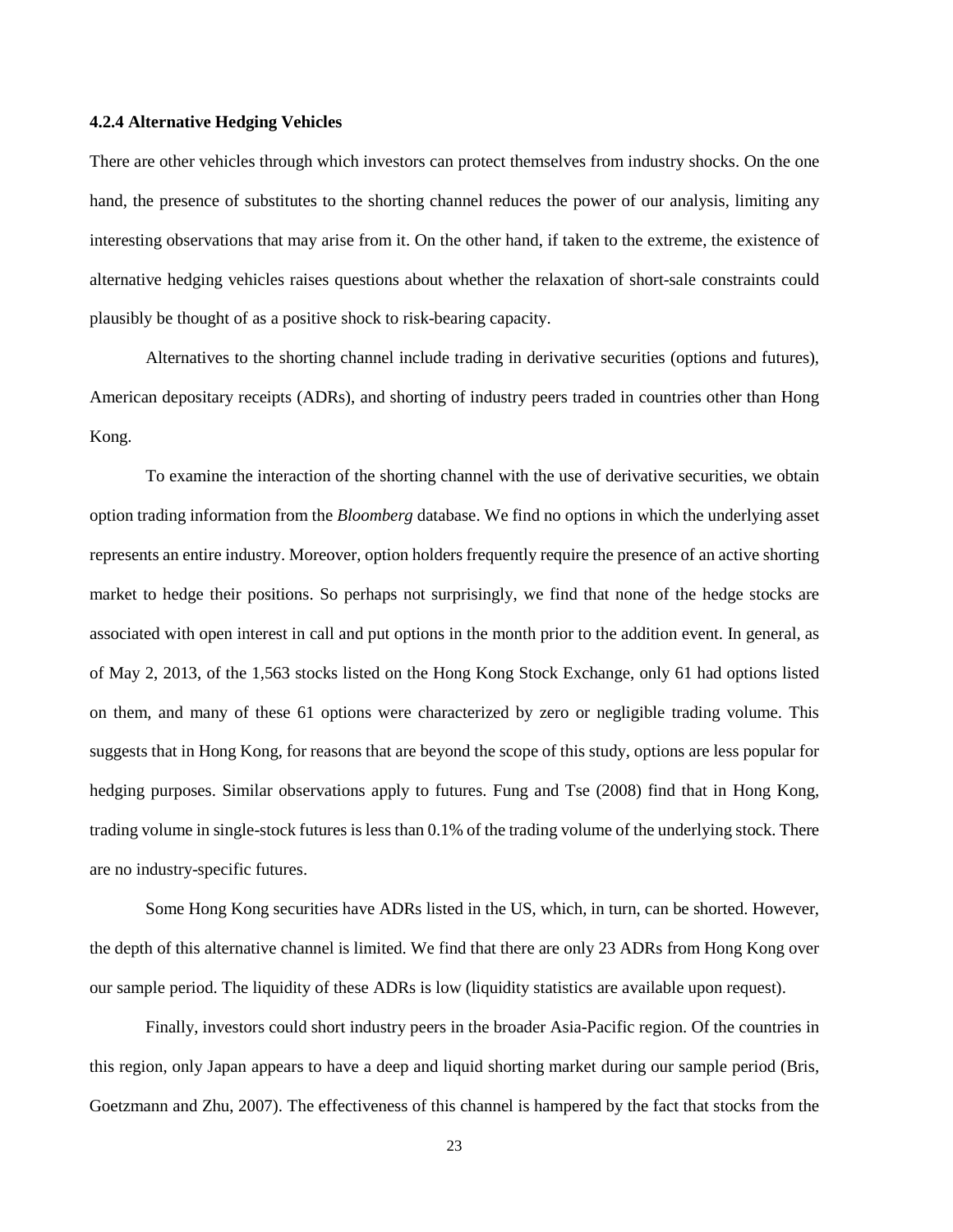same industry but located in other countries are not subject to the same set of shocks. Moreover, by simultaneously investing in two separate markets, investors subject themselves to exchange-rate fluctuations.

#### **4.2.5 Removals versus Additions**

Just as stocks are added to the short-sale list once they satisfy certain criteria, stocks are also removed from the list when those criteria are no longer met. We do not consider removals in our analysis as there are no clear predictions pertinent to how removals should alter hedge fund involvement. Specifically, there is no prediction pertinent to how removal events should change the involvement of *potential* investors: If longshort investors did not invest when it was relatively easy to hedge industry risk, they will also not invest when it becomes more difficult to hedge industry risk after the removal event  $(\rightarrow)$  no immediate change in hedge fund involvement).

There is also no clear prediction pertinent to how removal events should affect the involvement of *current* investors: If long-short investors did invest because it was relatively easy to hedge industry risk, they will no longer invest or invest to a lesser degree when it becomes more difficult to hedge industry risk. However, as per the exchange ruling, existing short positions do not have to be closed out when those stocks are removed from the short-sale list. That is, even to current investors, removals do not constitute a sudden negative shock to their risk-bearing capacity ( $\rightarrow$  again, no immediate change in hedge fund involvement).

#### **4.2.6 Long-Only Investors**

Another question surrounding our analysis is why long-only investors do not trade aggressively enough in seemingly underpriced stocks such that mispricing only becomes corrected in the presence of hedge funds. Some long-only investors may be pursuing shares of seemingly underpriced stocks. But long-only investors, too, have limited risk-bearing capacity. Perhaps more importantly, for reasons that are beyond the scope of this study, we find that long-only institutions in Hong Kong strongly tilt their holdings towards glamour stocks with high MBs. In addition, stocks with increases in long-only investor holdings subsequently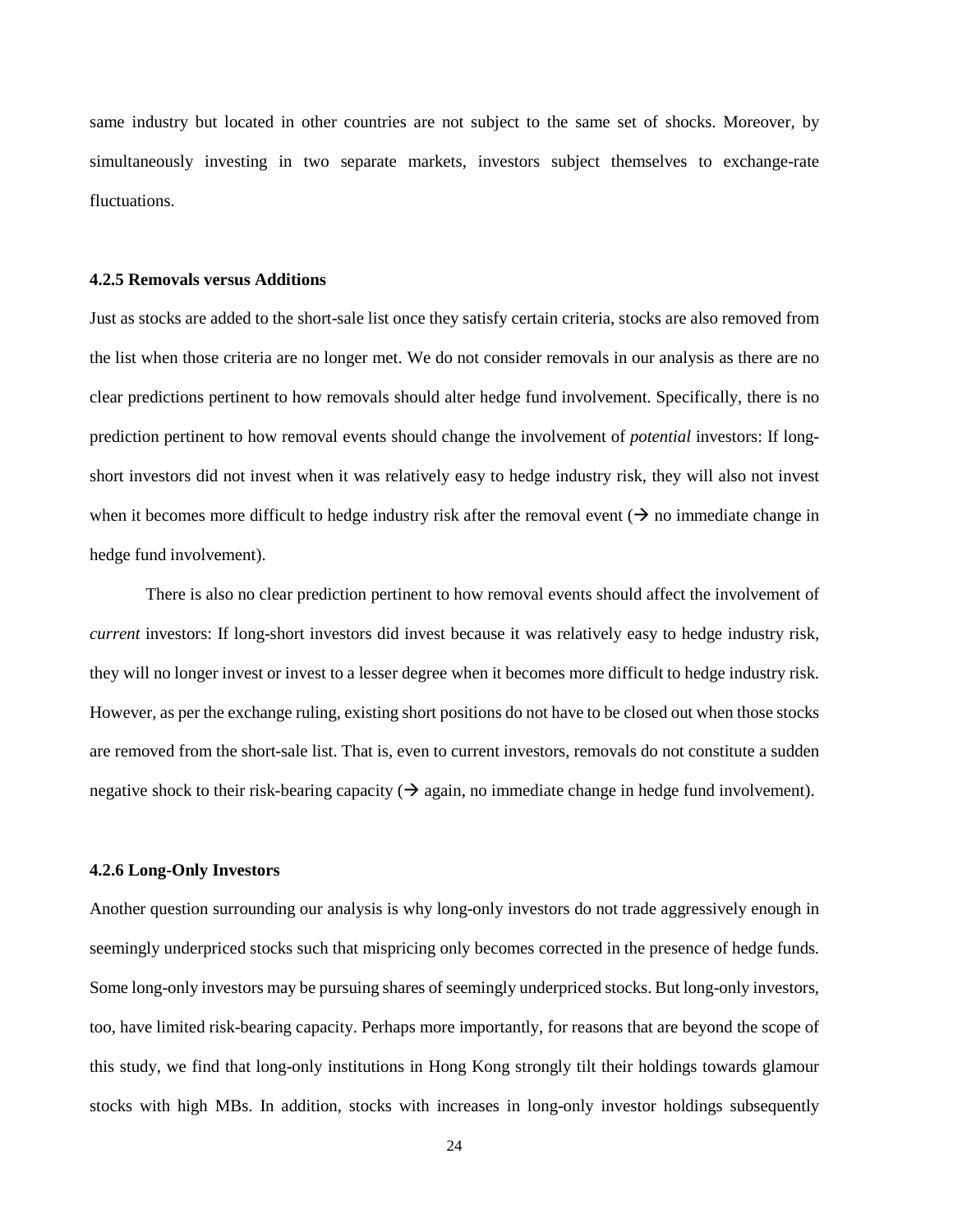underperform stocks that experience a decrease in holdings, suggesting that long-only investors in Hong Kong are perhaps not the most informed.<sup>10</sup>

## **4.2.7 Hedge Stocks and Price Impact**

While not the focus of this study, in our tables, we also report what happens to prices of hedge stocks themselves. Table 2 shows that, in our sample period, prices of hedge stocks decline by 1.10% in the week leading up to the effective date. Once hedge stocks can be shorted, their prices decline by an additional 0.14%. One likely reason for the latter price decline is that some hedge stocks are overpriced and consequently attacked by short-sellers once they become shortable.

Prices of hedge stocks may decline for another reason: If hedge funds aggressively buy seemingly underpriced stocks and short hedge stocks to help protect their long positions, hedge funds' shorting of the hedge stocks may exert temporary downward price pressure, which subsequently reverts. Appendix B6 provides evidence to this regard as we find that hedge stocks' price decline increases with how aggressively hedge funds pursue the seemingly underpriced stocks and that the price decline subsequently reverses.

## **4.2.8 Post-Earnings-Announcement Drift**

 $\overline{a}$ 

Our previous analyses all use MB ratios to ascertain whether a stock is underpriced or not. In our final test, we use an alternate proxy for underpricing: The literature on the market's response to annual earnings announcements notes the presence of a post-earnings-announcement drift (PEAD; Ball and Brown 1968). This drift is commonly attributed to investor underreaction, i.e., temporary under-pricing after positive

 $10$  In particular, we find that firms whose long-only investor holdings are above the median of its distribution in a given year have an average market-to-book ratio of 3.10; firms whose long-only investor holdings are below the median have an average market-to-book ratio of 1.89. This difference has a *t*-statistic of 4.18. In addition, stocks with abovemedian long-only investor holdings underperform their counterparts with below-median holdings by 7.76% over the ensuing year (*t*-statistic = -2.04). Relatedly, stocks that experience an increase in long-only investor holdings underperform stocks that experience a decrease in long-only investor holdings by 4.88% over the ensuing year (*t*statistic  $= -2.69$ ).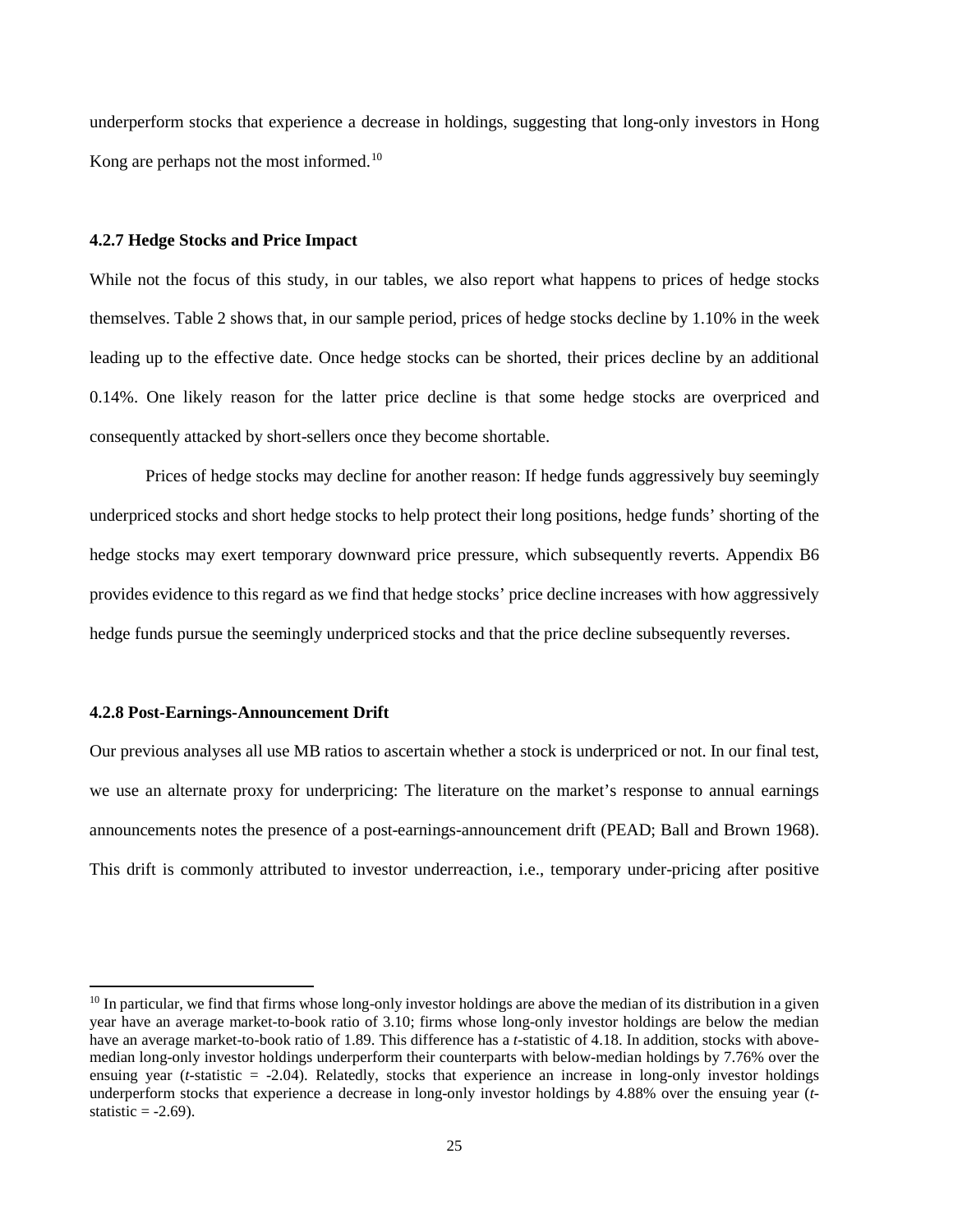earnings surprises and temporary over-pricing after negative earnings surprises (DellaVigna and Pollet 2009; Hirshleifer, Lim and Teoh 2009).

As in most countries, we observe that in Hong Kong there is a positive abnormal price drift following positive earnings surprises. If the ability to hedge allows long-short investors to more aggressively pursue temporarily underpriced stocks and help correct mispricing on the long side, then we expect to see a more immediate price reaction and smaller PEAD in less-difficult-to-short industries  $(\rightarrow$ less underreaction).

To test our idea, we collect data on annual earnings announcements from Bloomberg. For consistency with prior analyses, our sample spans the 2001 through 2012 period. Each data point contains the company name, the stock ticker, and the ISIN as well as the earnings announcement date and the actual earnings announced on a per-share-basis. Following DellaVigna and Pollet (2009), we drop observations for which the earning-per-share is larger in absolute value than the price of a share. We also eliminate "penny stocks" (< HK\$1) as well as announcements on dates when the Hong Kong stock exchange is closed. In total, our sample comprises 1,259 annual earnings announcements.

As in DellaVigna and Pollet (2009), we assign these earnings announcements to eleven portfolios. Earnings surprise is the difference between earnings-per-share in year *t* and earnings-per-share in year *t*-1, scaled by price-per-share as of five trading days prior to the announcement. We first look at the subset of negative earnings surprises and form quintile portfolios based on earnings surprise. Portfolio 1 contains the observations with the most negative earnings surprises; Portfolio 5 contains the observations with the least negative earnings surprises. Analogously, we look at the subset of positive earnings surprises and form quintile portfolios based on earnings surprise. Portfolio 7 contains the observations with the least positive earnings surprises; Portfolio 11 contains the observations with the most positive earnings surprises. Portfolio 6 contains observations that have an earnings surprise of zero.

26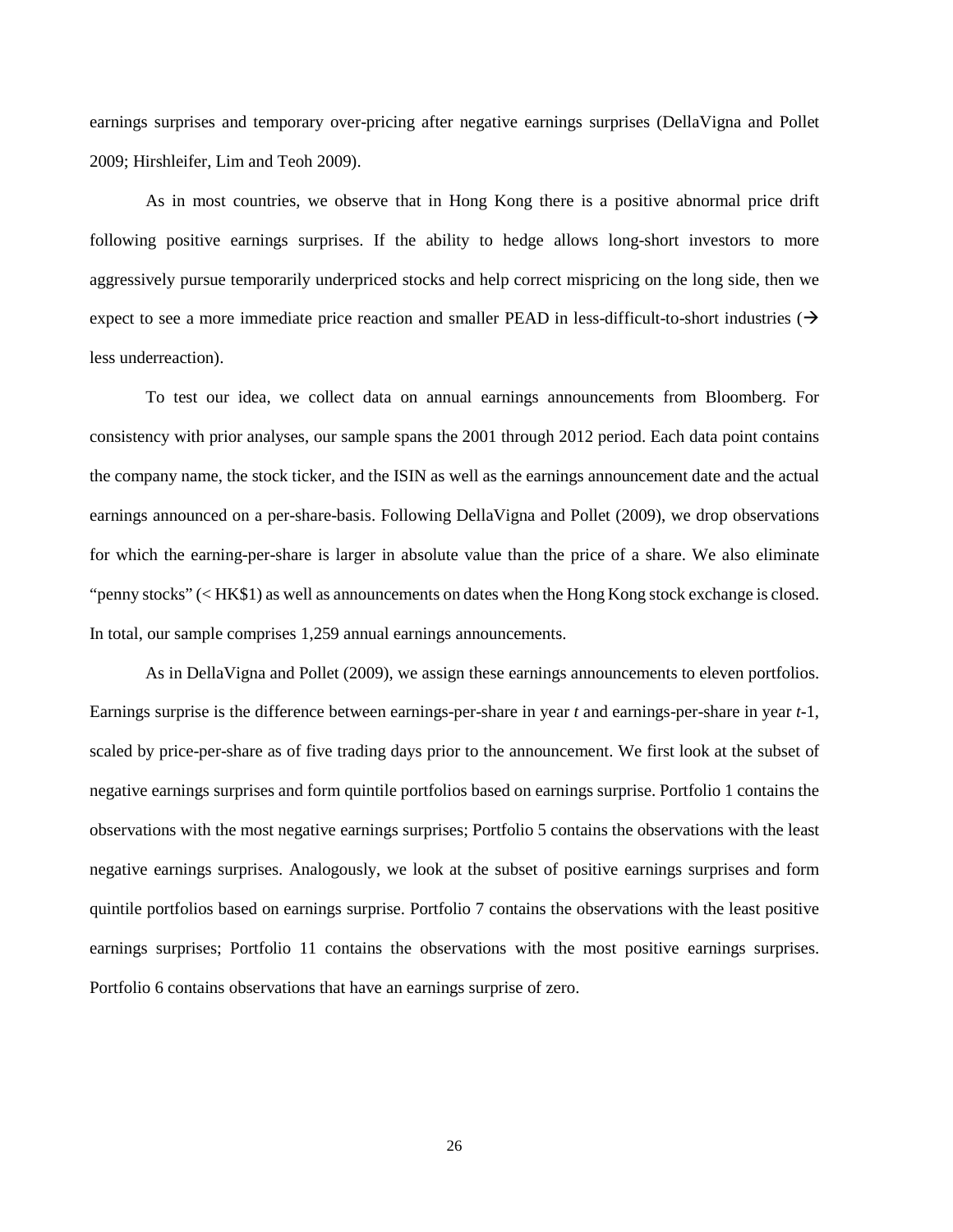As in DellaVigna and Pollet (2009), abnormal returns are the returns of the earnings-announcing firm minus the value-weighted average returns across all stocks traded on the Hong Kong Exchange.<sup>11</sup> We estimate a regression model where the dependent variable is the cumulative abnormal return from two trading days after the annual earnings announcement day,  $t=+2$ , to seventy-five trading days thereafter, *t*=+75. The independent variable of primary interest is the interaction term between *High Earnings Surprise* and *%StocksShortable*. *High Earnings Surprise* equals one for observations that are part of Portfolio 11, and zero otherwise; *%StocksShortable* is the fraction of stocks that can be shorted in the industry of the earnings-announcing firm. Other independent variables and the computation of standard errors are again as in DellaVigna and Pollet: We include indicators for the year of the announcement, indicators for the month of announcement, the decile rank of the relevant stock's market capitalization, industry fixed effects, and we cluster standard errors at the year level.

The results reported in Table 7 show that the coefficient estimate for *High Earnings Surprise* is 0.264 (*t*-statistic = 3.19), that is, there is a PEAD after positive earnings surprises. The coefficient estimate for the interaction term between *High Earnings Surprise* and *%StocksShortable* is -0.635 (*t*-statistic = - 3.48). The negative coefficient estimate indicates that when it is easier to hedge industry risk, investors more aggressively pursue seemingly underpriced stocks, which leads to less PEAD after positive earnings surprises. For instance, the coefficient estimates suggest that when the fraction of shortable stocks is 0%, cumulative abnormal returns from  $t=+2$  through  $t=+75$  are 26.4%. As the fraction of shortable stocks increases to, say, 20%, cumulative abnormal returns after positive earnings surprises shrink to 13.7%. <sup>12</sup>

An alternative explanation for the fact that the PEAD is less pronounced for firms with high *%StocksShortable* is that firms with high *%StocksShortable* reside in industries that are more mature and

 $\overline{a}$ 

<sup>&</sup>lt;sup>11</sup> Our results are the same when we compute abnormal returns based on firms matched by size and market-to-book ratio (results available upon request).

<sup>&</sup>lt;sup>12</sup> Curiously, our estimates also imply that when the fraction of shortable stocks becomes very large  $(>41.6\%)$ , cumulative abnormal returns after positive earnings surprises turn negative. The fraction of shortable stocks is rarely that high, however, as 41.6% is close to the 80th percentile. Even if the fraction of shares shortable are at the 90th percentile, our estimates imply three-months abnormal returns of -0.14% only, which is more consistent with zero PEAD than a negative PEAD.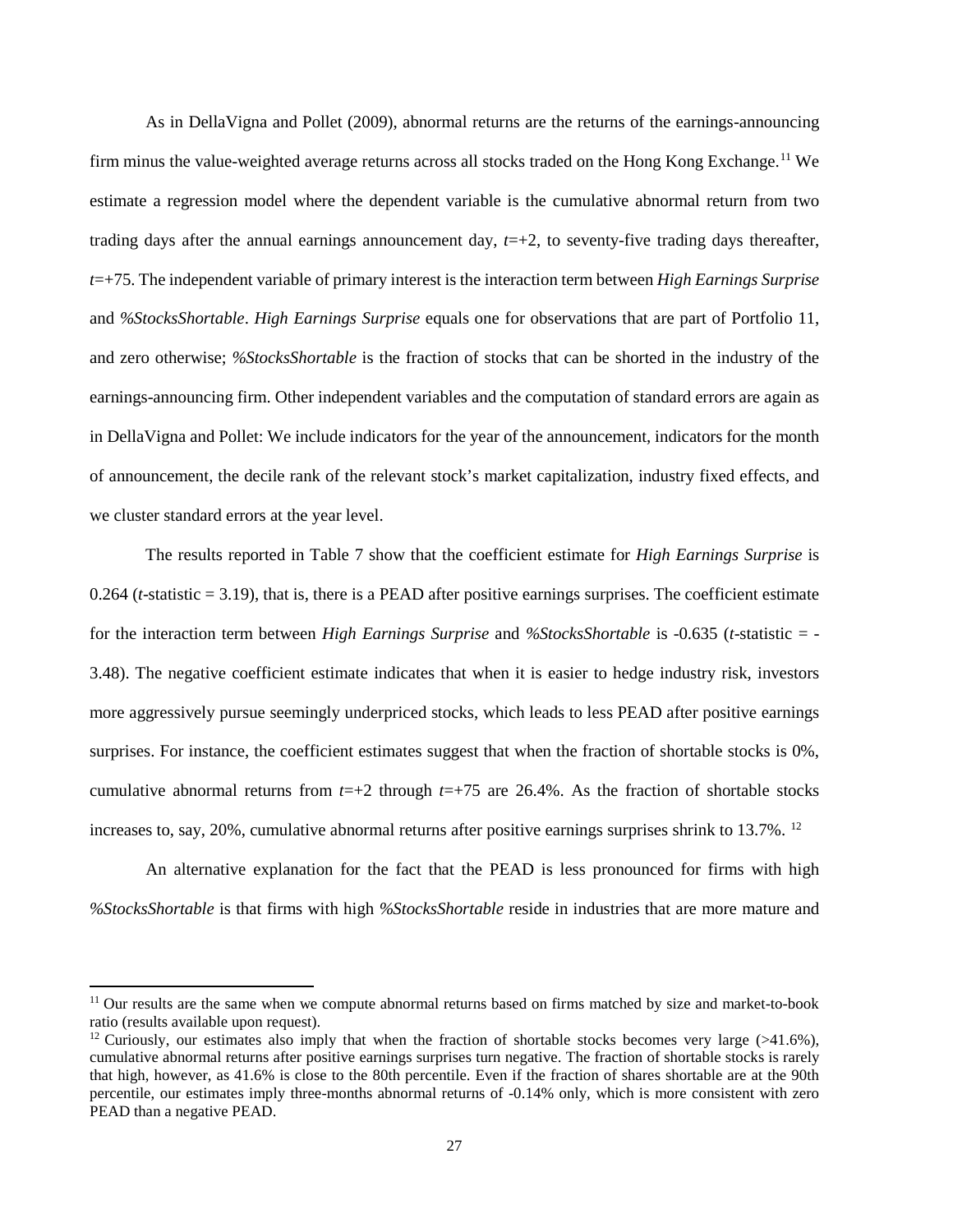informationally more efficient. To assess the validity of this alternative view, we look at the PEAD after negative earnings surprises. Our hedging-of-long-positions channel has no prediction pertinent to the PEAD after negative earnings surprises. On the other hand, if less-difficult-to-short industries, indeed, are informationally more efficient, we should observe less of a PEAD not only after positive earnings surprises but also after negative earnings surprises.

We form *Low Earnings Surprise*, which equals one for observations that are part of Portfolio 1, and zero otherwise, and we interact this variable with *%StocksShortable*. The coefficient estimate for *Low Earnings Surprise* is -0.144 (*t*-statistic = -2.02), that is, there is also a PEAD after negative earnings surprises. In contrast to what the information-view predicts, however, the interaction term between *Low Earnings Surprise* and *%StocksShortable* reveals that the PEAD after negative earnings surprises is not moderated by *%StocksShortable*.

Overall, the findings presented in Table 7 are consistent with the notion that the relaxation of shortsale constraints increases risk-bearing capacity, causes long–short investors to trade more aggressively on perceived underpricing, and thus expedites the market's response to positive news.

## **5. Conclusion**

In this study, we look at investment companies that freely use strategies involving combinations of leverage and long–short positions in securities. The lack of regulation, combined with the immense price impact that these investors can exert, has led to scrutiny by regulators and the popular press, frequently pointing to the potential harm that hedge funds can cause (Garbaravicius and Dierick 2005). Their net effect on financial markets, however, is far from obvious. In particular, the way hedge funds trade makes them perhaps the quintessential "arbitrageurs" (Brunnermeier and Nagel 2004, Cao, Liang, Lo, and Petrasek 2017). Arbitrageurs have the potential to eliminate anomalous price differences by aggressively trading against less informed investors, ultimately making markets more efficient.

Our evidence is consistent with this view as our stock-return-based results suggest that greater hedge fund involvement helps correct mis-pricing and positively contributes to the price discovery process.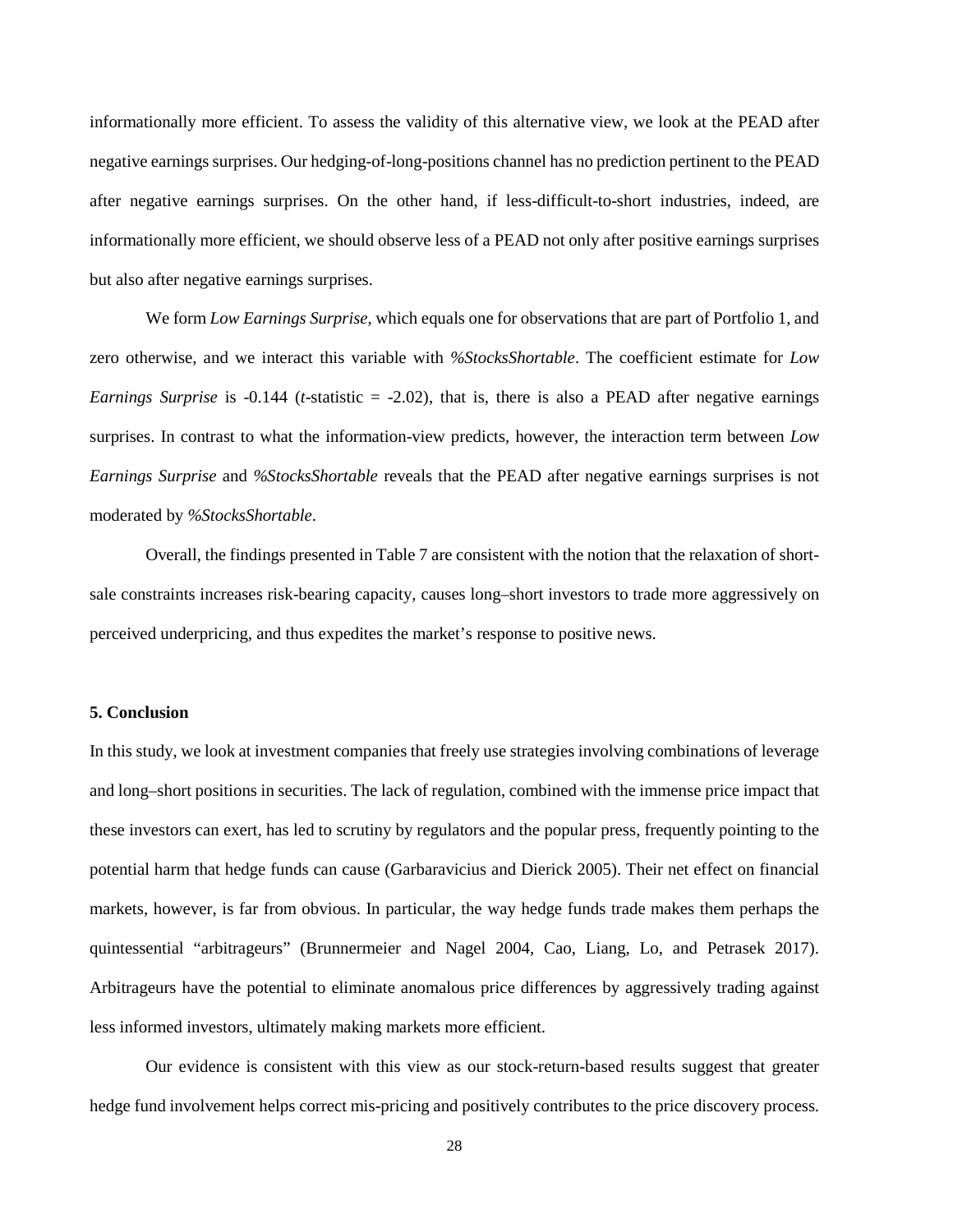To encourage such arbitrage involvement, this paper advocates a well-functioning short-selling market: Prior literature finds that the presence of a deep and liquid short-selling market allows arbitrageurs to trade against overpricing. This study finds that the presence of a deep and liquid short-selling market also allows arbitrageurs to aggressively trade on underpricing by letting arbitrageurs hedge their long positions. A corollary of our the seemingly underpriced stocks have low industry risk proposition is that the commonly held view that a relaxation of short-sale constraints can only cause stock prices to go down is incomplete. By allowing investors to more aggressively trade on underpricing, a relaxation of short-sale constraints can also cause stock prices to go up and the evidence presented in this study indicates that the positive stock price effect can be substantial.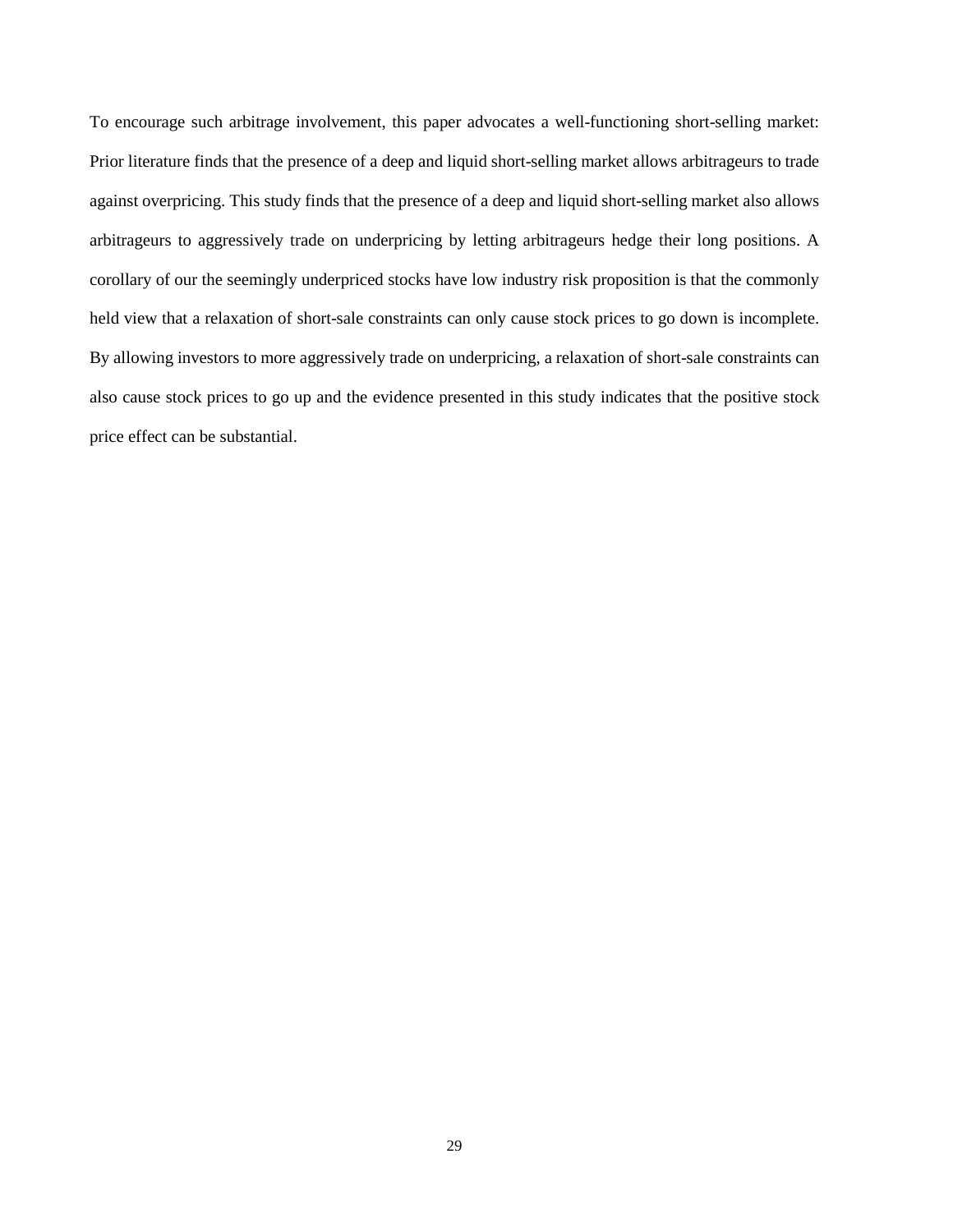## **References**

- Aragon, G.O., and Martin, J.S., 2012. A unique view of hedge fund derivatives usage: Safeguard or speculation? *Journal of Financial Economics* 105, 436–456.
- Baker, M., Wurgler, J., 2002. Market timing and capital structure. *Journal of Finance* 57, 1-32.
- Ball, R., Brown, P., 1968. An empirical evaluation of accounting income numbers. *Journal of Accounting Research* 6, 159-178.
- Bartram, S.M., Griffin, J., Lim, T.H., Ng, D.T., 2015. How important are foreign ownership linkages for international stock returns? *Review of Financial Studies* 28, 3036-3072.
- Ben-David, I., Franzoni, F., and Moussawi, R., 2012. Hedge fund stock trading in the financial crisis of 2007–2009. *Review of Financial Studies* 25, 1-54.
- Boehmer, E., Jones, C.M., Zhang, X., 2008. Which shorts are informed? *Journal of Finance* 63, 491-527.
- Bris, A., Goetzmann, W.N., Zhu, N., 2007. Efficiency and the bear: short sales and markets around the world. *Journal of Finance* 62, 1029–1079.
- Brunnermeier, M., Nagel, S., 2004. Hedge funds and the technology bubble. *Journal of Finance* 59, 2013– 2040.
- Cao, C., Cheng, Y., Goetzmann,W.N., and Liang, B., 2017. The role of hedge funds in the security price formation process. Working Paper.
- Cao, C., Liang, B., Lo, A.W., Petrasek, L., 2017. Hedge fund holdings and stock market efficiency. Working Paper.
- Chang, E.C., Cheng, J.W., Yu, Y., 2007. Short-sales constraints and price discovery: Evidence from the Hong Kong market. *Journal of Finance* 62, 2097-2121.
- Cohen, L., Diether, K.B., Malloy, C.J., 2007. Supply and demand shifts in the shorting market. *Journal of Finance* 62, 2061-2096.
- Dechow, P.M., Hutton, A.P., Meulbroek, L., Sloan, R.G., 2001. Short-sellers, fundamental analysis, and stock returns. *Journal of Financial Economics* 61, 77–106.
- DellaVigna, S., Pollet, J.M., 2009. Investor inattention and Friday earnings announcements. *Journal of Finance* 64, 709-749.
- Diether, K.B., Lee, K.-H., Werner, I.M., 2009a. Short-sale strategies and return predictability. *Review of Financial Studies* 22, 575–607.
- Diether, K.B., Lee, K.-H., Werner, I.M., 2009b. It's SHO time! Short-sale price tests and market quality. *Journal of Finance* 64, 37–73.
- Evans, M., 1993. Date set for regulated short selling. *South China Morning Post*.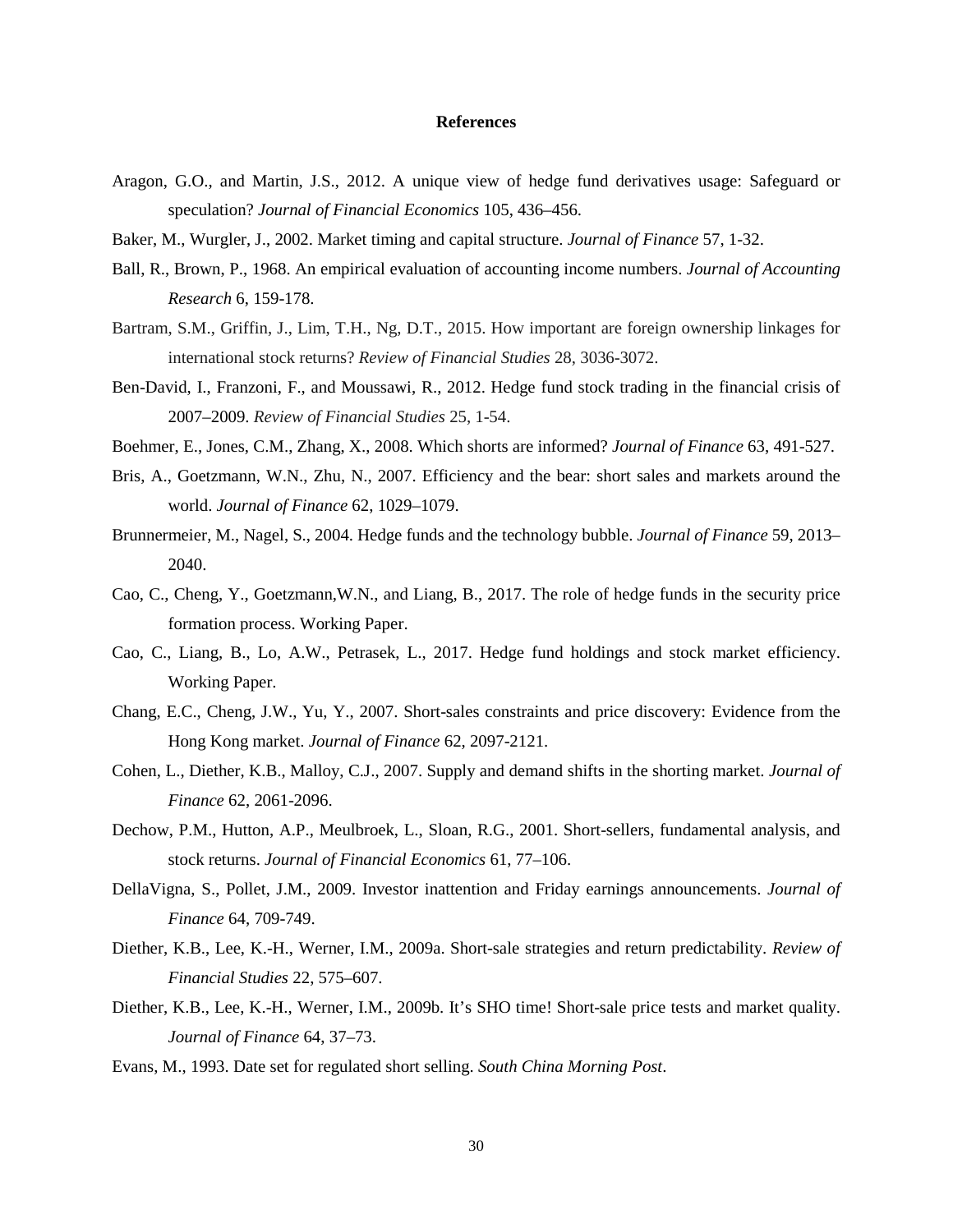- Figlewski, S., 1981. The informational effects of restrictions on short sales: Some empirical evidence. *Journal of Financial and Quantitative Analysis* 16, 463-476.
- Fung, J.K.W., Tse, Y., 2008. Efficiency of single-stock futures: An intraday analysis. *Journal of Futures Markets* 28, 518-536.
- Garbaravicius, T., Dierick, F., 2005. Hedge funds and their implications for financial stability. *European Central Bank Paper Series*.
- Griffin, J.M., and Xu, J., 2009. How smart are the smart guys? A unique view from hedge fund stock holdings. *Review of Financial Studies* 22, 2531-2570.
- Hirshleifer, D., Lim, S.S., Teoh, S.H., 2009. Driven to Distraction: Extraneous Events and Underreaction to Earnings News. *Journal of Finance* 64, 2289–2325.
- Lakonishok, J., Shleifer, A., Vishny, R.W., 1994. Contrarian investing, extrapolation and risk. *Journal of Finance* 49, 1541-1578.
- Miller, E.M., 1977. Risk, uncertainty, and divergence of opinion. *Journal of Finance* 32, 1151–1168.
- Preqin, 2016. 2016 Preqin Global Hedge Fund Report.
- Ritter, J.R., 2003. Investment banking and securities issuance. *Handbook of the Economics of Finance.*
- Shleifer, A., Summers, L.H., 1990. The noise trader approach to finance. *Journal of Economic Perspectives*  4, 19-33.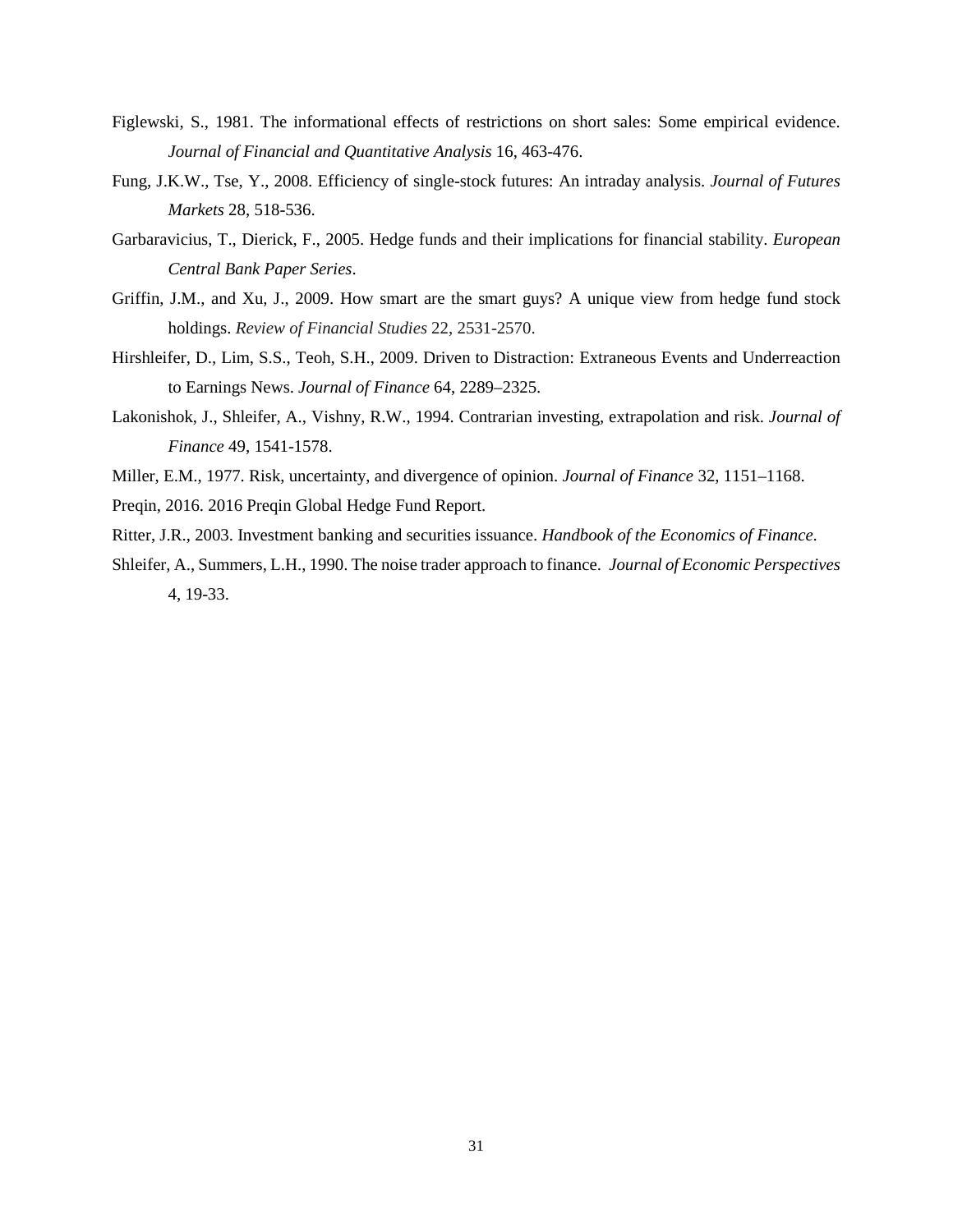## **Appendix A.1**

Based on the Hong Kong Stock Exchange (HKEX) website, as of August 2012 (the end of our sample period), securities declared eligible for short selling are any of those that:

- 1) are constituent stocks of indices that are the underlying indices of equity index products traded on the exchange, or
- 2) are constituent stocks of indices that are the underlying indices of equity index products traded on the Hong Kong Futures Exchange Limited (HKFE) , or
- 3) are underlying stocks of stock options traded on the exchange, or
- 4) are underlying stocks of stock futures contracts traded on the HKFE, or
- 5) are eligible for structured product issuance pursuant to Rule 15A.35 of the Main Board Listing Rules or underlying stocks of structured products traded on the exchange, or
- 6) have a market capitalization of  $\geq$  HK\$1 billion and for which the following ratio is  $\geq$  40%: aggregate HK\$ trading volume over the preceding 12 months (effective July 3, 2012, HKEX altered the market capitalization eligibility requirement by increasing the market capitalization requirement to \$3 billion from \$1 billion and increased the turnover-to-market capitalization ratio requirement to 50% from 40%; none of the addition events in our sample, which ends in August 2012, are subject to this new rule).
- 7) are exchange traded funds approved by the Board of the Exchange in consultation with the Securities and Futures Commission, or
- 8) are traded under the pilot scheme (i.e., are one of the first 17 securities that were approved for short selling in January 1994) , or
- 9) have been listed on the exchange for  $\leq 60$  trading days, with a public float capitalization of  $\geq$  HK\$10 billion for a period of 20 consecutive trading days commencing from the date of their listing on the exchange and an aggregate HK\$ trading volume of  $\geq$  HK\$200 million during this period, or
- 10) are underlying stocks of structured products which are based on a single class of shares traded on the exchange, or
- 11) are applicable market making securities (other than the securities described in categories 7 and 8 above) approved by the Board of the Exchange in consultation with the Securities and Futures Commission.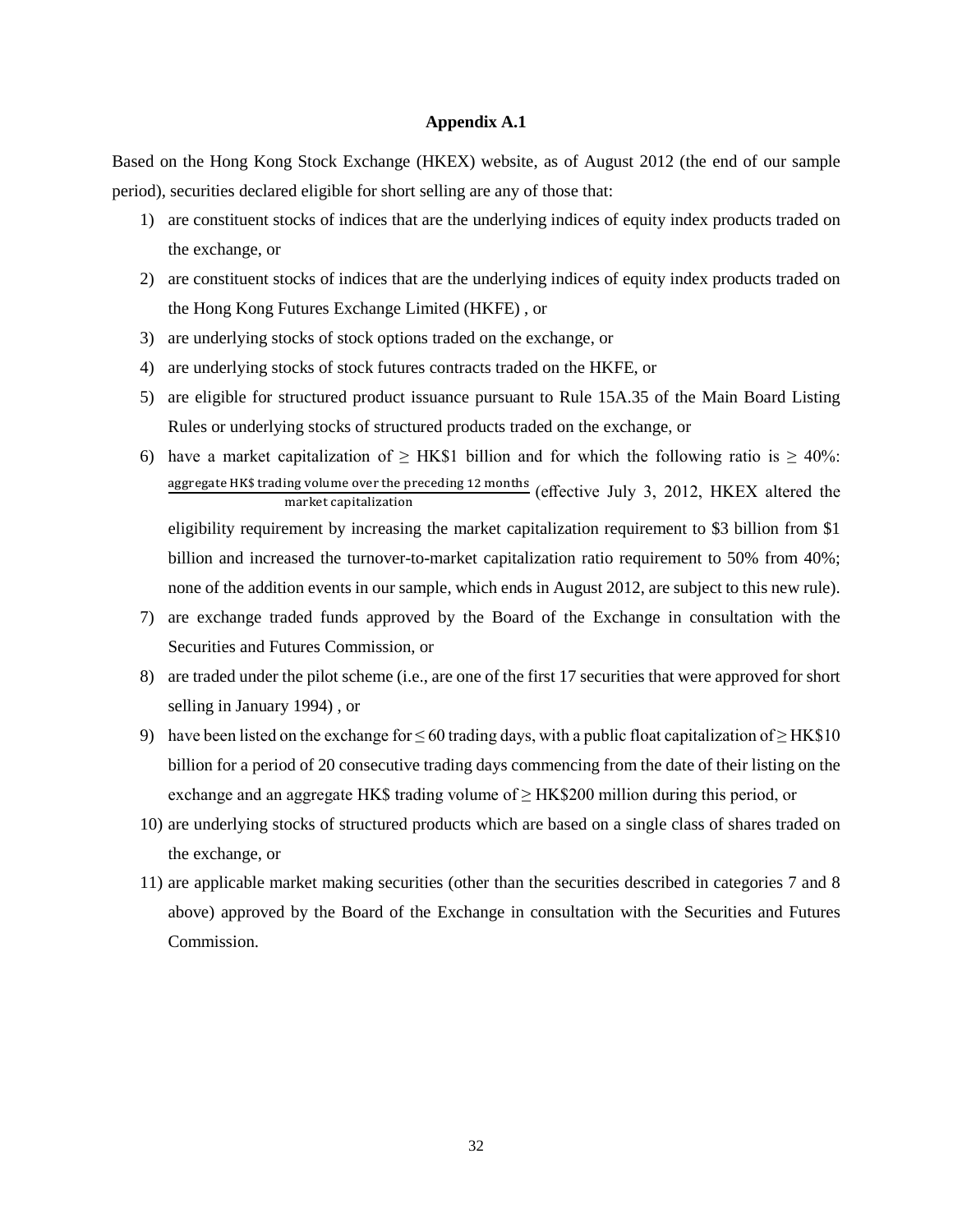## **Appendix A.2**

### **A.2.1. Background**

In January 1994, the HKEX introduced a pilot program that allowed 17 securities to be shorted. Since then, the exchange has been updating the list of securities that can be shorted ("designated-securities list"), mostly at a quarterly frequency. The list includes common stocks, as well as REITs and ETFs. In our analysis, we focus on common stocks. But, initially, we also collect data on REITs and ETFs.

According to the HKEX, to be included in the designated-securities list, a security has to meet certain criteria laid out in Appendix A.1. Once these criteria are met, the exchange decides whether to add the security to the designated-securities list or not.

## **A.2.2. Initial Data Collection**

The HKEX publishes the most current designated-securities list on its website. However, it does not publish historical designated-securities lists. Instead, it provides data on revisions to the list from January 2001 through August  $2012$  (the end of our sample period).<sup>14</sup> These revisions reflect securities added to the list and securities deleted from the list. Apart from regular quarterly changes to the list, the HKEX also sometimes makes irregular changes to the list.

We collect announcements of regular quarterly changes and announcements of irregular changes. For each announcement, we have the name of the company/REIT/ETF and its stock code as well as the date the news is announced and the effective date. Typically, the effective date is one week after the announcement date.

## **A.2.3. Data Cleaning**

l

While our main analysis is based on additions of common stocks to the designated-securities list, for additional analyses, we also try to reconstruct the historical designated-securities lists: We start with the designated-securities list as of August 2012, which is the beginning of our data collection efforts and the end of our sample period, and we use the historical announcements of changes made to the list to deduct, for any given point in time, the historical designated-securities list.

When implementing this approach, we observe some anomalies: A few securities on the most current list and a few securities announced to be deleted from the list do not have records of inclusion while others that are no longer on the most current list (but were added at some point) do not have records of deletion. We believe these anomalies happen primarily for one of the following reasons:

<sup>&</sup>lt;sup>14</sup> The HKEX also provides revisions data for 2000, but only for the first quarter of 2000.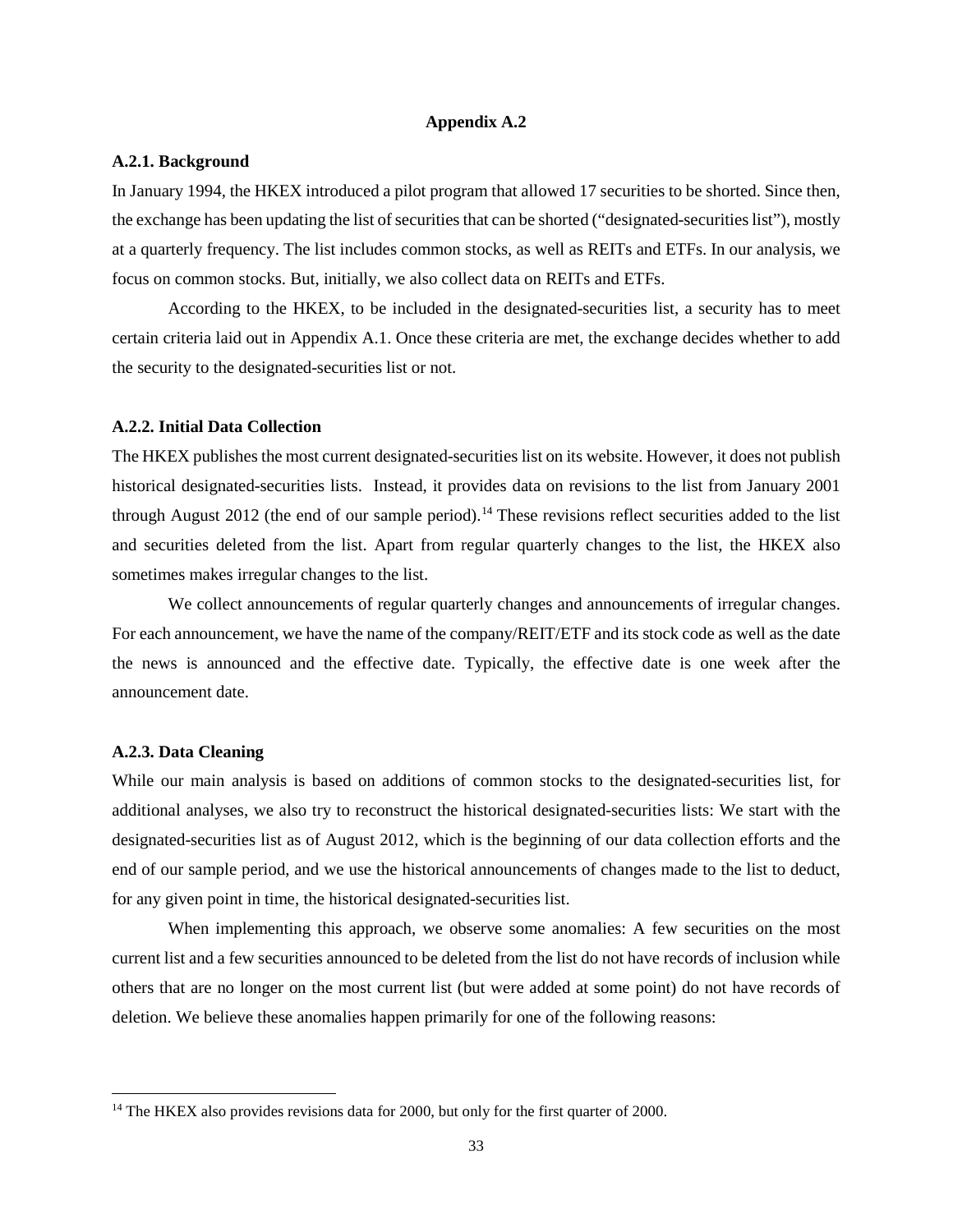- 1. A stock moved to a different trading board. The HKEX has two trading boards: Main Board and GEM (similar to pink-sheets). Once a stock moves, its stock code changes.
- 2. Mergers and acquisitions.
- 3. Delistings.

We make the following changes to clean the data:

- 1. The Nov. 21, 2002 announcement is replaced by the Nov. 28, 2002 announcement, which constitutes a restatement of the earlier announcement.
- 2. Fourteen stocks were moved from the GEM to the Main Board. When a stock moves from the GEM to the Main Board, it is typically assigned a new trading code by the Main Board. We update the stock code accordingly.
- 3. Eighteen stocks were delisted. We use the actual delisting date as the effective date. Historical delisting data is from WIND.
- 4. Three stocks were taken over. We use the takeover-announcement date as the announcement date and the takeover-effective date as the date the stock is effectively no longer on the list. The takeover information is from news releases.
- 5. We delete five addition announcements because they reflect changes in stock codes of firms already on the short list. These changes are unrelated to moves from the GEM to the Main Board.

## **A.2.4. Data Verification**

We cross-check our data by comparing the total number of permitted stocks to be shorted (as per our deduced list) with the exchange-published number; the HKEX publishes historical information on the total number of securities on the designated-securities list.

## **A.2.5. Matching Short List Data with Accounting and Stock-Return Data**

We obtain financial market data from COMPUSTAT GLOBAL. We cannot directly match our HKEX data with COMPUSTAT GLOBAL data as there is no good common identifier. The identifier used by the HKEX is the company/REIT/ETF-name and stock code. COMPUTSTAT GLOBAL uses the company name, ISIN, GVKEY and CUSIP, but not the stock code. We find name-matching to be unreliable and to yield poor results, as HKEX and COMPUSTAT GLOBAL use different names.

Fortunately, Bloomberg data includes both stock code and ISIN. We thus add ISIN to our HKEX data via Bloomberg data. This, in turn, enables a merge with COMPUSTAT GLOBAL.

For reasons detailed in the main body of the text, we focus on additions to the designated-securities list (not on deletions). Our initial data-collection-and cleaning efforts produce 1,137 addition events. Of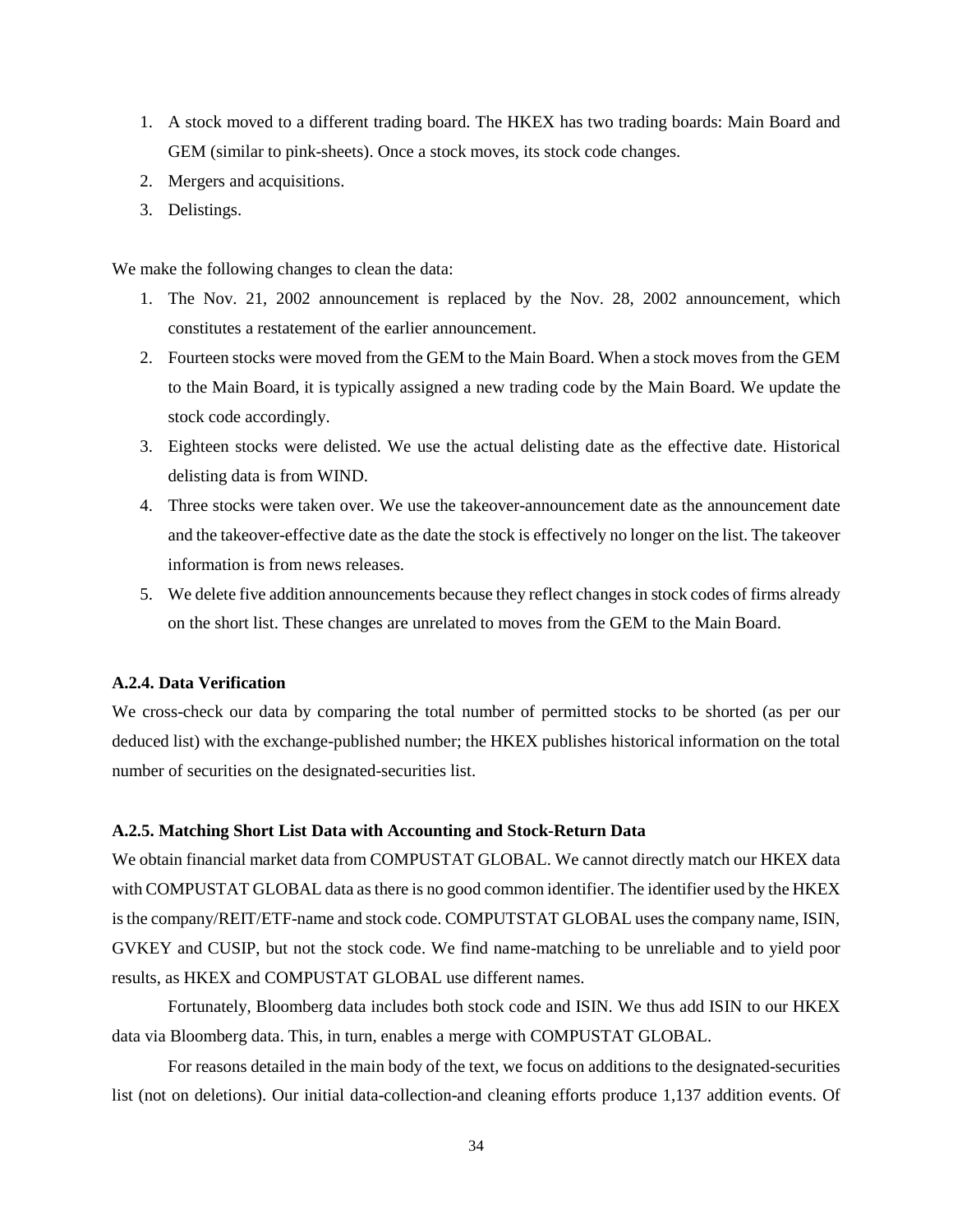these, we are able to match 1,076 with Bloomberg data, of which, in turn, we are able to match 732 to COMPUSTAT GLOBAL. The loss of addition events is due to our COMPUSTAT GLOBAL data not covering REITs and ETFs. As our study focuses on common stocks, the effective loss in observations is minimal. Of the remaining 732 addition events, 25 lack the accounting and stock return data we need for our analysis. In the end, we arrive at our final sample of 707 common-stock additions between 2001 and 2012. These 707 addition events cover 444 distinct firms (some firms are added to the list only to be removed later and then to be added again).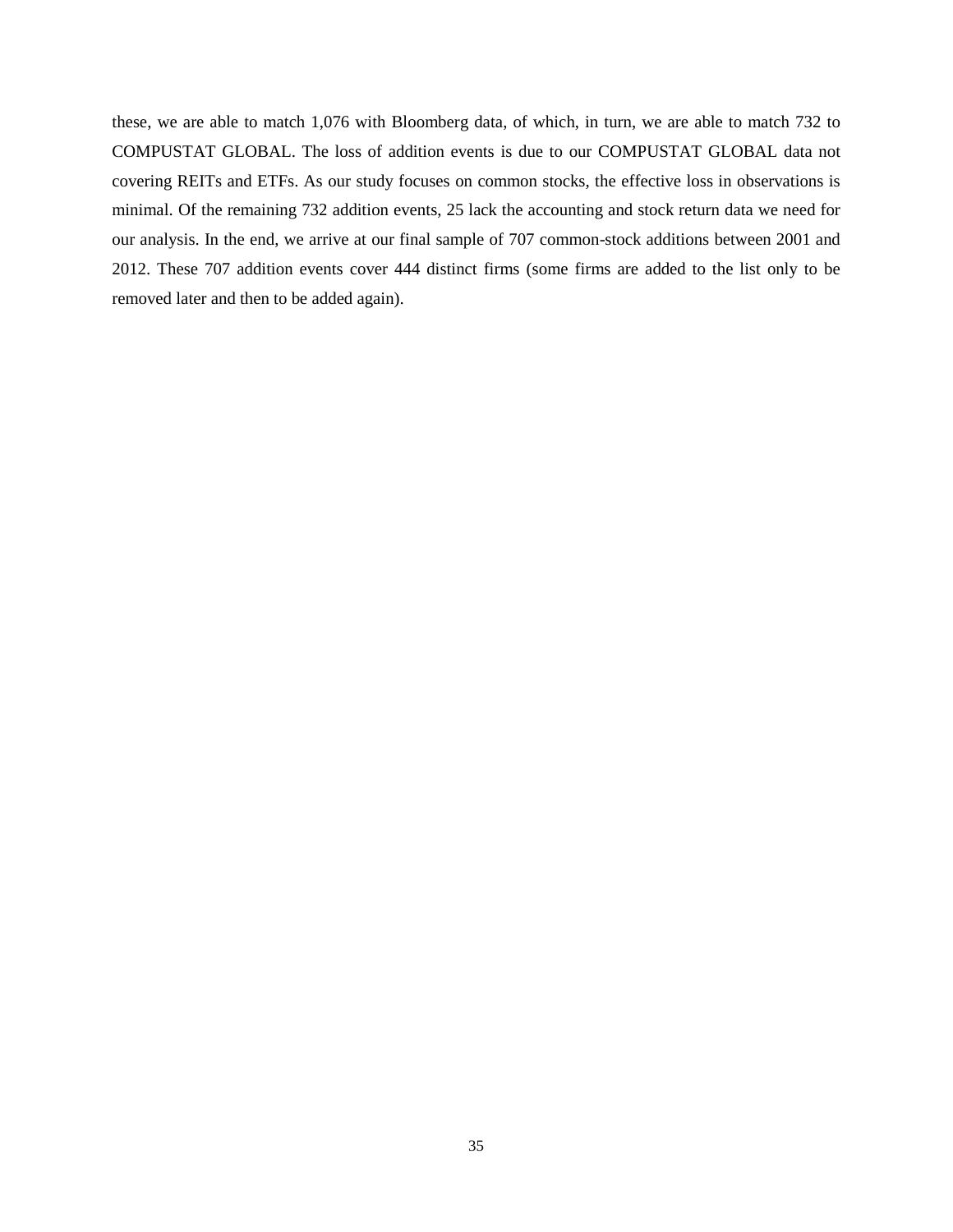Figure 1 Cumulative Abnormal Returns after Additions to the Hong Kong Short-Sale List

This figure reports cumulative abnormal returns around additions of stocks to the short-sale list in Hong Kong. Our sample starts in January 2001 and ends in August 2012 and encompasses a total of 707 addition events. An addition event is specified as one in which an individual stock is added to the list (=*Hedge Stock*) and, therefore, can be sold short from the event day, denoted as day *t*=0. *Industry Peers* are defined as stocks that are (1) in the same four-digit-GICS industry as the *Hedge Stock*, and (2) themselves not being added to the short-sale list on the event day. We plot the average cumulative abnormal returns, along with the 95% confidence interval, of *Industry Peers* that are in the bottom industry market-to-book-ratio half (Panel A)/quintile (Panel B); we do so over various holding periods after the addition event: [0,1], [0,5], [0,10], [0,60], [0,240]. To compute abnormal returns for *Industry Peers*, each *Industry Peer* is matched with a stock in the same size decile having the closest market-to-book ratio that is itself not affected by the addition event.

#### **Panel A: Bottom Market-to-Book-Ratio Half Industry Peers Panel B: Bottom Market-to-Book-Ratio Quintile Industry Peers**



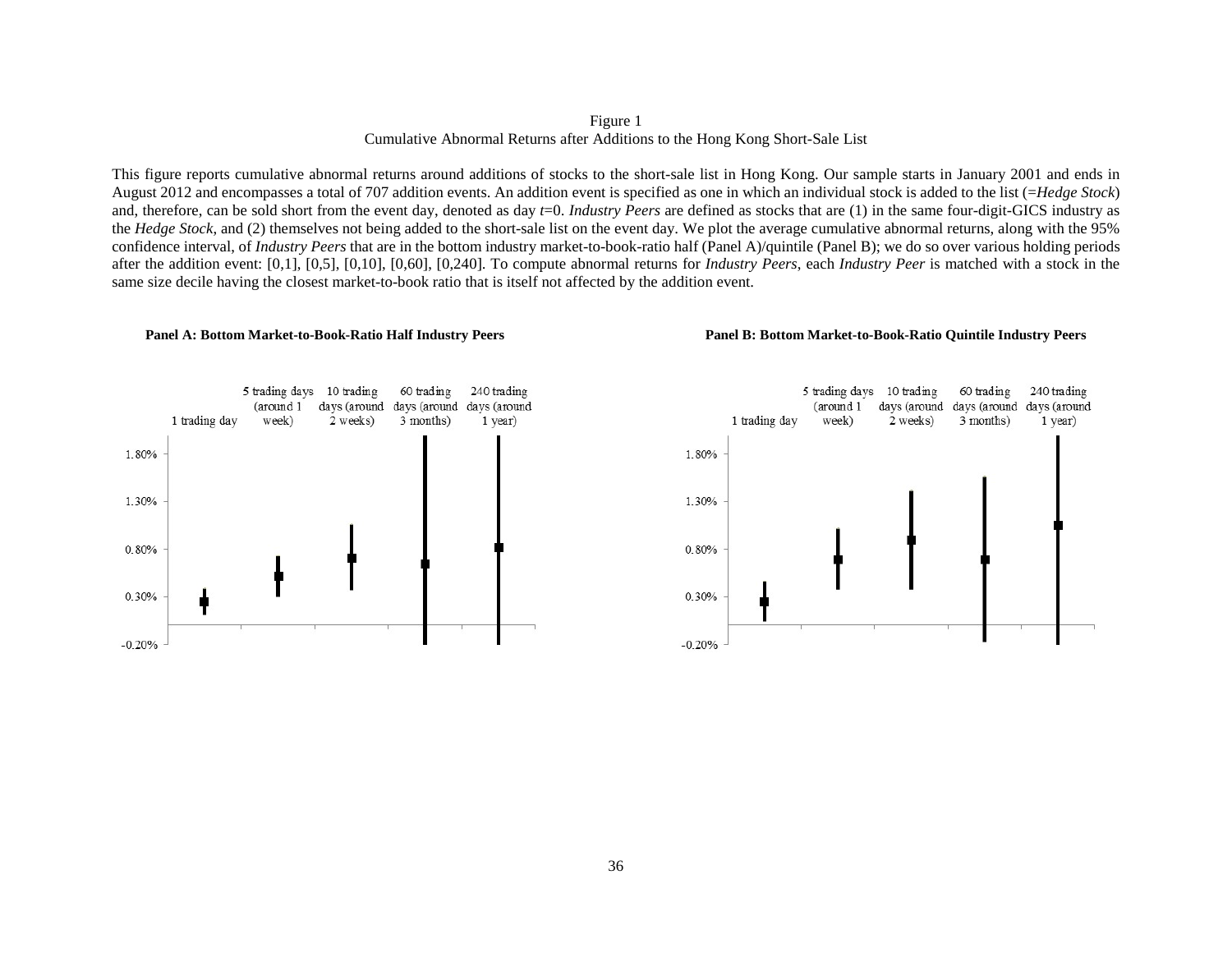## Table 1 Hong Kong Evidence: Descriptive Statistics

This table reports summary statistics for our Hong Kong sample of 707 addition events from January 2001 through August 2012. An addition event is specified as one in which an individual stock is added to the Hong Kong short-sale list (=*Hedge Stock*) and, therefore, can be sold short from the event day, denoted as day *t*=0. There are a total of 707 hedge stocks and a total of 42,640 industry peers (i.e., 60.31 industry peers per hedge stock). *Industry Peers* are defined as stocks that are (1) in the same four-digit-GICS industry as the *Hedge Stock*, and (2) themselves not being added to the short-sale list on the event day. We separate *Industry Peers* by whether they are in the bottom industry market-tobook-ratio half (Panel C) or bottom industry market-to-book ratio quintile (Panel D). *Market Capitalization* is the number of shares outstanding multiplied by the stock price as of  $t=0$ . MB is the market capitalization as of the most recent fiscal year's end divided by the book value of equity. *Daily Volatility* is the average daily return squared in the month prior to the addition event. *Daily Volume* is the average daily HK\$-value of shares traded in the month prior to the addition event.

|                                                                                                | Pctl 25 | Pctl 50 | Pctl 75 | Mean  | <b>SD</b> |
|------------------------------------------------------------------------------------------------|---------|---------|---------|-------|-----------|
| Panel A: Hedge Stocks                                                                          |         |         |         |       |           |
| Market Capitalization (in HK\$ millions)                                                       | 1,208   | 1,859   | 3,378   | 3,204 | 6,885     |
| <b>MB</b>                                                                                      | 0.75    | 1.35    | 2.51    | 2.46  | 3.63      |
| Daily Volatility (*1000)                                                                       | 0.41    | 0.81    | 1.44    | 1.39  | 2.02      |
| Daily Volume (in HK\$ millions)                                                                | 0.80    | 2.73    | 9.35    | 13.43 | 44.85     |
|                                                                                                |         |         |         |       |           |
| Panel B: Industry Peers of Hedge Stocks (All)                                                  |         |         |         |       |           |
| Market Capitalization (in HK\$ millions)                                                       | 337     | 897     | 3,062   | 6,208 | 35,299    |
| <b>MB</b>                                                                                      | 0.53    | 1.01    | 2.08    | 1.97  | 5.77      |
| Daily Volatility (*1000)                                                                       | 0.42    | 0.90    | 1.96    | 2.09  | 5.09      |
| Daily Volume (in HK\$ millions)                                                                | 0.38    | 1.53    | 5.85    | 9.14  | 39.80     |
| Panel C: Industry Peers of Hedge Stocks (Bottom Half - MB)                                     |         |         |         |       |           |
| Market Capitalization (in HK\$ millions)                                                       | 260     | 565     | 1,570   | 2,892 | 14,532    |
| MB                                                                                             | 0.35    | 0.55    | 0.80    | 0.61  | 0.35      |
| Daily Volatility (*1000)                                                                       | 0.43    | 0.95    | 2.12    | 2.20  | 5.05      |
| Daily Volume (in HK\$ millions)                                                                | 0.29    | 1.13    | 4.78    | 8.57  | 43.01     |
| Panel D: Industry Peers of Hedge Stocks (Bottom Quintile - MB: "Seemingly Underpriced Stocks") |         |         |         |       |           |
| Market Capitalization (in HK\$ millions)                                                       | 213     | 404     | 1,044   | 1,892 | 8,828     |
| MB                                                                                             | 0.24    | 0.32    | 0.44    | 0.35  | 0.16      |
| Daily Volatility (*1000)                                                                       | 0.50    | 1.08    | 2.49    | 2.41  | 5.22      |
| Daily Volume (in HK\$ millions)                                                                | 0.30    | 1.15    | 5.03    | 8.81  | 33.76     |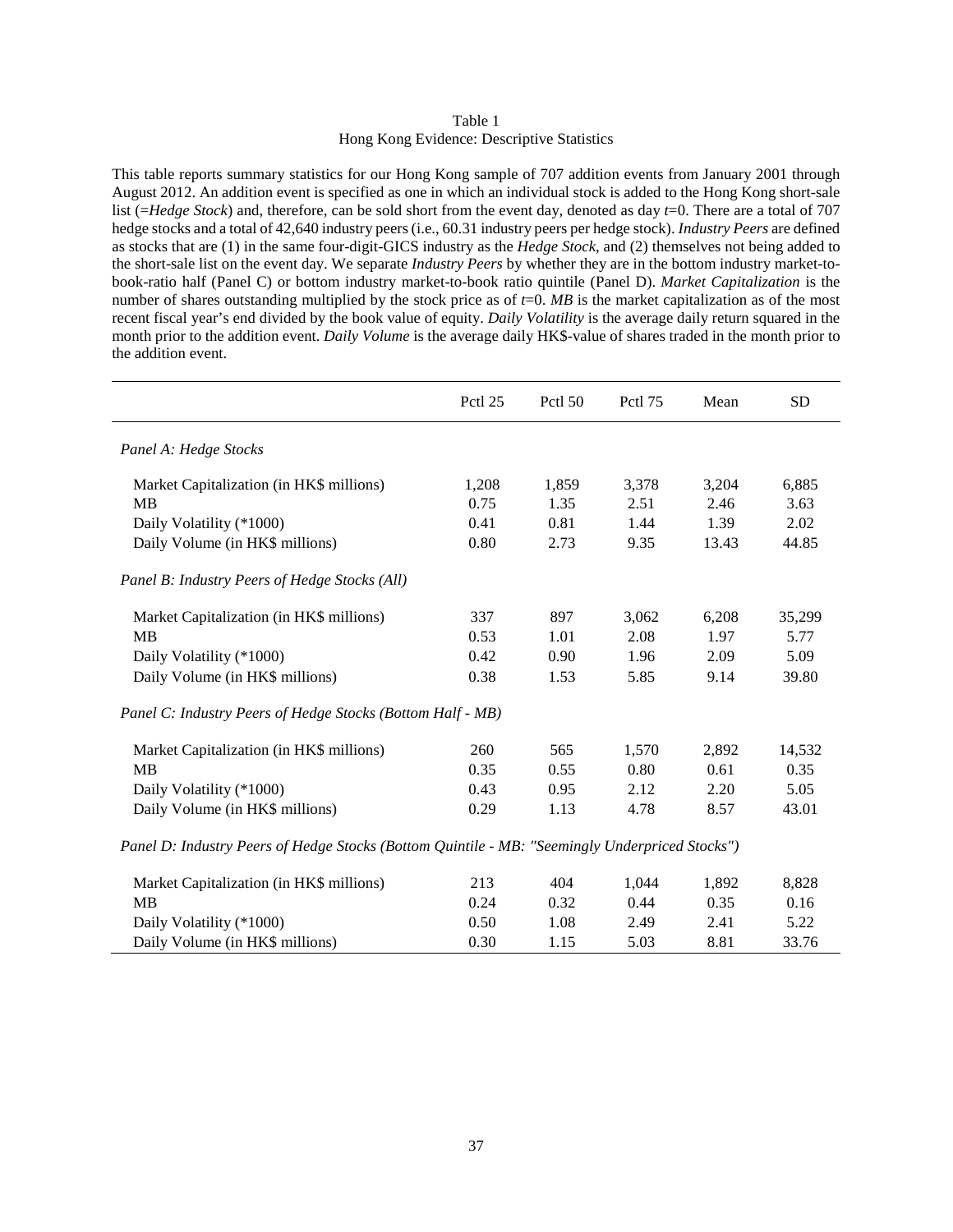#### Table 2

#### Cumulative Abnormal Returns and Changes in Hedge Fund Holdings around Additions to the Hong Kong Short-Sale List

This table reports cumulative abnormal returns as well as levels of and changes in hedge fund holdings around additions of stocks to the short-sale list in Hong Kong. Our sample starts in January 2001 and ends in August 2012 and contains 707 addition events. An addition event is specified as one in which an individual stock is added to the short-sale list (≡ *Hedge Stock*) and, therefore, can be sold short from event day *t*=0. *Stocks in the same Industry as Hedge Stock* are stocks that are (1) in the same four-digit-GICS industry as the *Hedge Stock*, and (2) themselves not being added to the short-sale list. For both *Hedge Stocks* and *Stocks in the same Industry as Hedge Stock*, we report cumulative abnormal returns over five trading days before the event date and five trading days after the event date (including the event date); we report results separately for industry peers that are in the top half based on their industry's market-to-book-ratio distribution as of the event day, in the bottom half and in the bottom quintile (≡ *Seemingly Underpriced Stocks*). To compute abnormal returns, we match each stock with a matching stock that is in the same size decile, that is itself not being affected by the addition event and that has the closest market-to-book ratio. In addition to cumulative abnormal returns, we report levels of and changes in hedge fund holdings, *HFH*, in *Seemingly Underpriced Stocks* around the event day. Changes are based on the most recent reported holdings prior to the addition event and the most recent reported holdings after the addition event. We compare Δ *HFH* to the corresponding change in holdings of long-only investors, *∆LIH*, and we report the difference-in-difference, *∆∆*. *T*-statistics are reported in parentheses. \*, \*\*, and \*\*\* denote statistical significance at the 10%, 5% and 1% levels, respectively.

|           |                         |                      | Cumulative Abnormal Returns [%]        |                                                                             |                                         | Hedge Fund Holdings (HFH) and Long-Only Investor<br>Holdings (LIH) in Seemingly Underpriced Stocks [%] |                      |                |                     |
|-----------|-------------------------|----------------------|----------------------------------------|-----------------------------------------------------------------------------|-----------------------------------------|--------------------------------------------------------------------------------------------------------|----------------------|----------------|---------------------|
|           | Hedge Stock             |                      | Stocks in same Industry as Hedge Stock |                                                                             |                                         |                                                                                                        |                      |                |                     |
|           |                         | Top Half<br>MB       | <b>Bottom Half</b><br>MВ               | <b>Bottom Quintile</b><br>$MB \in$ Seemingly<br><b>Underpriced Stocks</b> ) | <b>HFH</b><br><b>Before</b><br>Addition | <b>HFH</b><br>After<br>Addition                                                                        | $\Delta$ HFH         | $\Delta$ LIH   | $\Delta\Delta$      |
| $[-5,-1]$ | $-1.10***$<br>$(-2.83)$ | $-0.10$<br>$(-0.88)$ | 0.07<br>(0.46)                         | 0.01<br>(0.07)                                                              | 1.71                                    |                                                                                                        |                      |                |                     |
| $[0, +5]$ | $-0.14$<br>$(-0.35)$    | 0.18<br>(0.66)       | $0.48***$<br>(4.68)                    | $0.64***$<br>(4.17)                                                         |                                         | 2.22                                                                                                   | $0.51***$<br>(15.18) | 0.18<br>(1.59) | $0.33***$<br>(9.95) |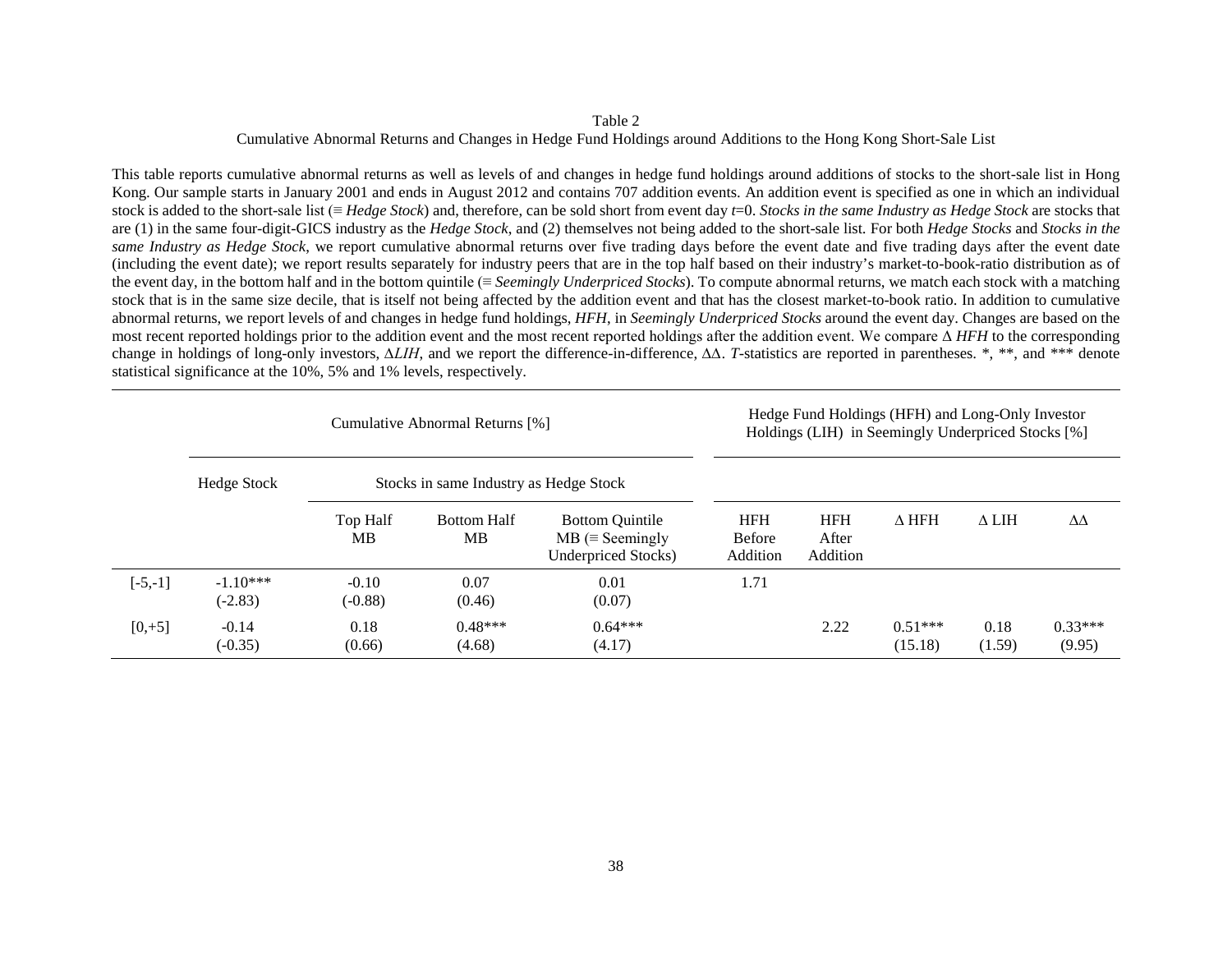## Table 3 Cumulative Abnormal Returns and Changes in Hedge Fund Holdings around Additions to the Hong Kong Short-Sale List: Difficulty to Hedge Industry Risk prior to Addition

This table mirrors Table 2, but separates observations into those where it was less difficult to hedge industry risk prior to the addition event (Panel A) and those were it was more difficult to hedge industry risk prior to the addition event (Panel B). For every year and each four-digit-GICS industry, we compute the fraction of stocks with nonzero short-selling volume. An observation is categorized as coming from a more-difficult-to-short industry if it resides in an industry that is in the bottom decile based on the industry's fraction of shorted stocks in the year prior to the addition event, and as coming from a less-difficult-to-short industry otherwise. *T*-statistics are reported in parentheses. \*, \*\*, and \*\*\* denote statistical significance at the 10%, 5% and 1% levels, respectively.

|           |                         | Cumulative Abnormal Returns [%]                                                                  |                                         |                                 | Hedge Fund Holdings (HFH) and Long-Only Investor Holdings (LIH)<br>in Seemingly Underpriced Stocks [%] |                |                     |
|-----------|-------------------------|--------------------------------------------------------------------------------------------------|-----------------------------------------|---------------------------------|--------------------------------------------------------------------------------------------------------|----------------|---------------------|
|           | <b>Hedge Stock</b>      | Seemingly Underpriced Stocks                                                                     | <b>HFH</b><br><b>Before</b><br>Addition | <b>HFH</b><br>After<br>Addition | $\Delta$ HFH                                                                                           | $\Delta$ LIH   | ΔΔ                  |
|           |                         | Panel A: Industry Less-Difficult-to-Short Prior to Addition ( $\rightarrow$ Less Hedging Demand) |                                         |                                 |                                                                                                        |                |                     |
| $[-5,-1]$ | $-1.06**$<br>(2.17)     | 0.04<br>(0.27)                                                                                   | 1.75                                    |                                 |                                                                                                        |                |                     |
| $[0, +5]$ | $-0.16$<br>$(-0.38)$    | $0.56***$<br>(3.56)                                                                              |                                         | 2.24                            | $0.49***$<br>(13.86)                                                                                   | 0.18<br>(1.54) | $0.31***$<br>(9.27) |
|           |                         | Panel B: Industry More-Difficult-to-Short Prior to Addition ( $\rightarrow$ More Hedging Demand) |                                         |                                 |                                                                                                        |                |                     |
| $[-5,-1]$ | $-1.25***$<br>$(-2.98)$ | 0.43<br>(0.63)                                                                                   | 1.20                                    |                                 |                                                                                                        |                |                     |
| $[0, +5]$ | 0.01<br>(0.01)          | $1.65***$<br>(2.48)                                                                              |                                         | 1.93                            | $0.73***$<br>(8.06)                                                                                    | 0.03<br>(0.63) | $0.70***$<br>(3.88) |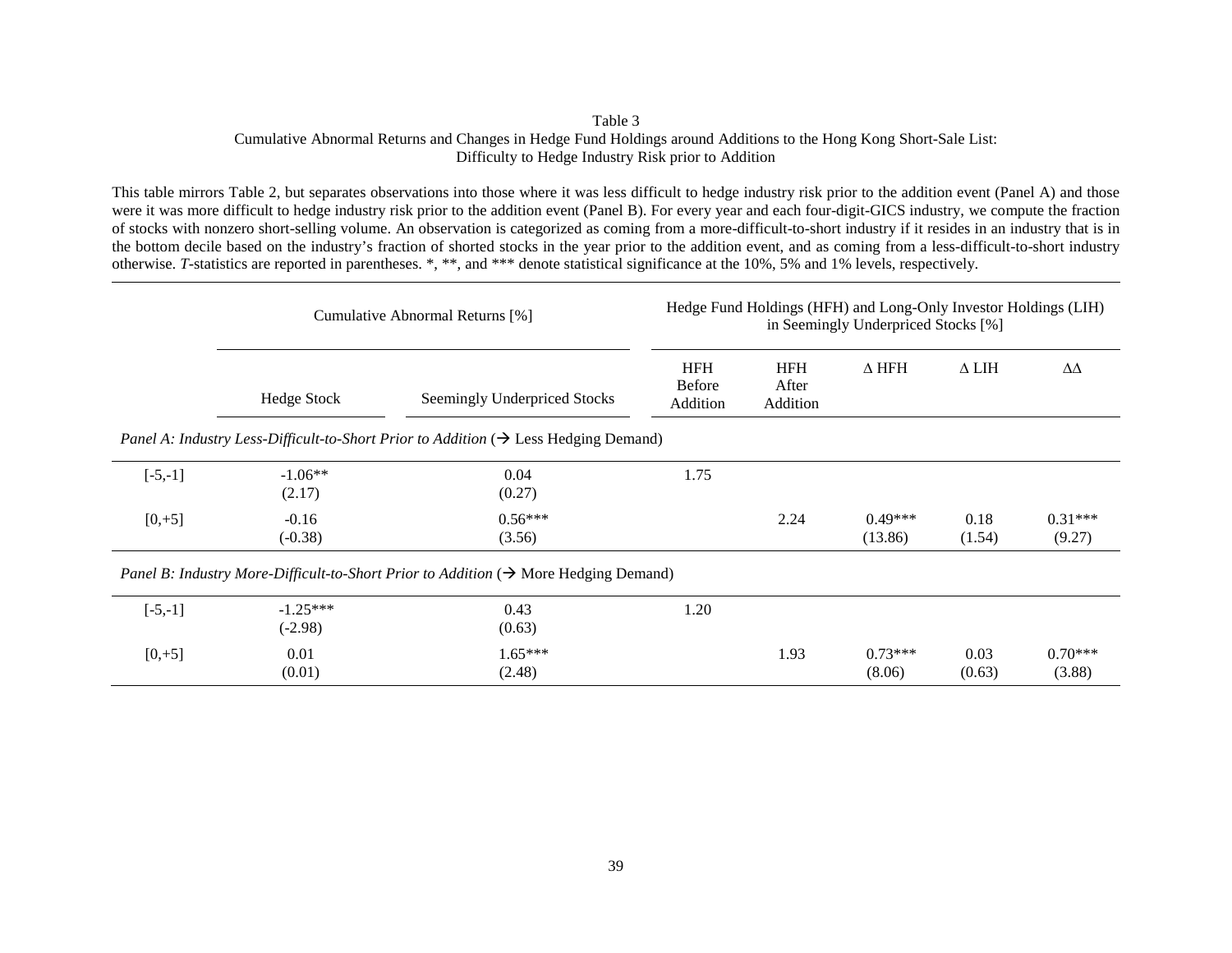## Table 4 Cumulative Abnormal Returns and Changes in Hedge Fund Holdings around Additions to the Hong Kong Short-Sale List: Industry Risk Exposure of Seemingly Underpriced Stocks

This table mirrors Table 2, but separates observations into those where *Seemingly Underpriced Stocks* have low industry risk exposure (Panel A) and those where *Seemingly Underpriced Stocks* have high industry risk exposure (Panel B). We compute the industry beta for each *Seemingly Underpriced Stock* using daily stockreturn data over a one-year period prior to the addition event (we exclude data from two calendar weeks prior to the addition event). We also compute the standard deviation of daily industry-return data over the same pre-addition period. An observation is categorized as having high industry risk exposure if it is in the top decile based on its product of industry beta and industry volatility, and as having low industry risk exposure otherwise. *T*-statistics are reported in parentheses. \*, \*\*, and \*\*\* denote statistical significance at the 10%, 5% and 1% levels, respectively.

|           |                                                                          | Cumulative Abnormal Returns [%]                                           |                                         | Hedge Fund Holdings (HFH) and Long-Only Investor Holdings (LIH) | in Seemingly Underpriced Stocks [%] |                |                     |
|-----------|--------------------------------------------------------------------------|---------------------------------------------------------------------------|-----------------------------------------|-----------------------------------------------------------------|-------------------------------------|----------------|---------------------|
|           | <b>Hedge Stock</b>                                                       | <b>Seemingly Underpriced Stocks</b>                                       | <b>HFH</b><br><b>Before</b><br>Addition | <b>HFH</b><br>After<br>Addition                                 | $\Delta$ HFH                        | $\Delta$ LIH   | $\Delta\Delta$      |
|           | Panel A: Low Industry Risk Exposure ( $\rightarrow$ Less Hedging Demand) |                                                                           |                                         |                                                                 |                                     |                |                     |
| $[-5,-1]$ | $-1.05***$<br>$(-2.71)$                                                  | 0.06<br>(0.37)                                                            | 1.64                                    |                                                                 |                                     |                |                     |
| $[0, +5]$ | $-0.13$<br>$(-0.20)$                                                     | $0.49***$<br>(3.04)                                                       |                                         | 2.10                                                            | $0.46***$<br>(12.76)                | 0.19<br>(1.52) | $0.27***$<br>(7.65) |
|           |                                                                          | Panel B: High Industry Risk Exposure ( $\rightarrow$ More Hedging Demand) |                                         |                                                                 |                                     |                |                     |
| $[-5,-1]$ | $-1.79**$<br>$(-2.53)$                                                   | 0.20<br>(0.36)                                                            | 2.10                                    |                                                                 |                                     |                |                     |
| $[0, +5]$ | $-0.22$<br>$(-0.33)$                                                     | 1.85***<br>(3.24)                                                         |                                         | 2.86                                                            | $0.76***$<br>(8.44)                 | 0.12<br>(0.48) | $0.64***$<br>(7.50) |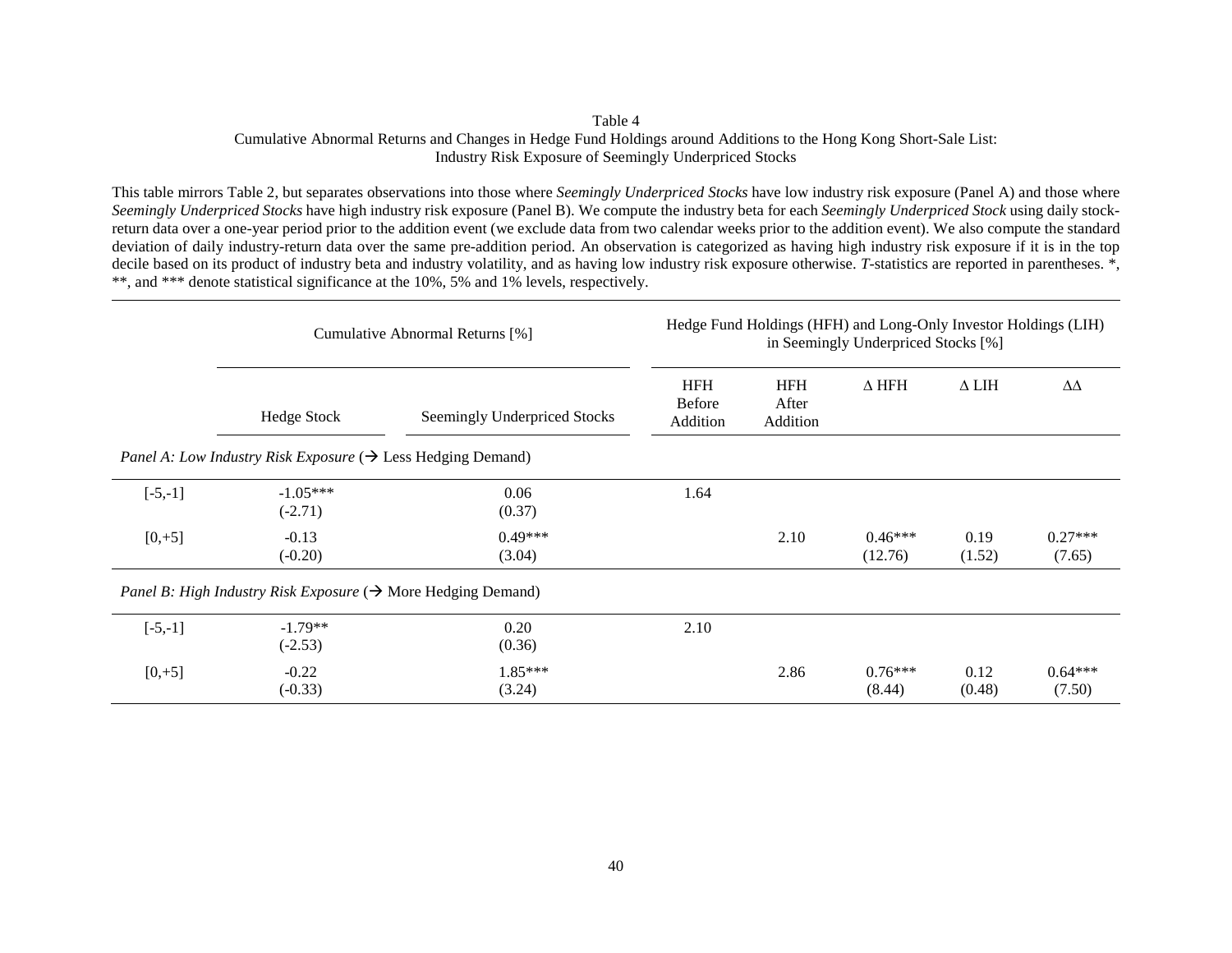## Table 5 Cumulative Abnormal Returns and Changes in Hedge Fund Holdings around Additions to the Hong Kong Short-Sale List: Industry Exposure of Hedge Stock

This table mirrors Table 2, but separates observations into those where the *Hedge Stock* has low industry exposure (Panel A) and those where the *Hedge Stock* has high industry exposure (Panel B). We compute the industry beta for each *Hedge Stock* using daily stock-return data over a one-year period prior to the addition event (we exclude data from two calendar weeks prior to the addition event). An observation is categorized as having a *Hedge Stock* with high industry exposure if the corresponding *Hedge Stock* is in the top decile based on its industry beta, and as having low industry exposure otherwise. *T*-statistics are reported in parentheses. \*, \*\*, and \*\*\* denote statistical significance at the 10%, 5% and 1% levels, respectively.

|           |                        | Cumulative Abnormal Returns [%]                                                           |                                         | Hedge Fund Holdings (HFH) and Long-Only Investor Holdings (LIH) | in Seemingly Underpriced Stocks [%] |                |                     |
|-----------|------------------------|-------------------------------------------------------------------------------------------|-----------------------------------------|-----------------------------------------------------------------|-------------------------------------|----------------|---------------------|
|           | <b>Hedge Stock</b>     | <b>Seemingly Underpriced Stocks</b>                                                       | <b>HFH</b><br><b>Before</b><br>Addition | <b>HFH</b><br>After<br>Addition                                 | $\Delta$ HFH                        | $\Delta$ LIH   | $\Delta\Delta$      |
|           |                        | Panel A: Hedge Stock has low Industry Exposure $(\rightarrow$ Worse Hedging Candidate)    |                                         |                                                                 |                                     |                |                     |
| $[-5,-1]$ | $-0.87**$<br>$(-2.16)$ | 0.04<br>(0.24)                                                                            | 1.77                                    |                                                                 |                                     |                |                     |
| $[0, +5]$ | $-0.14$<br>(0.14)      | $0.58***$<br>(3.70)                                                                       |                                         | 2.27                                                            | $0.50***$<br>(14.12)                | 0.19<br>(1.53) | $0.31***$<br>(8.92) |
|           |                        | Panel B: Hedge Stock has high Industry Exposure ( $\rightarrow$ Better Hedging Candidate) |                                         |                                                                 |                                     |                |                     |
| $[-5,-1]$ | $-3.32**$<br>$(-2.44)$ | 0.39<br>(0.84)                                                                            | 1.15                                    |                                                                 |                                     |                |                     |
| $[0, +5]$ | $-0.02$<br>$(-1.11)$   | $1.24**$<br>(1.99)                                                                        |                                         | 1.73                                                            | $0.58***$<br>(5.32)                 | 0.05<br>(0.29) | $0.53***$<br>(4.91) |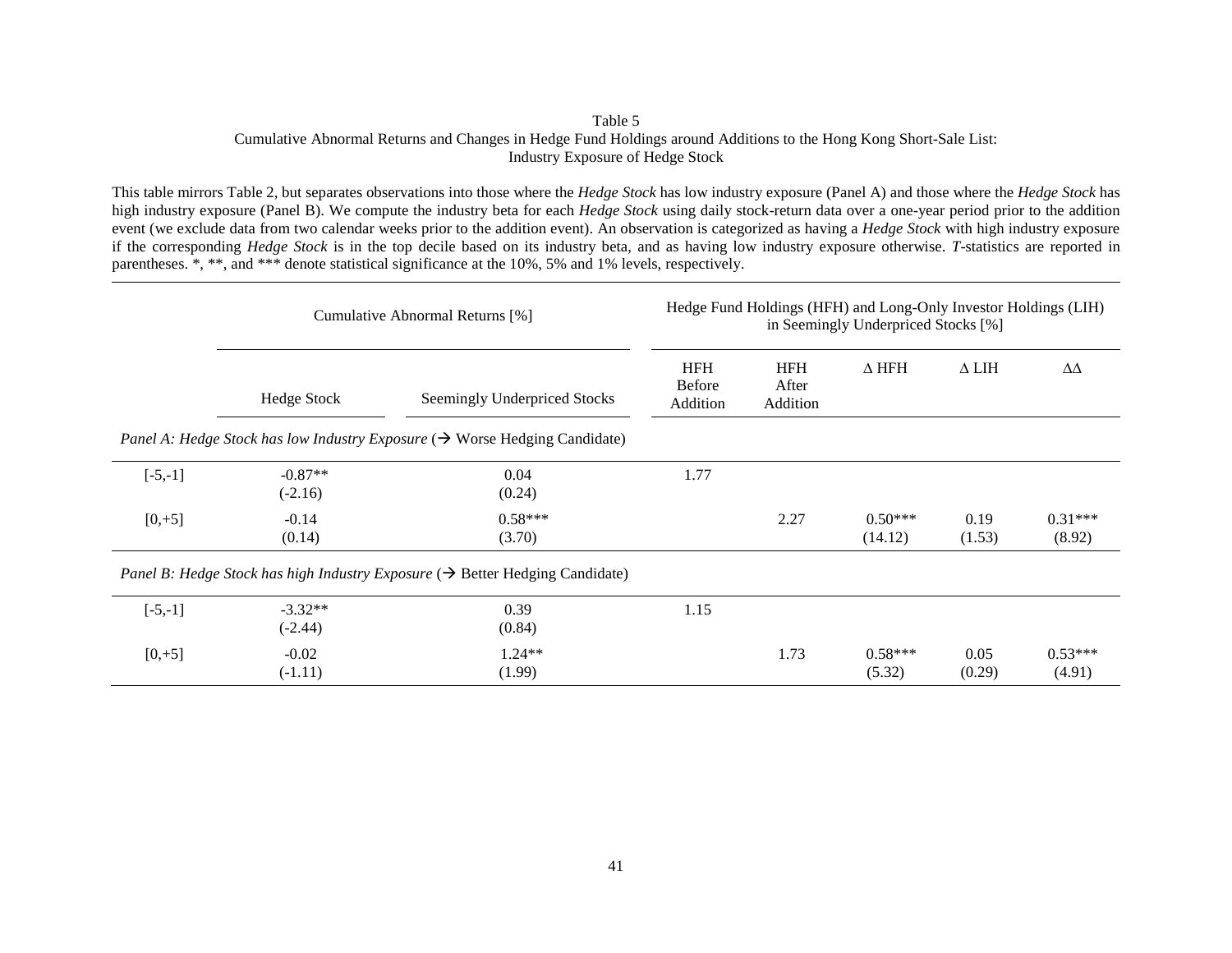#### Table 6

#### Additional Tests

This table mirrors Table 2. Panels A through D report results from a discontinuity analysis. One of the primary triggers for addition events is stocks passing the HK\$ 1 billion market capitalization and the 0.40 liquidity ratio thresholds set by Hong Kong regulators. In Panel A, we look at 77 stock/year-quarter-ends, where the stock has a liquidity ratio above 0.40, but the market capitalization falls just short of the HK\$ 1 billion market capitalization cutoff (0.9 billion  $\leq$  market capitalization < 1 billion). All these stocks' market capitalizations eventually exceed HK\$ 1 billion; the average quarterly rise in market capitalization that causes these stocks to cross the threshold and, consequently, become added to the short-sale list is HK\$ 0.16 billion. Panel A reports results around this special subset of 77 eventual addition events. Panel B reports results for "pseudo addition events". Here, a pseudo addition event is one in which an individual stock has a liquidity ratio above the 0.40 threshold and experiences a quarterly rise in its market capitalization of greater than HK\$ 0.5 billion that, nevertheless, fails to cross the official HK\$ 1 billion threshold. There are 89 such events. In Panel C, we look at 152 stock/year-quarter-ends, where the stock has a market capitalization above HK\$ 1 billion, but the liquidity ratio falls just short of the 0.40 cutoff  $(0.39 \leq$  liquidity ratio  $(0.40)$ . All these stocks' liquidity ratios eventually exceed 0.40; consequently, all these stocks are subsequently added to the short-sale list and the average quarterly rise in the liquidity ratio that leads to the eventual addition is 0.02. Panel C reports results around this special subset of 152 eventual addition events. Panel D, again, reports results for "pseudo addition events". Here, a pseudo addition event is one in which an individual stock has a market capitalization above the HK\$ 1 billion threshold and experiences a quarterly rise in its liquidity ratio of greater than 0.20 that, nevertheless, fails to cross the official 0.40 threshold. There are 292 such events. Panel E reports results around 88 addition events in which the hedge stock has a below-median market-to-book ratio and a below-median past-one-year-stock-market performance and, as such, is perhaps more likely to be shorted for hedging considerations (rather than for being overpriced).

|             | Cumulative Abnormal Returns [%]                                                                                          |                                         |                                 | in Seemingly Underpriced Stocks [%] | Hedge Fund Holdings (HFH) and Long-Only Investor Holdings (LIH) |    |
|-------------|--------------------------------------------------------------------------------------------------------------------------|-----------------------------------------|---------------------------------|-------------------------------------|-----------------------------------------------------------------|----|
| Hedge Stock | Seemingly Underpriced Stocks                                                                                             | <b>HFH</b><br><b>Before</b><br>Addition | <b>HFH</b><br>After<br>Addition | $\Lambda$ HFH                       | $\Lambda$ LIH                                                   | ΔΔ |
|             | Panel A: Discontinuity Analysis (Small rise in market capitalization, but enough to become added to the short-sale list) |                                         |                                 |                                     |                                                                 |    |

| $[-5,-1]$ | $-1.57***$ | $-0.32$   | 1.26 |      |           |         |           |
|-----------|------------|-----------|------|------|-----------|---------|-----------|
|           | $(-3.06)$  | $(-0.63)$ |      |      |           |         |           |
| $[0, +5]$ | $-0.12$    | $0.85**$  |      | 1.75 | $0.49***$ | $0.15*$ | $0.34***$ |
|           | $(-0.82)$  | (1.94)    |      |      | (5.74)    | (1.79)  | (2.72)    |

*Panel B: Discontinuity Analysis (Large rise in market capitalization, but not enough to become added to the short-sale list)*

| $[-5,-1]$ | 0.42<br>(1.32)     | 0.05<br>(0.75)       | 1.44 |      |                |                     |                         |
|-----------|--------------------|----------------------|------|------|----------------|---------------------|-------------------------|
| $[0, +5]$ | $1.29**$<br>(2.57) | $-0.16$<br>$(-0.78)$ |      | 1.57 | 0.13<br>(0.51) | $0.42***$<br>(6.71) | $-0.29***$<br>$(-4.63)$ |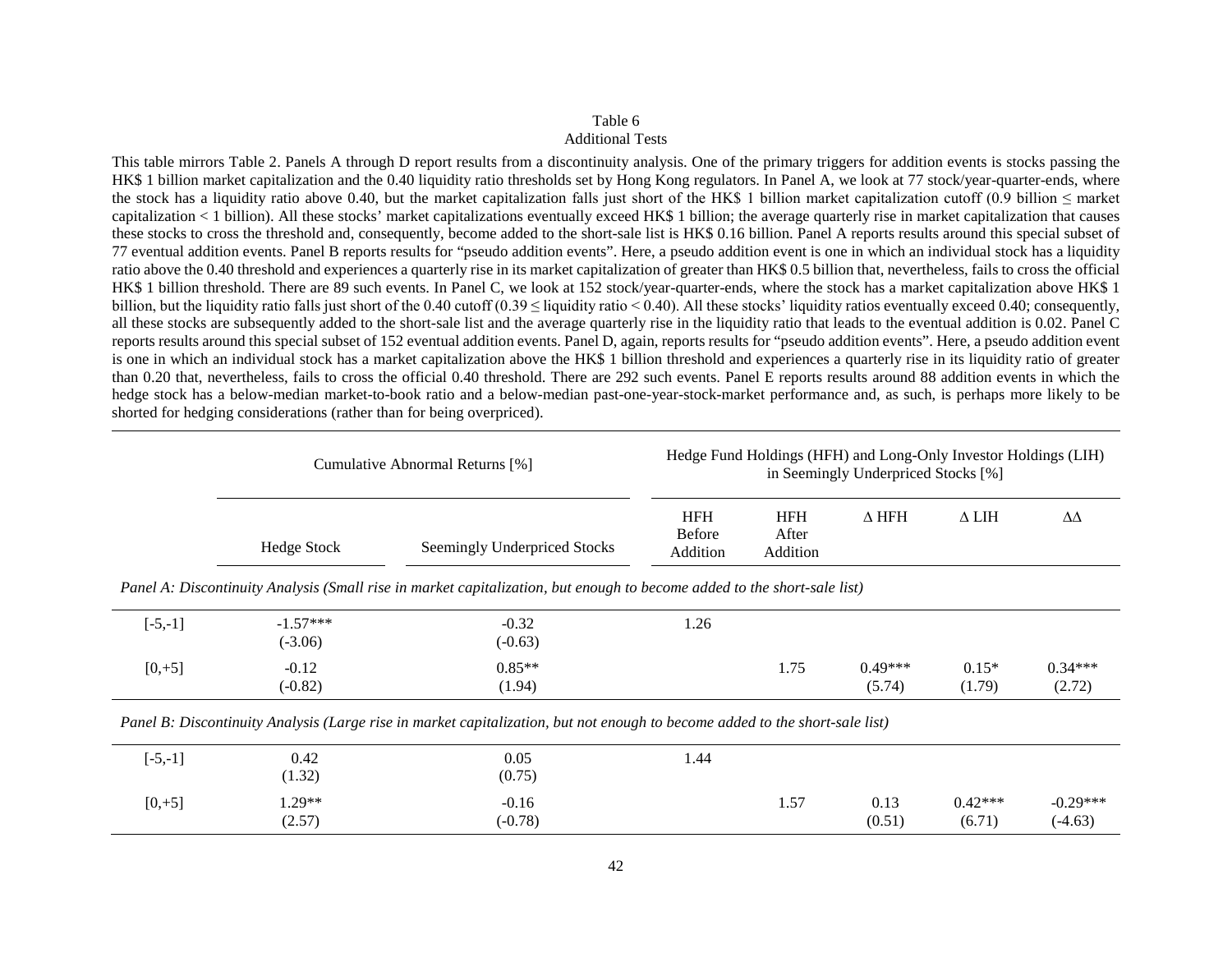|  |  |  | Table 6. Continued. |
|--|--|--|---------------------|
|--|--|--|---------------------|

| Cumulative Abnormal Returns [%] |                                                   | Hedge Fund Holdings (HFH) and Long-Only Investor Holdings (LIH) in<br>Seemingly Underpriced Stocks [%]                 |                                         |                                 |                     |                     |                         |
|---------------------------------|---------------------------------------------------|------------------------------------------------------------------------------------------------------------------------|-----------------------------------------|---------------------------------|---------------------|---------------------|-------------------------|
|                                 | <b>Hedge Stock</b>                                | Seemingly Underpriced Stocks                                                                                           | <b>HFH</b><br><b>Before</b><br>Addition | <b>HFH</b><br>After<br>Addition | $\Delta$ HFH        | $\Delta$ LIH        | $\Delta\Delta$          |
|                                 |                                                   | Panel C: Discontinuity Analysis (Small rise in liquidity ratio, but enough to become added to the short-sale list)     |                                         |                                 |                     |                     |                         |
| $[-5,-1]$                       | $-1.78**$<br>$(-2.27)$                            | 0.32<br>(1.38)                                                                                                         | 1.56                                    |                                 |                     |                     |                         |
| $[0, +5]$                       | $-0.21$<br>$(-0.30)$                              | $1.04***$<br>(3.27)                                                                                                    |                                         | 2.01                            | $0.45***$<br>(5.99) | 0.18<br>(0.79)      | $0.27***$<br>(3.85)     |
|                                 |                                                   | Panel D: Discontinuity Analysis (Large rise in liquidity ratio, but not enough to become added to the short-sale list) |                                         |                                 |                     |                     |                         |
| $[-5,-1]$                       | $4.37**$<br>(2.29)                                | $-0.11$<br>$(-0.63)$                                                                                                   | 1.32                                    |                                 |                     |                     |                         |
| $[0, +5]$                       | 0.56<br>(0.70)                                    | 0.15<br>(1.34)                                                                                                         |                                         | 1.57                            | $0.25***$<br>(3.48) | $0.55***$<br>(6.75) | $-0.30***$<br>$(-4.48)$ |
|                                 | Panel E: Hedge Stock Less Likely to be Overpriced |                                                                                                                        |                                         |                                 |                     |                     |                         |
| $[-5,-1]$                       | $-1.20**$<br>$(-2.14)$                            | 0.11<br>(0.20)                                                                                                         | 1.79                                    |                                 |                     |                     |                         |
| $[0, +5]$                       | 0.03<br>(0.08)                                    | $1.36**$<br>(2.58)                                                                                                     |                                         | 2.27                            | $0.48**$<br>(1.96)  | 0.09<br>(0.47)      | $0.39*$<br>(1.85)       |